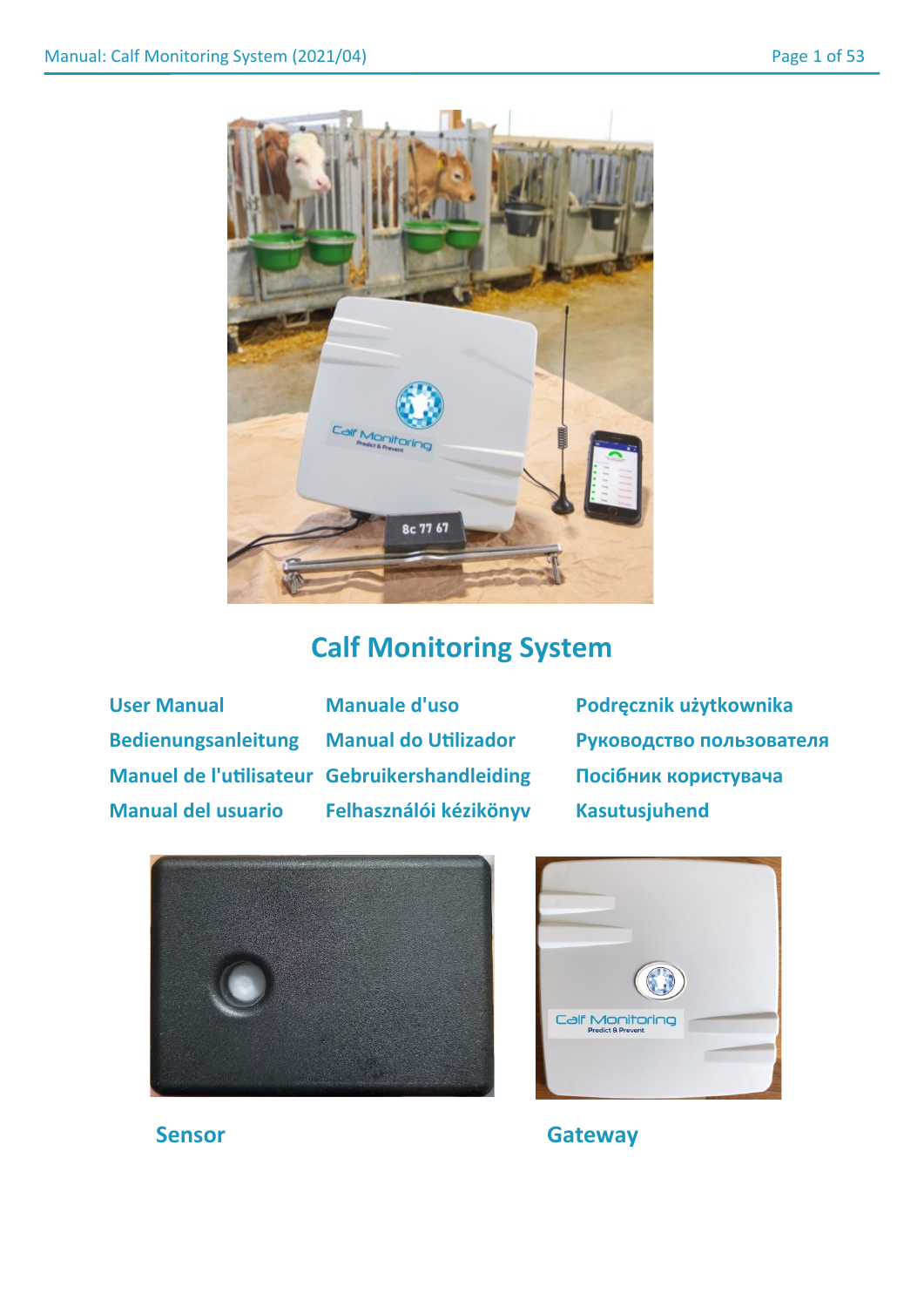# **Quick Setup Guide**



**Plug the Gateway into a main socket close to individual calf hutches and sensors.**



**Attach Sensor in front of calf using front gate, metal plates, screws and wing nuts.**



**Download Calf Monitoring in the App Store.**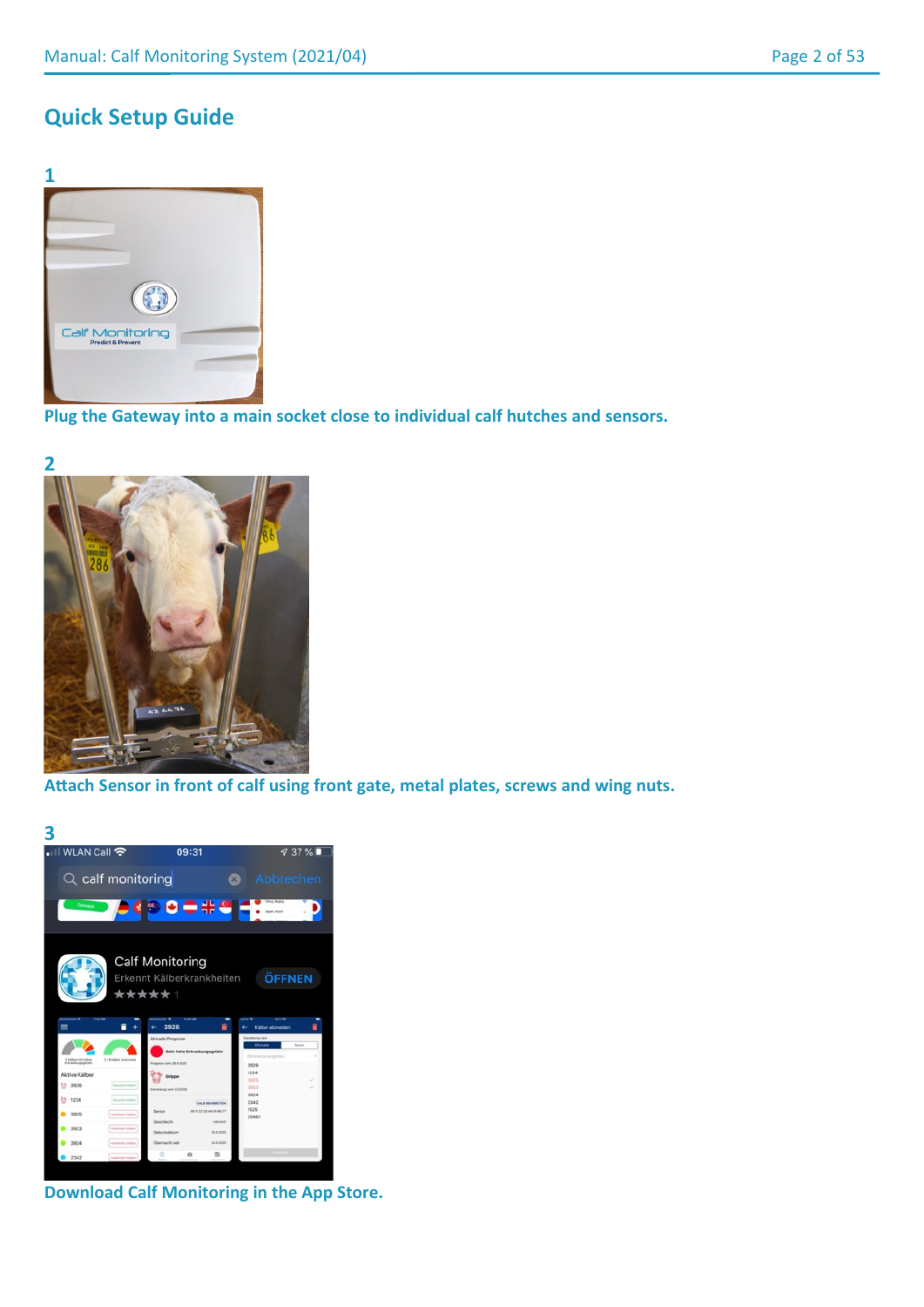| No SIM 今 | 16:38                                           | $83\%$    |
|----------|-------------------------------------------------|-----------|
|          | Calf Monitoring<br><b>Predict &amp; Prevent</b> |           |
| E-Mail   |                                                 |           |
| Password |                                                 | $\bullet$ |

# **Open Calf Monitoring App. Enter your login credentials.**



**Sensors will auto register if they see calf data for more than 3 hours. Wait 24h for algorithm to collect data.**



**Act on Predictions by the Calf Monitoring System.**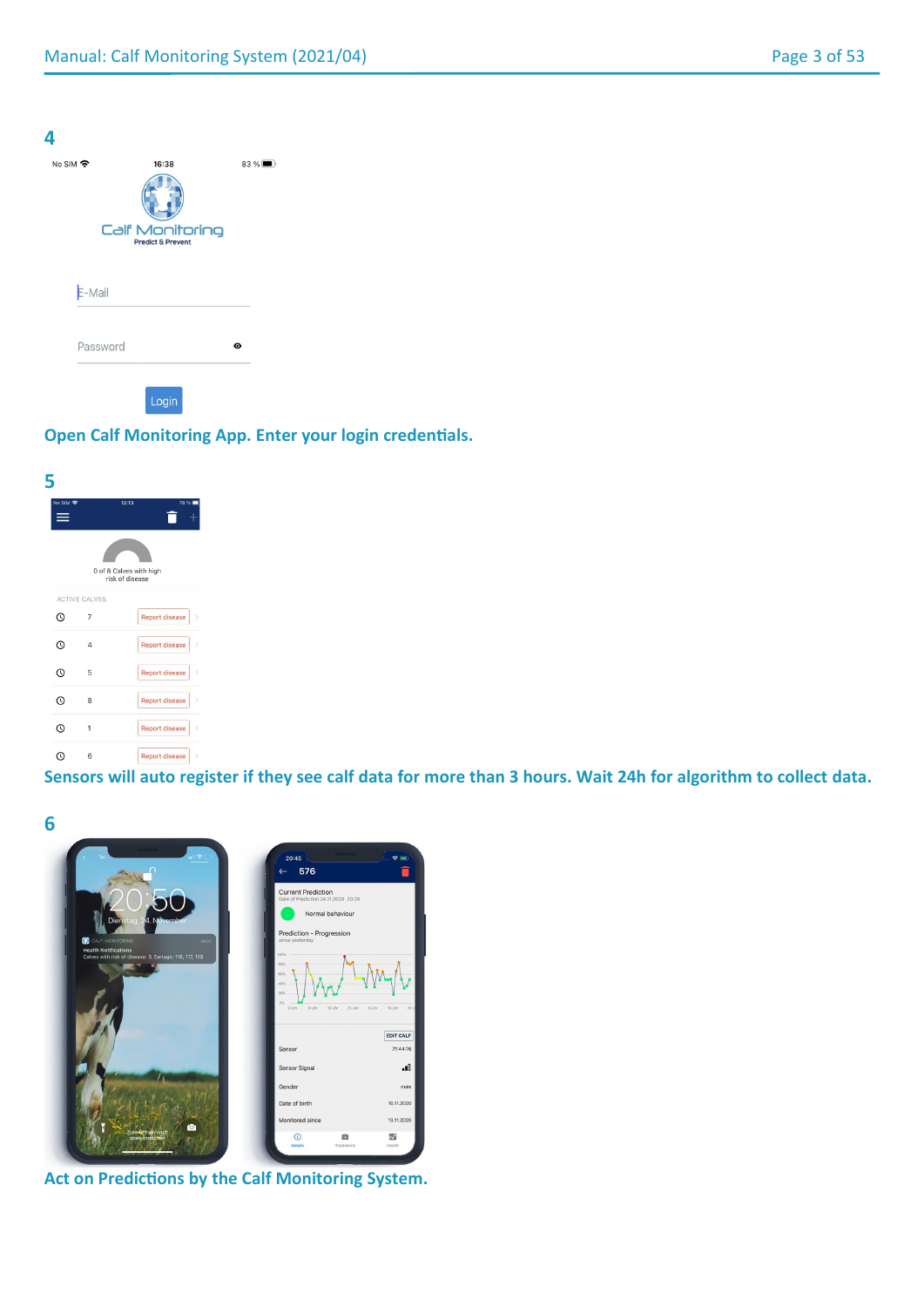# **Conformity with International Standards**

The gateway and the sensors have been tested and certified for electromagnetic compatibility, Radio and Safety. The gateway and the sensors meet the requirements of i.a. the following standards:

EU/international:

- IEC 62368-1:2014 /Cor1:2015/ Cor2:2015 (incl. the national differences for EU, US, CA, AU, JP, NZ, SG)
- EN 62368-1:2014/AC:2015/A11:2017
- EN 301 489-3 V2.1.1: 2017
- Entwurf EN 301 489-1 V2.2.0: 2017
- EN 55032: 2015
- EN 61000-3-2: 2014
- EN 61000-3-3: 2013
- EN 61000-4-2: 2009
- EN 61000-4-3: 2006 + A1:2008 + A2: 2010
- EN 61000-4-4: 2012
- EN 61000-4-5: 2006
- EN 61000-4-6: 2009
- EN 61000-4-11: 2004
- EN 62479:2011-09
- ETSI EN 300 220-1 V3.1.1: 2017/02
- ETSI EN 300 220-2 V3.1.1: 2017/02

## North America:

- FCC Rules and Regulations Part 15, Subpart A
- FCC Rules and Regulations Part 15, Subpart C Part 15, Subpart C, Section 15.209 Part 15, Subpart C, Section 15.247
- RSS-Gen, Issue 5, March 2019 Amd 1
- RSS-247, Issue 2, February 2017
- ANSI C63.10:2013
- ETSI TR 100 028 V1.3.1: 2001-03
- KDB 558074 D01 v05r02
- KDB 447498 D01 v06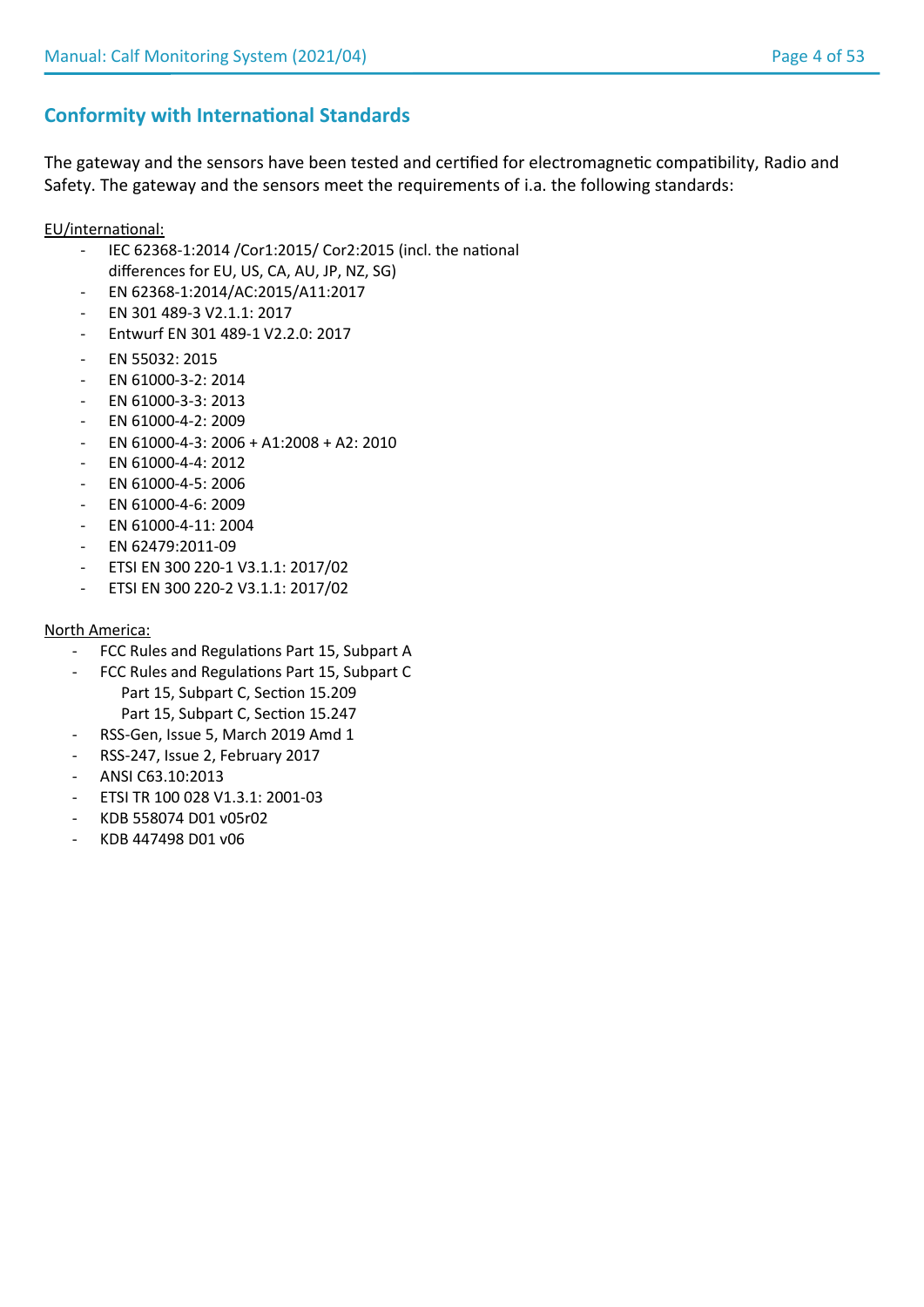# **Simplified Declaration of Conformity Calf Monitoring System: CMS-4, CMG-4**

- **EN** Hereby, Futuro Farming declares that the radio system "Calf Monitoring System" complies with the directive 2014/53/EU. The full text of the Declaration of Conformity is available on this internet address: www.futurofarming.com/certificates
- **DE** Hiermit erklärt Futuro Farming, dass das Funksystem "Calf Monitoring System" mit der Richtlinie 2014/53/EU übereinstimmt. Den vollständigen Text der Konformitätserklärung finden Sie unter dieser Internetadresse: www.futurofarming.com/certificates
- **FR** Par la présente, Futuro Farming déclare que le système radio " Système de surveillance des veaux " est conforme à la directive 2014/53/UE. Le texte intégral de la déclaration de conformité est disponible à cette adresse internet : www.futurofarming.com/certificates.
- **IT** Con la presente, Futuro Farming dichiara che il sistema radio "Calf Monitoring System" è conforme alla direttiva 2014/53/UE. Il testo completo della dichiarazione di conformità è disponibile a questo indirizzo internet: www.futurofarming.com/certificates
- **ES** Por la presente, Futuro Farming declara que el sistema de radio "Calf Monitoring System" cumple con la directiva 2014/53/UE. El texto completo de la declaración de conformidad está disponible en esta dirección de Internet: www.futurofarming.com/certificates
- **PL** Niniejszym Futuro Farming oświadcza, że system radiowy "Calf Monitoring System" jest zgodny z dyrektywą 2014/53/UE. Pełny tekst deklaracji zgodności jest dostępny pod tym adresem internetowym: www.futurofarming.com/certificates
- **RO** Prin prezenta, Futuro Farming declară că sistemul radio "Sistemul de monitorizare a vițeilor" este în conformitate cu Directiva 2014/53/UE. Textul integral al Declarației de conformitate este disponibil la această adresă de internet: www.futurofarming.com/certificates
- **NL** Hierbij verklaart Futuro Farming dat het radiosysteem "Calf Monitoring System" voldoet aan de richtlijn 2014/53/EU. De volledige tekst van de conformiteitsverklaring is beschikbaar op dit internetadres: www.futurofarming.com/certificates
- **HU** Ezennel a Futuro Farming kijelenti, hogy a "Borjúfigyelő rendszer" rádiórendszer megfelel a 2014/53/EU irányelvnek. A megfelelőségi nyilatkozat teljes szövege ezen az internetes címen érhető el: www.futurofarming.com/certificates.
- **PT** Por este meio, a Futuro Farming declara que o sistema de rádio "Calf Monitoring System" cumpre a directiva 2014/53/UE. O texto completo da Declaração de Conformidade está disponível neste endereço Internet: www.futurofarming.com/certificates
- **EL** Με το παρόν, η Futuro Farming δηλώνει ότι το ραδιοσύστημα "Σύστημα παρακολούθησης μοσχαριών" συμμορφώνεται με την οδηγία 2014/53/ΕΕ. Το πλήρες κείμενο της δήλωσης συμμόρφωσης είναι διαθέσιμο σε αυτή τη διεύθυνση στο διαδίκτυο: www.futurofarming.com/certificates
- **SV** Futuro Farming förklarar härmed att radiosystemet "Calf Monitoring System" uppfyller kraven i direktiv 2014/53/EU. Den fullständiga texten till försäkran om överensstämmelse finns på följande Internetadress: www.futurofarming.com/certificates
- **CS** Společnost Futuro Farming tímto prohlašuje, že rádiový systém "Calf Monitoring System" je v souladu se směrnicí 2014/53/EU. Úplné znění prohlášení o shodě je k dispozici na této internetové adrese: www.futurofarming.com/certificates.
- **BG** С настоящото Futuro Farming декларира, че радиосистемата "Система за наблюдение на телета" отговаря на изискванията на Директива 2014/53/ЕС. Пълният текст на декларацията за съответствие е достъпен на този интернет адрес: www.futurofarming.com/certificates
- **SK** Spoločnosť Futuro Farming týmto vyhlasuje, že rádiový systém "Calf Monitoring System" je v súlade so smernicou 2014/53/EÚ. Úplné znenie vyhlásenia o zhode je k dispozícii na tejto internetovej adrese: www.futurofarming.com/certificates.
- **DA** Futuro Farming erklærer hermed, at radiosystemet "Kalveovervågningssystem" er i overensstemmelse med direktiv 2014/53/EU. Den fulde tekst af overensstemmelseserklæringen kan findes på denne internetadresse: www.futurofarming.com/certificates
- **FI** Futuro Farming ilmoittaa täten, että radiojärjestelmä "Vasikoiden seurantajärjestelmä" on direktiivin 2014/53/EU mukainen. Vaatimustenmukaisuusvakuutuksen koko teksti on saatavilla tässä internet-osoitteessa: www.futurofarming.com/certificates.
- **LT** "Futuro Farming" pareiškia, kad radijo sistema "Veršelių stebėjimo sistema" atitinka direktyvą 2014/53/ES. Visą atitikties deklaracijos tekstą galima rasti šiuo interneto adresu: www.futurofarming.com/certificates.
- **NO** Futuro Farming erklærer herved at radiosystemet "Calf Monitoring System" er i samsvar med direktivet 2014/53 / EU. Fullteksten til samsvarserklæringen er tilgjengelig på denne internettadressen: www.futurofarming.com/certificates
- **SL** Podjetje Futuro Farming s tem izjavlja, da je radijski sistem za spremljanje telet skladen z Direktivo 2014/53/EU. Celotno besedilo izjave o skladnosti je na voljo na tem spletnem naslovu: www.futurofarming.com/certificates
- **ET** Käesolevaga kinnitab Futuro Farming, et raadiosüsteem "Vasikate jälgimissüsteem" vastab direktiivile 2014/53/EL. Vastavusdeklaratsiooni täistekst on kättesaadav järgmisel veebiaadressil: www.futurofarming.com/certificates
- HR Futuro Farming ovime izjavljuje da je radijski sustav "Sustav za nadzor teleta" u skladu s direktivom 2014/53 / EU. Cjelovit tekst Izjave o sukladnosti dostupan je na ovoj internetskoj adresi: www.futurofarming.com/certificates
- **LV** Ar šo Futuro Farming paziņo, ka radio sistēma "Teļu uzraudzības sistēma" atbilst direktīvai 2014/53/ES. Atbilstības deklarācijas pilns teksts ir pieejams šajā tīmekļa vietnē: www.futurofarming.com/certificates.
- **IS** Leis seo, dearbhaíonn Futuro Farming go gcomhlíonann an córas raidió "Córas Monatóireachta Calf" treoir 2014/53 / EU. Tá téacs iomlán an Dearbhaithe Comhréireachta ar fáil ar an seoladh idirlín seo: www.futurofarming.com/certificates
- **MT** Hawnhekk, Futuro Farming jiddikjara li s-sistema tar-radju "Sistema ta 'Monitoraġġ tal-Għoġol" tikkonforma mad-direttiva 2014/53 / UE. It-test sħiħ tad-Dikjarazzjoni ta 'Konformità huwa disponibbli fuq dan l-indirizz tal-internet: www.futurofarming.com/certificates

#### **Declaration of Conformity:** www.futurofarming.com/certificates **Regulatory Contact:** Futuro Farming GmbH, Franz-Mayer-Str. 1, 93053 Regensburg, Germany, info@futurofarming.com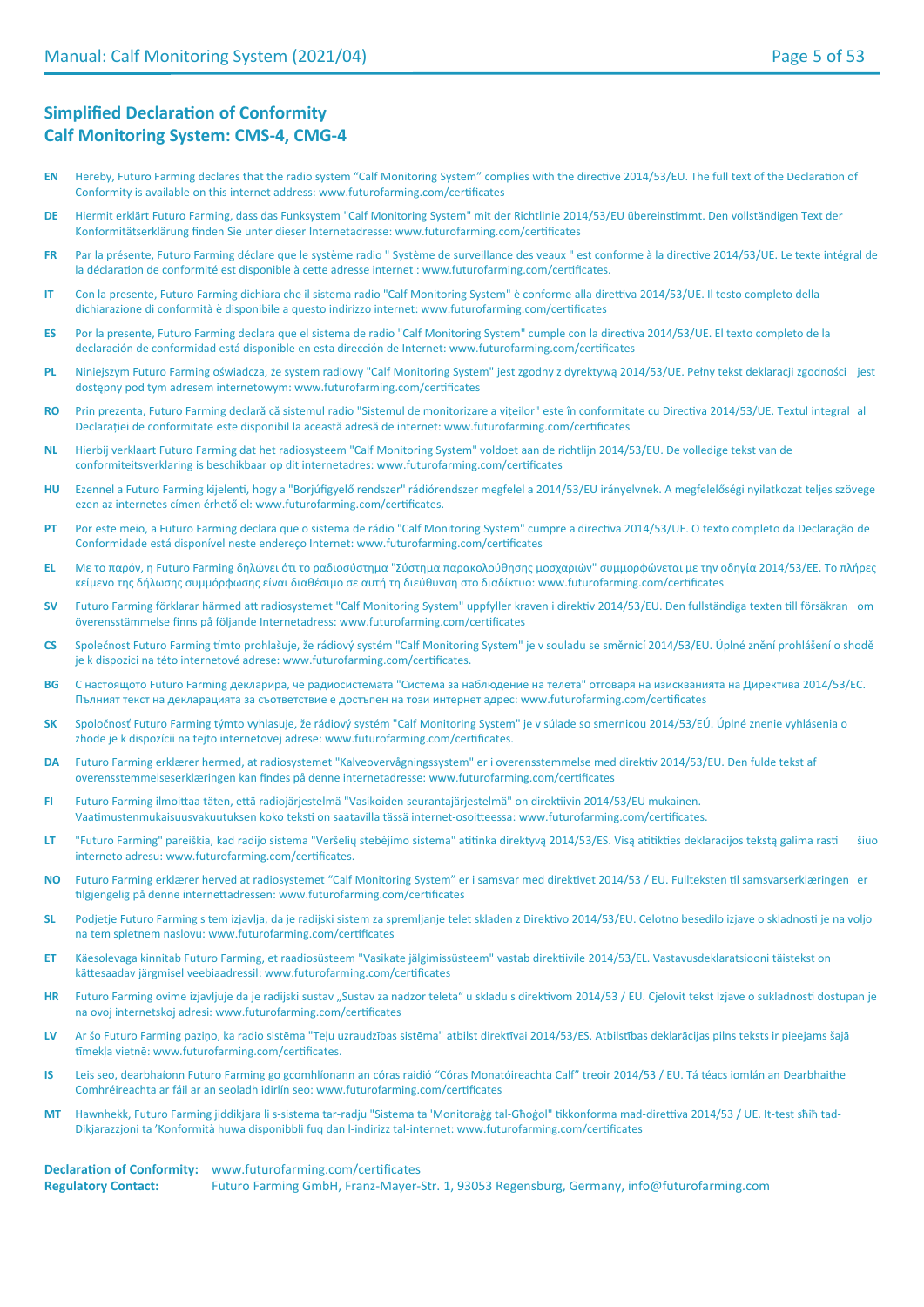## **System Description, Intended Use**

The system consists of a gateway and the sensors. The sensors are mounted on the calf housing within radio range of the gateway. Each sensor measures the behavior pattern of the calf assigned to it. The data is transmitted to the gateway via radio communication. The gateway transmits via its integrated SIM card to the servers of Futuro Farming GmbH via a mandatory sufficient cell phone network connection. An algorithm evaluates the behavioral patterns of the calves and detects abnormalities in the calves' behavior according to pre-existing disease patterns. These abnormalities are displayed in the Calf Monitoring app. The system provides support in animal monitoring and offers the farmer information on behavioral abnormalities or possible outbreaks of disease in his calves in individual housing. Depending on the incubation period of the disease, a prediction is possible up to 3 days before the outbreak of the disease. **Please note that the system is only an assistance system and cannot replace a veterinarian.**

# **Setup**

## **1. Plug the Gateway into main Socket**

First, plug the gateway with the included power supply into a 230V mains socked (120V in North America) (permanently). The gateway is to be plugged into a socket which is electrically faultless and where it can be ensured that e.g. rain or similar external influences do not lead to damage. The gateway can be screwed to a wooden beam, for example, an angle bracket can be used for this purpose. Make sure that the gateway achieves a good radio connection to the sensors. At best, fix the antenna in an elevated position and ensure that the distance between sensors and gateway remains less than 50m. (The antenna has a magnetic foot). It is imperative that gateway has a minimum cellular data connection of 2G so that the gateway can send the data to the Futuro Farming GmbH servers via the integrated SIM card. 2G/EDGE (symbol E on the smartphone) with 3/4 bars or better is sufficient. If the radio connection is not good enough for all calf areas, use multiple gateways.

## **2. Mount Sensors onto Calf Hutches/Boxes**

A sensor is to be attached to each calf hutch or calf box (individual housing) as centrally as possible on the pole or fence using the metal mounting plates. The sensor must have visual contact with exactly 1 calf, max. distance sensor-calf 3-4m (10 - 13 feet). A mounting plate set consists of 2 identical stainless-steel plates that use 2-4 M6 carriage bolts and 2-4 wing nuts to press the sensor to the calf hutch fence. The sensor is screwed to a stainless-steel plate using 2 M4x10 Torx screws and a cordless screwdriver with a T20 Torx bit. (Take care not to overwind the screws. Be careful with the screwing power and torque!) Then the mounting plates are attached to the calf hutch front so that the carriage bolts are tightened strongly enough by the wing nuts to prevent slippage. Locate the carriage bolts so that they are as close to the rods as possible.

## **3. Installing the Calf Monitoring App**

After mounting the gateway and sensor, download and open the Calf Monitoring App, login with your username and password. Then you should see the start page of the app. Under "Sensors" in the drop-down menu, you can see the sensors that have connected to your gateway. As soon as the sensor system recognizes that calves are in the individual housings where the sensors are attached to, the calves will appear in the dashboard. The name will be according to the sensor name (e.g. a Mac address like 49-67-77). You can rename and edit the calves by editing the calf entries. You can rename the sensors and change their alias name so that the alias name will show up instead of a mac address for the next new calf registering. The last 3 or 5 digits of the ear tag, for example, can be entered in the "Ear tag" field. It takes 24h till the first predictions arrive (initialization period).

# **ENGLISH 1/4** ENGLISH 1/4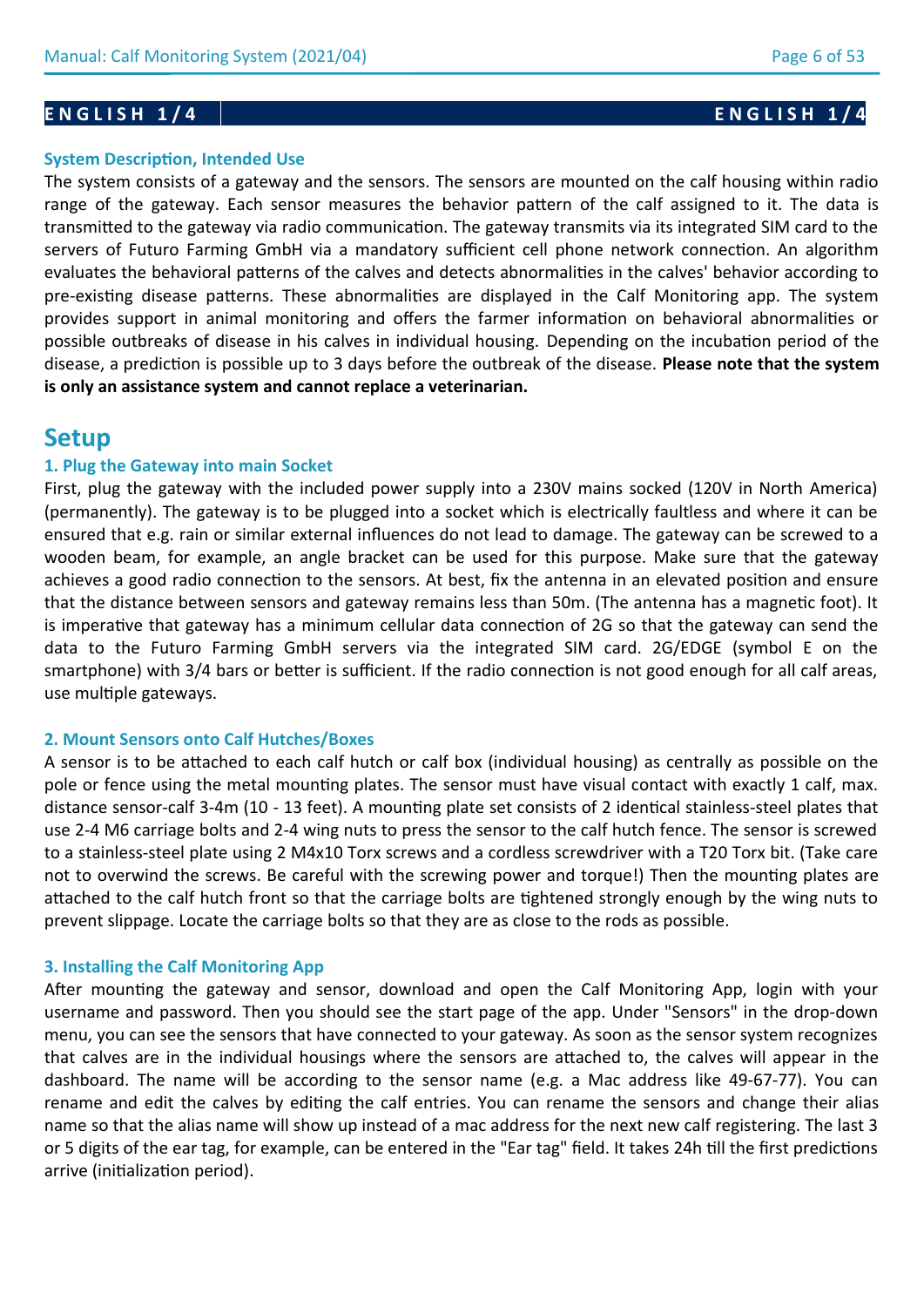**E N G L I S H 2 / 4 E N G L I S H 2 / 4**

According to a traffic light logic, predictions appear as green if no behavioral abnormalities are prevalent in the respective calf, yellow if individual abnormalities were detected by the algorithm, or red if very significant abnormalities were identified. Please check yellow and red forecasts and report calves sick accordingly via the "Report disease" field. The data is not transmitted to any other parties and, depending on your configuration, its anonymous and cannot be assigned to your farm. Reporting diseases allow the algorithm to be influenced by your feedback, i.e. you train the algorithm, which improves its prediction accuracy.

## **4. Ongoing Usage**

In order to use the ear tags in the documentation, the ear tag or a 3-digit or 5-digit number should be added for each incoming calf. Sick calves should be entered into the app to increase the accuracy of forecasts. Instant notifications should be turned on in order to provide the earliest warning. Using the individual view of a calf, a temporal assessment of the calf's disease risk can be conducted. The early warnings are always to be used in the overall context of your calf management. Manipulations on the calf, special external influences or even peculiarities of certain calves must be taken into account.

## **5. Cleaning and Maintenance**

The sensors can remain mounted on the calf hutch during cleaning, but care must be taken that the jet of a high-pressure cleaner is not directed directly at a sensor lens. This can lead to damage or malfunctions in individual cases. It is recommended to clean the sensor with a wet cloth depending on the contamination (dust, dirt, milk, …). The lens of the sensor must always be free of contamination. The gateway can be cleaned with a damp cloth.

# **Learn More**



## www.futurofarming.com/support

## **Help**

Get more Information and additional help, find notices, environmental, and regulatory information on our support website: www.futurofarming.com/support

## **Declaration of Conformity**

www.futurofarming.com/certificates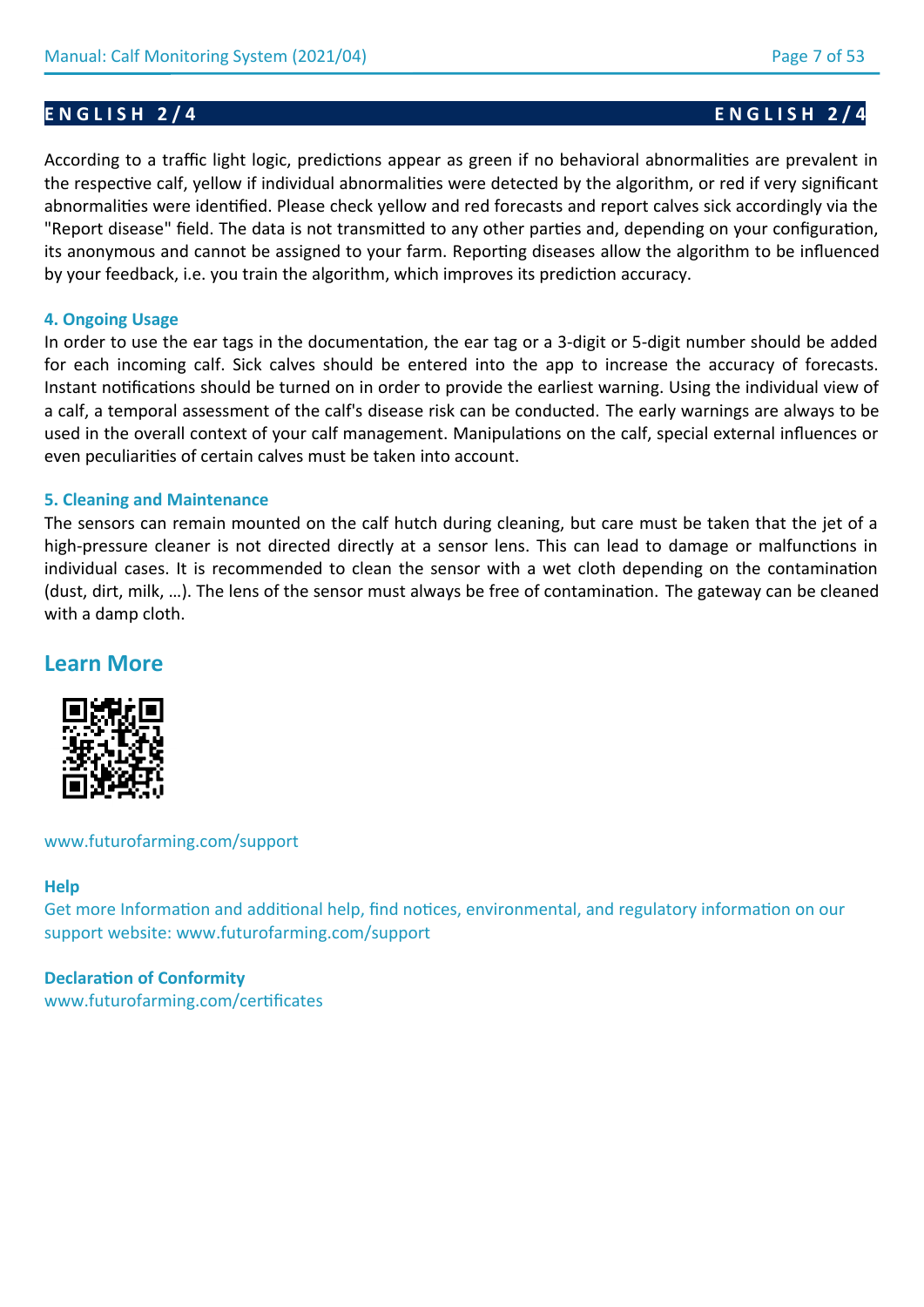## **Safety Instructions**

#### Gateway:

1) Use only the delivered power supply unit.

2) The Gateway may only be opened by qualified personnel of Futuro Farming GmbH. Otherwise, certification and warranty may be void

3) If possible, install the gateway only in areas protected from rain.

4) In case of outdoor installation, make sure to use a main socket in a waterproof enclosure.

Sensors:

1) If possible, only use mounting materials from Futuro Farming GmbH to ensure optimum mounting and thus optimum measurement data.

2) The sensors contain a lithium battery. The sensor is potted to protect the electronics and therefore cannot be opened. General:

1) Changes or modifications not expressly approved by the party responsible for compliance could void the user's authority to operate the equipment.

2) These devices comply with Part 15 of the FCC Rules. Operation is subject to the following two conditions:

a) This device may not cause interference.

b) This device must accept any interference, including interference that may cause undesired operation of the device.

3) These devices contain licence-exempt transmitter(s)/receiver(s) that comply with Innovation, Science and Economic Development Canada's licence-exempt RSS(s). Operation is subject to the following two conditions:

(a) This device may not cause interference

(b) This device must accept any interference, including interference that may cause undesired operation of the device.

## **Disposal**

Gateway and sensors must not be disposed of with household waste. Dispose of these devices separately as electronic waste. **Attention: The sensors contain a lithium battery! (Lithium-Thionylchlorid/non-rechargeable)**

## **Technical Data**

#### **Gateway:**

| Power Supply                 | 230 Vac (EU), 120 Vac (USA/CAN)          |
|------------------------------|------------------------------------------|
|                              | (External Supply Unit 100 - 240 Vac)     |
|                              | Internal 5.1 V d.c. only                 |
| Power Consumption            | Max. 3 A (@5.1 V d.c.)                   |
|                              | (Max 0.5 A for external supply unit)     |
| <b>Operating Temperature</b> | $-30$ °C to $+50$ °C = $-22$ °F to 122°F |
| <b>Operating Humidity</b>    | $0 - 90 %$ r.h.                          |
| Altitude                     | $<$ 2000 $m = 1.24$ miles                |

### **Sensor:**

| Power Supply                 | 2,2 - 3.6 V d.c. (internal battery, not exchangeable) |
|------------------------------|-------------------------------------------------------|
| Power Consumption            | Max. 20 mA                                            |
| <b>Operating Temperature</b> | $-30$ °C to +50 °C = -22°F to 122°F                   |
| <b>Operating Humidity</b>    | 0 – 90 % r.h.                                         |
| Altitude                     | $<$ 2000 $m = 1.24$ miles                             |

### **Technical Notice**

The Sensor is a pyroelectric infrared sensor (PIR Sensor) which gets stimulated by the heat radiation of the calf. It has a 52 degrees opening angle and 3-4m range. Make sure that the sensor is attached at the front gate centrally near the feed buckets. Make sure that the sensor is only measuring exactly 1 calf and no other neighboring calves! If the gate is too long and the sensor would measure neighboring calves, use e.g. plastic partition walls or increase distance between calves to ensure that only 1 calf is measured! If there is no backwall cover for your calf hutches and the sensor would measure calves behind the 1 calf (consider the 3- 4m range of sensor), make sure to use e.g. plastic partition back walls or increase distance between calves to ensure that only 1 calf is measured! **Any other mounting setup is considered false mounting and false usage of this product!**

# **ENGLISH 3/4** ENGLISH 3/4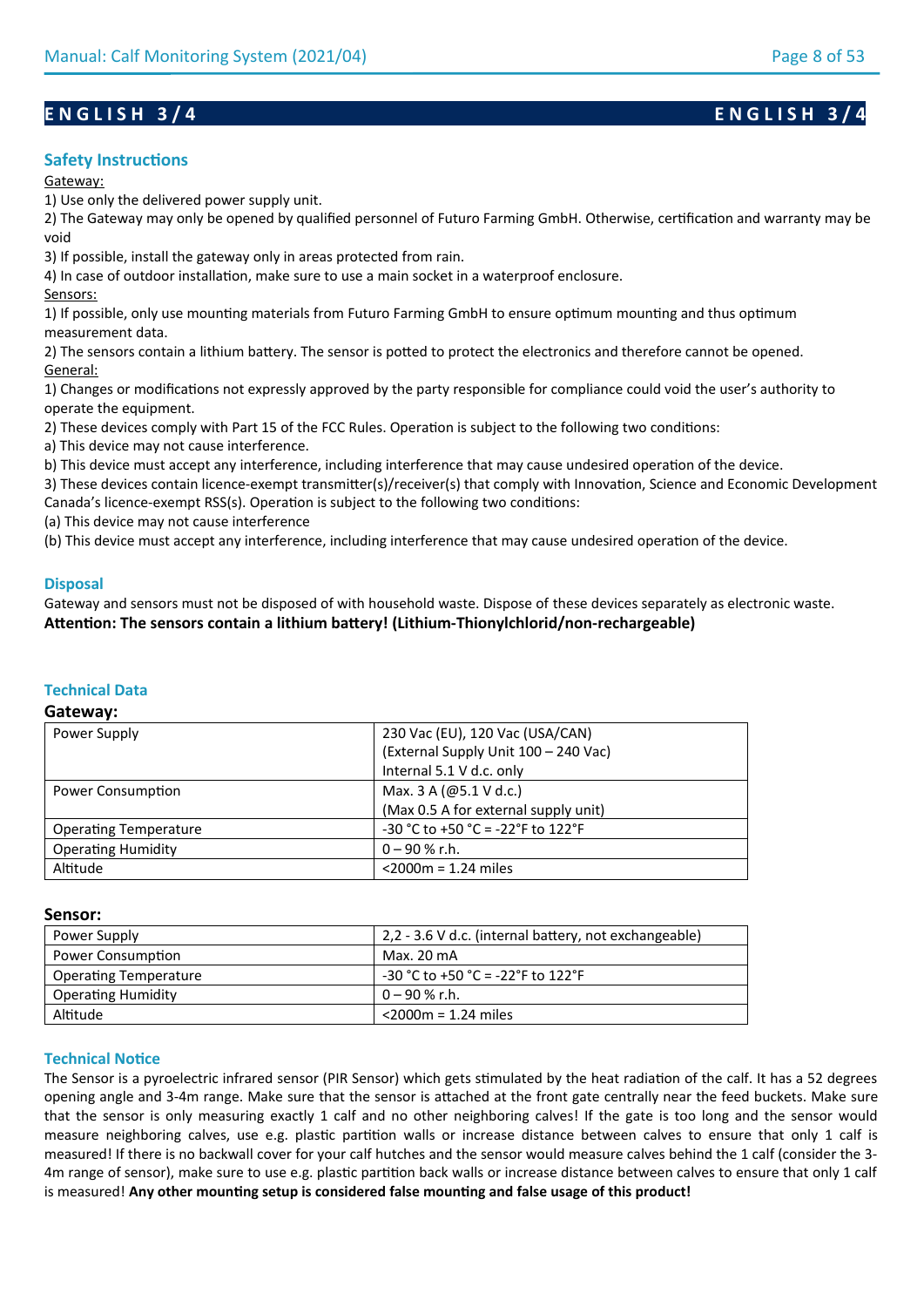# **E N G L I S H 4 / 4 E N G L I S H 4 / 4**

# **Futuro Farming Calf Monitoring System Limited Warranty Statement 2 Years Warranty**

#### **1. Limited Warranty, Local Law**

Futuro Farming provides this voluntary manufacturer's warranty to end customers for Futuro Farming products in addition to the statutory warranty to which the end customer is entitled towards his seller. It shall apply without prejudice to mandatory statutory liability provisions and rights, such as under the Product Liability Act, in cases of intent and gross negligence, injury to life, limb or health by Futuro Farming or its vicarious agents. These rights, which may be more favorable to the end customer, are not limited by the warranty. The warranty also does not affect the rights that the original customer and, if applicable, the end customer have against the seller from whom the original customer purchased the product.

#### **2. Extent of Limited Warranty**

Valid for Futuro Farming products purchased by first-time customers on or after 1-1-2021 (proof of purchase). Futuro Farming warrants these products to the original customer for a period of 2 years from the date of purchase by the original customer, up to a maximum of 3 years after manufacture. Futuro Farming warrants to end customers that its products are free from defects in material, workmanship and design. The state of science and technology at the time of manufacture is decisive in this respect. The product must already have exhibited the defect that caused the damage at that time. Claims for compensation for consequential damage or from product liability shall only exist in accordance with the mandatory statutory provisions. The warranty period shall not be extended due to the provision of services under this warranty, in particular not in case of repair or replacement. The warranty period shall not start anew in these cases.

#### **3. Written Notice for Defaults**

The end customer can assert the rights arising from this warranty by notifying Futuro Farming or the seller from whom the original customer purchased the product of the defect in writing by email to info@futurofarming.com within the warranty period. A further condition is that the end customer reports the defect within three months of discovering it or should have discovered it. It is the end customer's responsibility to prove that the warranty has not expired (proof of purchase from the original customer). Futuro Farming is entitled, if necessary, to determine the start of the warranty period according to the date of manufacture.

#### **4. Services in the event of a warranty claim**

Futuro Farming is free to repair the product, replace it or arrange for a refund of the purchase price. If Futuro Farming decides by written undertaking to carry out the repair itself, Futuro Farming will bear the costs incurred by this for spare parts, installation and its own labor costs as well as any expenses for transport or shipment of the product. The end customer must make the product accessible. In case of replacement, the old product will be replaced free of charge by a new product of the same kind, quality and type. If the product concerned is no longer manufactured at the time the defect is reported, Futuro Farming shall be entitled to supply a similar product. Transport or shipment to and from Futuro Farming or to and from the dealer, any removal and reinstallation of the product or any other special action may only be undertaken with the prior consent of Futuro Farming. If Futuro Farming chooses to refund the purchase price and confirms this in writing, the end customer will return the product to the respective seller and the seller will refund the purchase price paid.

#### **5. Limitations of Warranty**

The prerequisite for the effectiveness of this warranty is proper installation, commissioning, maintenance and care in accordance with the operating instructions and the recognized rules of technology, as well as compliance with the operating instructions and the use of Futuro Farming products in accordance with Futuro Farming's instructions and directions. Operating instructions are enclosed with each product and are available at www.futurofarming.com.

Warranty coverage does not extend to: (1) wear parts, such as. (2) minor deviations of Futuro Farming products from the specified condition, which have no influence on the utility value of the product; (3) operating and handling errors, damage caused by above-average aggressive environmental influences, moisture, aggressive chemicals, cleaning agents, very strong vibrations, strong mechanical damage; (4) defects in the product caused by installation, transport and trial operation; (5) damage caused by the defective Futuro Farming product; (6) exhibition products, test products, etc.; (6) defects in the product caused by the defective Futuro Farming product. The validity of the warranty ends in case of: (1) failure to comply with the instruction manual handed out or published at www.futurofarming. com; (2) product damage caused by the seller, installer or third parties; (3) damage caused by normal wear and tear or intentional damage - in case of negligence, contributory negligence will be taken into account by mutual agreement; (4) improper or insufficient installation, commissioning, maintenance, repair or care; (5) products that have not been or are not being used in accordance with their intended purpose; (6) damage caused by force majeure or natural disasters, including but not limited to floods, fires or frost damage.

#### **6. Non-intervention of the warranty**

To the extent that a product defect proves not to be covered by this warranty, the costs incurred in transporting the product shall be borne by the end customer. In addition, the end customer shall bear the costs, including any labor costs, incurred in inspecting the product and the costs of removing and reinstalling the product. If the End Customer, after being informed of the non-existence of the warranty and of the probable costs arising from the repair, wishes the repair to be carried out, he shall additionally bear the costs of the spare parts and the labor costs. If the product did not already have the defect at the time of delivery, Futuro Farming shall decide on a case-by-case basis whether to remedy the defect as a gesture of goodwill. In this case, the end customer does not have a legal claim to rectification of the defect.

#### **7. Place of performance, place of jurisdiction and applicable law**

This warranty is governed by German law, excluding the UN Convention on Contracts for the International Sale of Goods (CISG) of April 11, 1980. The place of performance for the obligations arising from this warranty is Regensburg, Germany. To the extent permissible, the place of jurisdiction is Regensburg, Germany.

## **Contact Information Manufacturer**

Futuro Farming GmbH, Franz-Mayer-Str. 1, 93053 Regensburg, Germany info@futurofarming.com, www.futurofarming.com, +49 (0) 941 46297790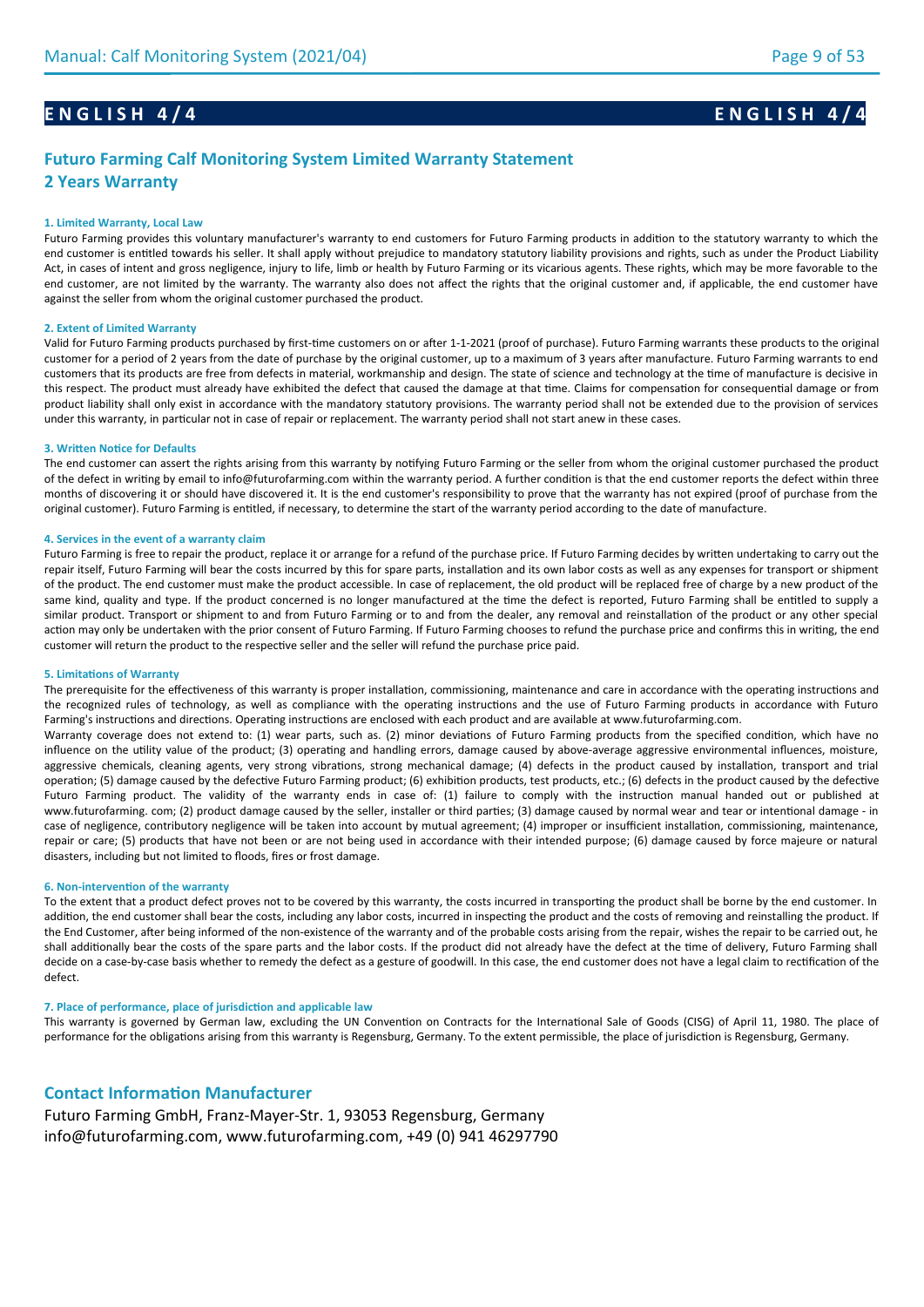# **D E U T S C H – G E R M A N 1 / 4 D E U T S C H – G E R M A N 1 / 4**

## **Systembeschreibung**

Sensorsystem zur Gesundheitsüberwachung von Kälbern in Einzelhaltung, bestehend aus 1 Sensor je Kälberhütte (Einzelhaltung), 1 Gateway je Kälberbereich und dem Zugang zur Calf Monitoring App. Jeder Sensor misst das Verhaltensmuster des ihm zugeordneten Kalbes. Per Funk werden die Daten an das Gateway übertragen. Das Gateway sendet über seine integrierte SIM Karte über einen zwingenderweise ausreichend vorhandenen Mobilfunk-Empfang an die Server von Futuro Farming GmbH. Ein Algorithmus wertet die Verhaltensmuster der Kälber aus und erkennt u.a. gemäß bereits vorhandener Krankheitsmuster Auffälligkeiten im Verhalten der Kälber. Diese Auffälligkeiten werden in der Calf Monitoring App angezeigt. Das System stellt eine Unterstützung in der Tierbeobachtung dar und bietet dem Landwirt Informationen zu Verhaltensauffälligkeiten bzw. evtl. ausbrechenden Krankheiten seiner Kälber in Einzelhaltung.

# **Setup**

### **1. Gateway an einer Steckdose anstecken**

Zuerst ist das Gateway an eine 230V Steckdose (120V in Nordamerika) anzustecken (dauerhaft). Das Gateway ist an eine Steckdose anzustecken, welche elektrisch einwandfrei ist und wo sichergestellt werden kann, dass z.B. Regen u.ä. äußere Einflüsse nicht zu Schadensfällen führen. Das Gateway kann z.B. an einen Holzbalken verschraubt werden, hierzu kann eine Winkelkonsole verwendet werden. Es ist darauf zu achten, dass das Gateway eine gute Funkverbindung zu den Sensoren erreicht. Bestenfalls die Antenne in erhöhter Position fixieren und sicherstellen, dass die Entfernung zwischen Sensoren und Gateway klein genug ist. Es muss zwingend ein ausreichender Mobilfunk-Empfang an der Gateway-Position vorhanden sein, damit das Gateway über die integrierte SIM Karte die Daten an die Server der Futuro Farming GmbH senden kann. In der Regel ist EDGE (Symbol E am Smartphone) mit 3/4 Balken oder vergleichbares ausreichend. Sollte die Funkverbindung nicht für alle Kälberbereiche ausreichend gut sein, sind mehrere Gateways zu verwenden. Die maximale Anzahl an Sensoren, die sich mit einem Gateway verbinden können, beträgt 150.

### **2. Montage des Sensors**

An jedes Kälberiglu bzw. jede Kälberhütte (Einzelhaltung) ist möglichst mittig am Gestänge bzw. am Zaun ein Sensor mittels Montageplatten zu befestigen. Der Sensor muss Sichtkontakt zu genau 1 Kalb haben, max. Winkel 55 Grad, max. Entfernung Sensor-Kalb 3-4m. Ein Montageplatten Set besteht aus 2 identischen Edelstahlplatten, welche mittels 2-4 Schlossschrauben M6 und 2-4 Flügelmuttern den Sensor an den Kälberhüttenzaun anpressen. Der Sensor wird mittels 2 Schrauben M4x10 Torx an eine Edelstahlplatte mit einem Akkuschrauber mit einem T20 Torx Bit angeschraubt. Achten Sie darauf, die Schrauben nicht mit zu viel Kraft in die Sensoren zu schrauben, da ansonsten das Gewinde beschädigt werden könnte. Dann werden die Montageplatten an der Kälberhüttenfront so befestigt, dass die Schlossschrauben durch die Flügelmuttern fest angezogen sind und ein Verrutschen verhindern. Die Schlossschrauben sind so zu platzieren, dass sie möglichst nah an den Stangen angebracht werden, aber nicht zu nah den Tränken, da Milch die Linse verdrecken kann.

### **3. Calf Monitoring App herunterladen und öffnen**

Nach der Montage von Gateway und Sensor wird die Calf Monitoring App aufgerufen, die Zugangsdaten eingegeben und die Startseite (Dashboard) betrachtet. Unter "Sensoren" im Drop-Down Menü erscheinen die Sensoren, welche sich mit dem Gateway verbunden haben. Zum Hinzufügen der Sensoren, welche bereits Kälber beobachten, können Sie ein paar Stunden warten bis der automatische Modus die Kälber erkannt hat und in der App der entsprechende Sensor zum Dashboard hinzugefügt wurde. Alternativ können Sie über das Feld "+" rechts oben einen Sensor mit einem Kalb koppeln und hinzufügen. Für weitere Beschreibungen befolgen Sie bitte den Anweisungen des Tutorials in der App. In das Feld "Ohrmarke" können z.B. die letzten 3 oder 5 Ziffern der Ohrmarke eingetragen werden. Nach dem Eintragen von Geburtsdatum und Geschlecht, "Speichern" wählen. Nun ist das Kalb gekoppelt und wird vom Sensor überwacht. Dem Algorithmus werden die Messdaten des Sensors als Grundlage zur Erkennung von Verhaltensauffälligkeiten zur Verfügung gestellt. Nachdem alle Kälber gekoppelt sind, dauert es ca. 24h bis die ersten Prognosen eintreffen. Bis dahin erscheinen die Kälber grau in der Startseite (Übersicht). In dieser Eingewöhnungsphase werden erst einmal Daten gesammelt, um fundierte Prognosen abgeben zu können.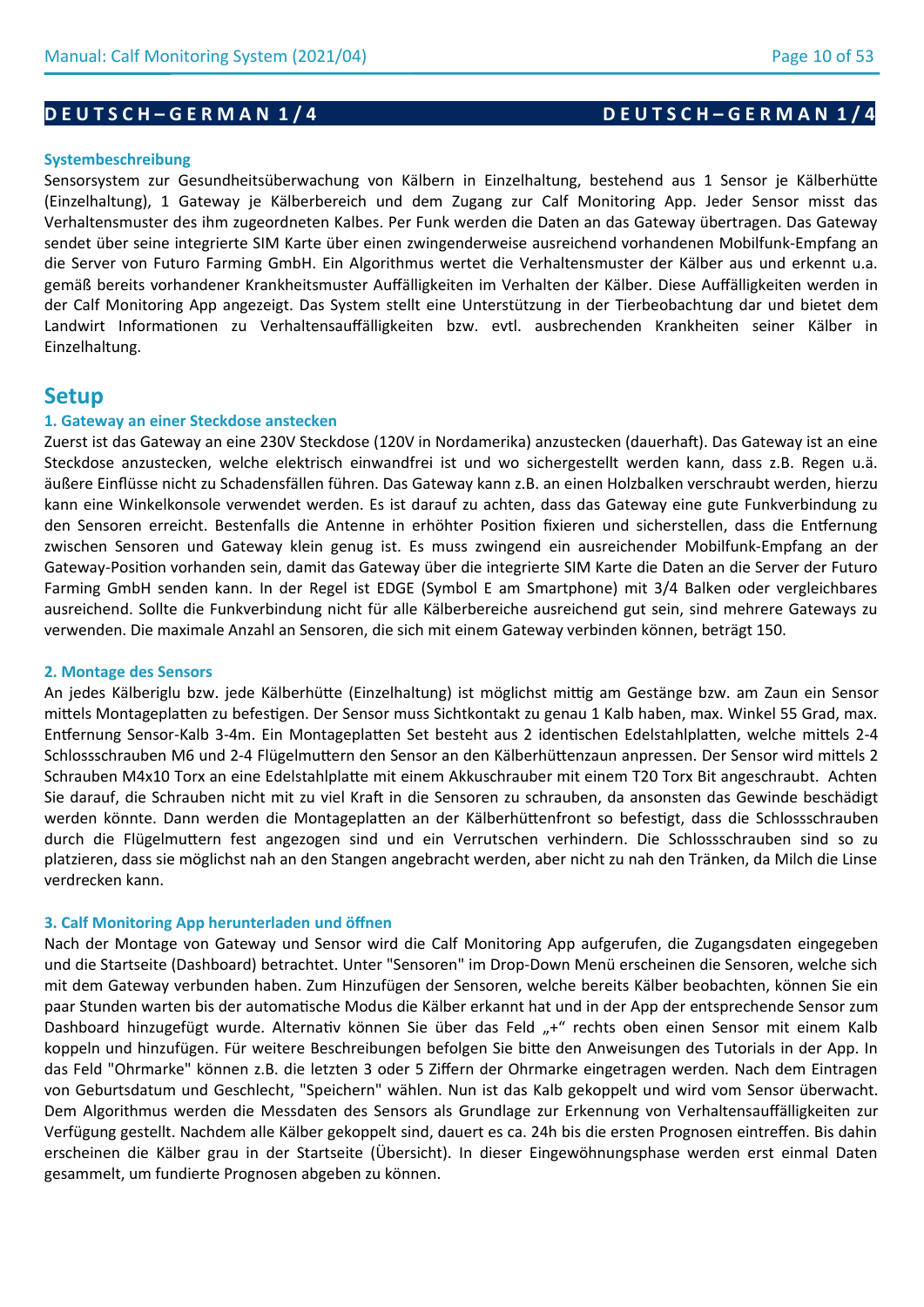## **D E U T S C H – G E R M A N 2 / 4 D E U T S C H – G E R M A N 2 / 4**

Nach der Initialisierungsphase (24h) erscheinen Frühwarnungen im Sinne einer Ampel-Logik als grün, wenn keine Verhaltensauffälligkeiten beim jeweiligen Kalb vorherrschen, gelb, wenn einzelne Auffälligkeiten vom Algorithmus erkannt wurden bzw. rot, wenn sehr deutliche Auffälligkeiten identifiziert wurden. Bitte prüfen Sie gelbe und rote Prognosen und melden Sie Kälber über das Feld "Krankheit melden" dementsprechend krank. Die Daten werden an keine weiteren Parteien übermittelt und liegen auf unseren Servern anonymisiert vor. Durch Krankmeldungen lässt sich der Algorithmus von Ihrem Feedback beeinflussen, d.h. Sie trainieren den Algorithmus, was seine Vorhersagegenauigkeit verbessert. Grundsätzlich sind Milchviehbetriebe sehr unterschiedlich, was die genauen Bedingungen in der Kälberhaltung angeht. Regelmäßiges Krankmelden von kranken Tieren ermöglicht eine noch höhere Genauigkeit des Algorithmus für Ihren Betrieb.

### **4. Laufende Nutzung**

Um die Ohrmarken in der Dokumentation verwenden zu können, kann in der laufenden Nutzung die Ohrmarke bzw. eine 3-stellige oder 5-stellige Endziffer hinzugefügt werden. In der App sollen Krankmeldungen eingetragen werden, um die Genauigkeit der Prognosen zu erhöhen. Über die Echtzeitbenachrichtigungen kann frühestmöglich auf eine Frühwarnung hingewiesen werden. Über die Einzelansicht eines Kalbes kann im Prognoseverlauf der stündlichen Frühwarnungen eine zeitliche Beurteilung des Kalbes vollzogen werden. Die Frühwarnungen sind immer im Gesamtkontext Ihres Kälbermanagements zu verwenden. Maßnahmen am Kalb, spezielle äußere Einflüsse oder auch spezielle Eigenarten von bestimmten Kälbern sind zu berücksichtigen. Bestenfalls erstellen Sie in Absprache mit Ihrem Hoftierarzt ein Anbehandlungsprotokoll und ziehen diesen bei Bedarf frühestmöglich heran.

### **5. Reinigung und Wartung**

Die Sensoren können grundsätzlich während der Reinigung an der Kälberhütte montiert bleiben, jedoch muss darauf geachtet werden, dass der Strahl eines Hochdruckreinigers nicht direkt auf einen Sensor gerichtet werden darf. Dies kann in Einzelfällen zu Schäden oder Funktionsstörungen führen. Es wird empfohlen, den Sensor mit einem nassen Tuch je nach Verschmutzung zu reinigen. Die Linse des Sensors muss stets frei von Verschmutzungen sein. Das Gateway kann mit einem feuchten Tuch gereinigt werden.

# **Weiterführende Informationen**



## www.futurofarming.com/support

**Hilfe:** Auf unserer Support-Webseite finden Sie weitere Informationen und zusätzliche Hilfe, Hinweise, Umwelt- und Gesetzesinformationen: www.futurofarming.com/support

# **Konformitätserklärung**

www.futurofarming.com/certificates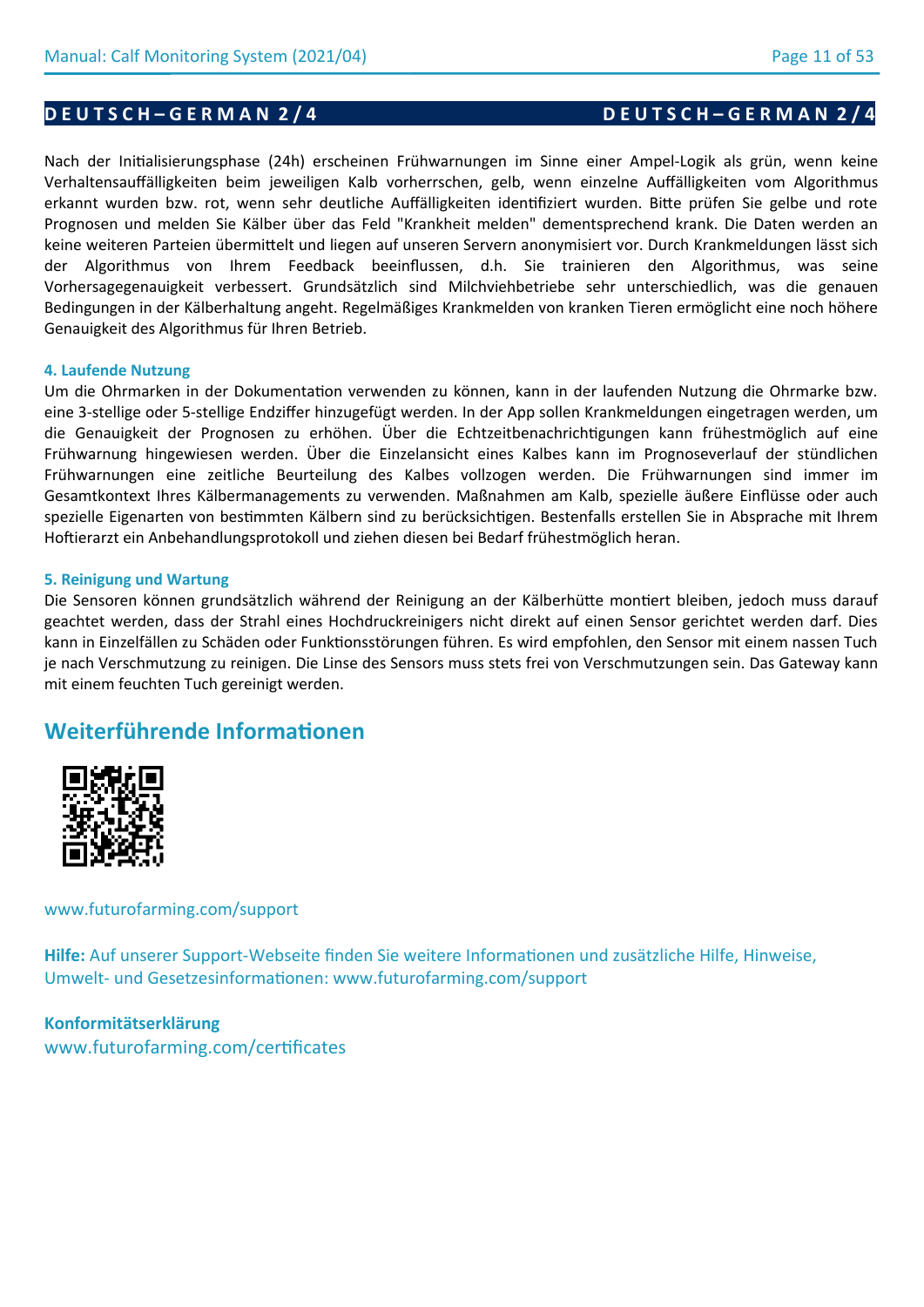# **D E U T S C H – G E R M A N 3 / 4 D E U T S C H – G E R M A N 3 / 4**

## **Sicherheitshinweise**

#### Gateway:

1) Verwenden Sie nur das mitgelieferte Netzteil.

2) Das Gateway darf nur von qualifiziertem Fachpersonal der Futuro Farming GmbH geöffnet, repariert oder gewartet werden.

3) Installieren Sie das Gateway nach Möglichkeit nur in vor Regen geschützten Bereichen.

4) Im Falle einer Installation im Freien, muss darauf geachtet werden, dass eine Steckdose in einem wasserdichten Gehäuse verwendet wird.

#### Sensoren:

1) Verwenden Sie möglichst nur Montage Zubehör der Futuro Farming GmbH um eine optimale Montage und damit optimale Messdaten sicherzustellen.

2) Die Sensoren beinhalten eine Lithium Batterie. Der Sensor ist zum Schutz der Elektronik vergossen und kann daher nicht geöffnet werden.

## **Entsorgung**

Gateway und Sensoren dürfen nicht über den Hausmüll entsorgt werden. Entsorgen Sie die Geräte gesondert als Elektroschrott. **Achtung: Die Sensoren beinhalten eine Lithiumbatterie!**

## **Technische Daten**

#### **Gateway:**

| Versorgungsspannung | 230 Vac (EU), 120 Vac (USA/CAN)      |
|---------------------|--------------------------------------|
|                     | (External Supply Unit 100 - 240 Vac) |
|                     | Internal 5.1 V d.c. only             |
| Leistungsaufnahme   | Max. 3 A ( $@5.1$ V d.c.)            |
|                     | (Max 0.5 A für externes Netzteil)    |
| Umgebungstemperatur | -30 °C to +50 °C = -22 °F to 122 °F  |
| Luftfeuchtigkeit    | 0 – 90 % r.h. nicht kondensierend    |
| Meereshöhe          | $<$ 2000 $m$ = 1.24 miles            |
|                     |                                      |

## **Sensoren:**

| Versorgungsspannung | 2,2 - 3.6 V d.c. (Interne Batterie, nicht wechselbar) |
|---------------------|-------------------------------------------------------|
| Leistungsaufnahme   | Max. 20 mA                                            |
| Umgebungstemperatur | $-30$ °C to +50 °C = -22°F to 122°F                   |
| Luftfeuchtigkeit    | $0 - 90$ % r.h. nicht kondensierend                   |
| Meereshöhe          | $<$ 2000 $m$ = 1.24 miles                             |

### **Technischer Hinweis**

Der Sensor ist ein pyroelektrischer Infrarotsensor (PIR-Sensor), der durch die Wärmestrahlung des Kalbes angeregt wird. Er hat einen Öffnungswinkel von 52 Grad und eine Reichweite von 3-4m. Achten Sie darauf, dass der Sensor am vorderen Zaunbereich mittig in der Nähe der Futtereimer angebracht wird. Achten Sie darauf, dass der Sensor nur genau 1 Kalb misst und keine anderen benachbarten Kälber! Wenn der Auslauf zu lang ist und der Sensor benachbarte Kälber messen würde, verwenden Sie z.B. Kunststofftrennwände oder vergrößern Sie den Abstand zwischen den Kälbern, um sicherzustellen, dass nur 1 Kalb gemessen wird! Wenn Ihre Kälberhütten keine Rückwandabdeckung haben und der Sensor Kälber hinter dem 1 Kalb messen würde (beachten Sie die 3-4m Reichweite des Sensors), verwenden Sie z.B. Kunststofftrennwände als Rückwand oder vergrößern Sie den Abstand zwischen den Kälbern, um sicherzustellen, dass nur 1 Kalb gemessen wird! **Jede andere Montageanordnung wird als falsche Montage und falsche Verwendung dieses Produkts angesehen!**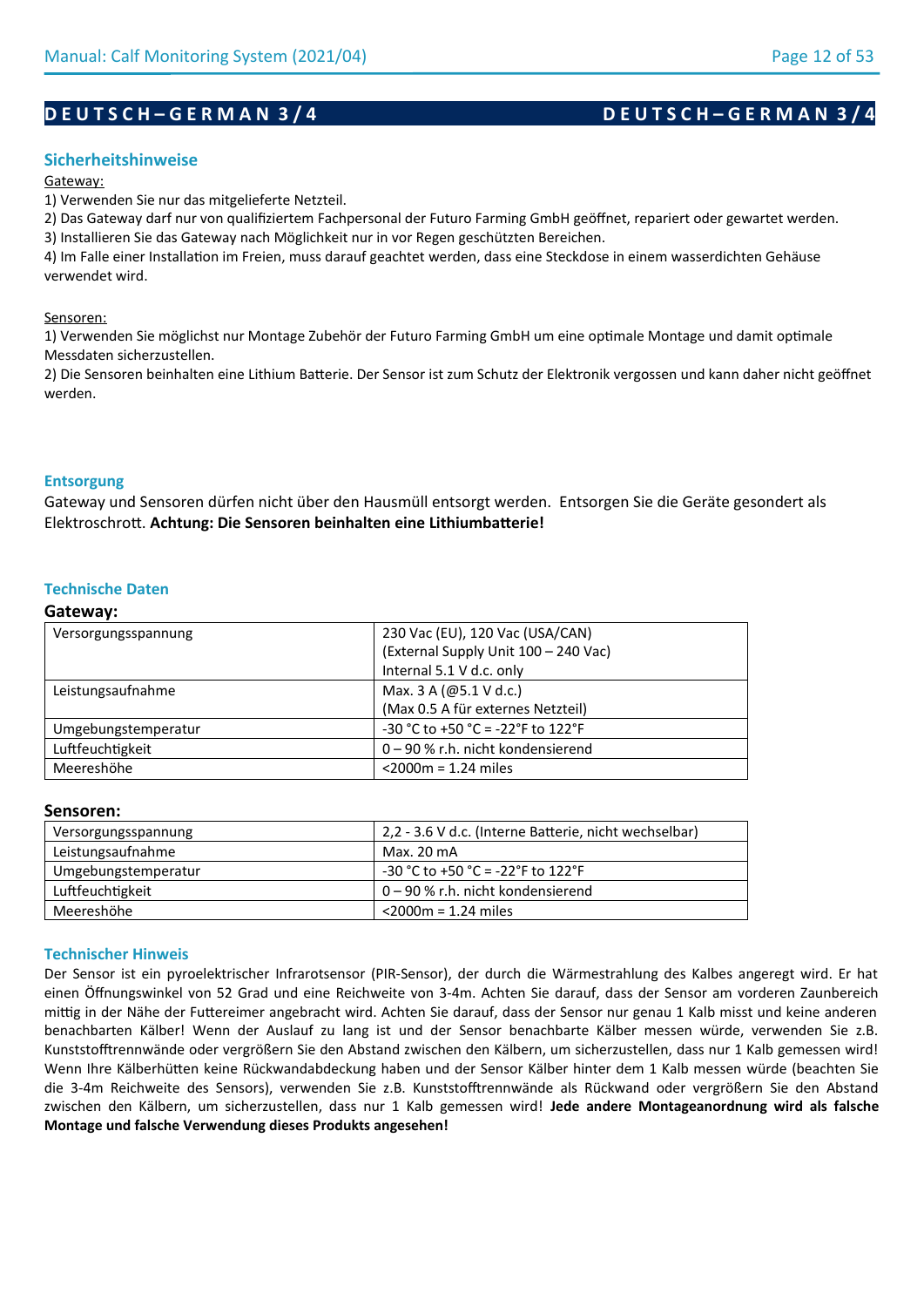# **D E U T S C H – G E R M A N 4 / 4 D E U T S C H – G E R M A N 4 / 4**

# **Futuro Farming Calf Monitoring System Freiwillige Herstellergarantie 2 Jahre Garantie**

#### **1. Allgemeines, Gesetzliche Rechte**

Futuro Farming übernimmt Endkunden gegenüber für Futuro Farming Produkte zusätzlich zur gesetzlichen Gewährleistung, die dem Endkunden gegenüber seinem Verkäufer zusteht, diese freiwillige Hersteller Garantie. Sie gilt unbeschadet zwingender gesetzlicher Haftungsvorschriften und Rechte, wie zum Beispiel nach dem Produkthaftungsgesetz, in Fällen des Vorsatzes und der groben Fahrlässigkeit, wegen Verletzung des Lebens, des Körpers oder der Gesundheit durch Futuro Farming oder seine Erfüllungsgehilfen. Diese für den Endkunden unter Umständen günstigeren Rechte werden durch die Garantie nicht eingeschränkt. Die Garantie lässt ebenfalls die Rechte unberührt, die der Erstkunde sowie gegebenenfalls der Endkunde gegen den Verkäufer hat, bei dem der Erstkunde das Produkt erworben hat.

#### **2. Garantieschutz**

Gültig für Futuro Farming Produkte, die Erstkunden ab dem 01.01.2021 erworben haben (Kaufbeleg). Futuro Farming gewährt dem Erstkunden für diese Produkte eine Garantie für eine Frist von 2 Jahren ab Kaufdatum des Erstkunden, maximal jedoch 3 Jahre nach Herstellung. Futuro Farming garantiert Endkunden, dass seine Produkte frei von Material-, Herstellungs- und Konstruktionsfehlern sind. Maßgeblich ist hierbei der Stand von Wissenschaft und Technik zum Herstellungszeitpunkt. Das Produkt muss den Fehler, der den Schaden verursacht hat, bereits zu diesem Zeitpunkt aufgewiesen haben. Ansprüche auf Ersatz von Folgeschäden oder aus Produkthaftung bestehen nur nach Maßgabe der zwingenden gesetzlichen Vorschriften. Die Garantiefrist verlängert sich nicht aufgrund der Gewährung von Leistungen im Rahmen dieser Garantie, insbesondere nicht bei Instandsetzung oder Austausch. Die Garantiefrist beginnt in diesen Fällen auch nicht neu zu laufen.

#### **3. Schriftliche Fehleranzeige**

Die Rechte aus dieser Garantie kann der Endkunde durch schriftliche Fehleranzeige per Email an info@futurofarming.com innerhalb der Garantielaufzeit gegenüber Futuro Farming oder dem Verkäufer, bei dem der Erstkunde das Produkt gekauft hat, geltend machen. Voraussetzung ist überdies, dass der Endkunde den Fehler innerhalb von drei Monaten anzeigt, nachdem er ihn erkannt hat bzw. hätte erkennen müssen. Es obliegt dem Endkunden zu belegen, dass die Garantie nicht abgelaufen ist (Kaufbelegs des Erstkunden). Futuro Farming ist gegebenenfalls berechtigt, den Beginn der Garantielaufzeit nach Maßgabe des Herstellungsdatums zu bestimmen.

#### **4. Leistungen im Garantiefall**

Futuro Farming steht es frei, das Produkt instandzusetzen, einen Austausch vorzunehmen oder Erstattung des Kaufpreises zu veranlassen. Sofern sich Futuro Farming per schriftlicher Zusage entscheidet, die Instandsetzung selbst durchzuführen, so trägt Futuro Farming die hierdurch entstehenden Kosten für Ersatzteile, Installation und eigene Arbeitskosten sowie etwaige Ausgaben für den Transport oder die Versendung des Produkts. Der Endkunde hat das Produkt zugänglich zu machen. Beim Austausch wird das alte Produkt kostenfrei durch ein neues Produkt gleicher Art, gleicher Güte und gleichen Typs ersetzt. Sofern das betroffene Produkt zum Zeitpunkt der Fehleranzeige nicht mehr hergestellt wird, ist Futuro Farming berechtigt, ein ähnliches Produkt zu liefern. Transport bzw. Versand zu und von Futuro Farming bzw. zu und von dem Händler, jeder Ausbau und jede Wiederinstallation des Produkts oder jede andere besondere Maßnahme dürfen nur mit vorherigem Einverständnis durch Futuro Farming vorgenommen werden. Sofern Futuro Farming eine Erstattung des Kaufpreises wählt und dies schriftlich bestätigt, gibt der Endkunde das Produkt an den jeweiligen Verkäufer zurück und dieser erstattet ihm den gezahlten Kaufpreis.

#### **5. Voraussetzungen und Ausschlüsse**

Voraussetzung für die Wirksamkeit dieser Garantie ist eine fachgerechte Montage, Inbetriebnahme, Wartung und Pflege gemäß Bedienungsanleitung und den anerkannten Regeln der Technik sowie die Einhaltung der Bedienungsanleitung und die Verwendung der Futuro Farming Produkte gemäß den Anleitungen und Anweisungen von Futuro Farming. Bedienungsanleitungen sind jedem Produkt beigefügt und stehen unter www.futurofarming.com zur Verfügung. Der Garantieanspruch erstreckt sich nicht auf: (1) Verschleißteile, wie z.B. Gewindebolzen; (2) geringfügige Abweichungen der Futuro Farming Produkte von der Soll-

Beschaffenheit, die auf den Gebrauchswert des Produkts keinen Einfluss haben; (3) Betriebs- und Bedienungsfehler, Schäden durch überdurchschnittlich aggressive Umgebungseinflüsse, Feuchtigkeit, aggressive Chemikalien, Reinigungsmittel, sehr starke Erschütterungen, starke mechanische Beschädigungen; (4) Mängel am Produkt, die durch Installation, Transport und Probebetrieb verursacht wurden; (5) Schäden, die durch das mangelhafte Futuro Farming Produkt entstanden sind; (6) Ausstellungsprodukte, Testprodukte u.ä.; Die Gültigkeit der Garantie endet bei: (1) Nichteinhalten der ausgehändigten oder unter www.futurofarming.com veröffentlichten Bedienungsanleitung; (2) Produktschäden, verursacht durch den Verkäufer, Monteur oder dritte Personen; (3) Schäden, die auf normale Abnutzung oder vorsätzliche Beschädigung zurückzuführen sind – bei fahrlässiger Schadenverursachung wird ein Mitverschulden einvernehmlich angerechnet; (4) unsachgemäße oder mangelnde Montage, Inbetriebnahme, Wartung, Reparatur oder Pflege; (5) Produkten, die nicht ihrem vorgesehenen Zweck entsprechend verwendet wurden oder werden; (6) Schäden durch höhere Gewalt oder Naturkatastrophen, insbesondere, aber nicht abschließend bei Überschwemmungen, Bränden oder Frostschäden.

#### **6. Nichteingreifen der Garantie**

Sofern sich ein Produktfehler als durch diese Garantie nicht gedeckt erweist, sind die bei Transport des Produkts entstehenden Kosten vom Endkunden selbst zu tragen. Zusätzlich hat der Endkunde die Kosten, einschließlich etwaiger Arbeitskosten, zu tragen, die bei der Untersuchung des Produkts entstehen, sowie die Kosten des Ausbaus und der Wiederinstallation des Produkts. Sofern der Endkunde nach Information über das Nichteingreifen der Garantie und über die voraussichtlichen durch die Instandsetzung entstehenden Kosten die Ausführung der Instandsetzung wünscht, hat er zusätzlich die Kosten für die Ersatzteile und die Arbeitskosten zu tragen. Hat das Produkt den Mangel nicht bereits bei Auslieferung aufgewiesen, entscheidet Futuro Farming im Einzelfall, ob eine Beseitigung auf dem Kulanzweg vorgenommen wird. Einen Rechtsanspruch auf Mängelbeseitigung hat der Endkunde in diesem Fall nicht.

#### **7. Erfüllungsort, Gerichtsstand und anwendbares Recht**

Auf diese Garantie findet deutsches Recht unter Ausschluss des UN-Kaufrechtsübereinkommens (CISG) vom 11. April 1980 Anwendung. Erfüllungsort für die Verpflichtungen aus dieser Garantie ist Regensburg, Deutschland. Soweit zulässig ist Gerichtsstand Regensburg, Deutschland.

#### **Kontaktinformationen des Herstellers**

Futuro Farming GmbH, Franz-Mayer-Str. 1, 93053 Regensburg, Deutschland info@futurofarming.com, www.futurofarming.com, +49 (0) 941 46297790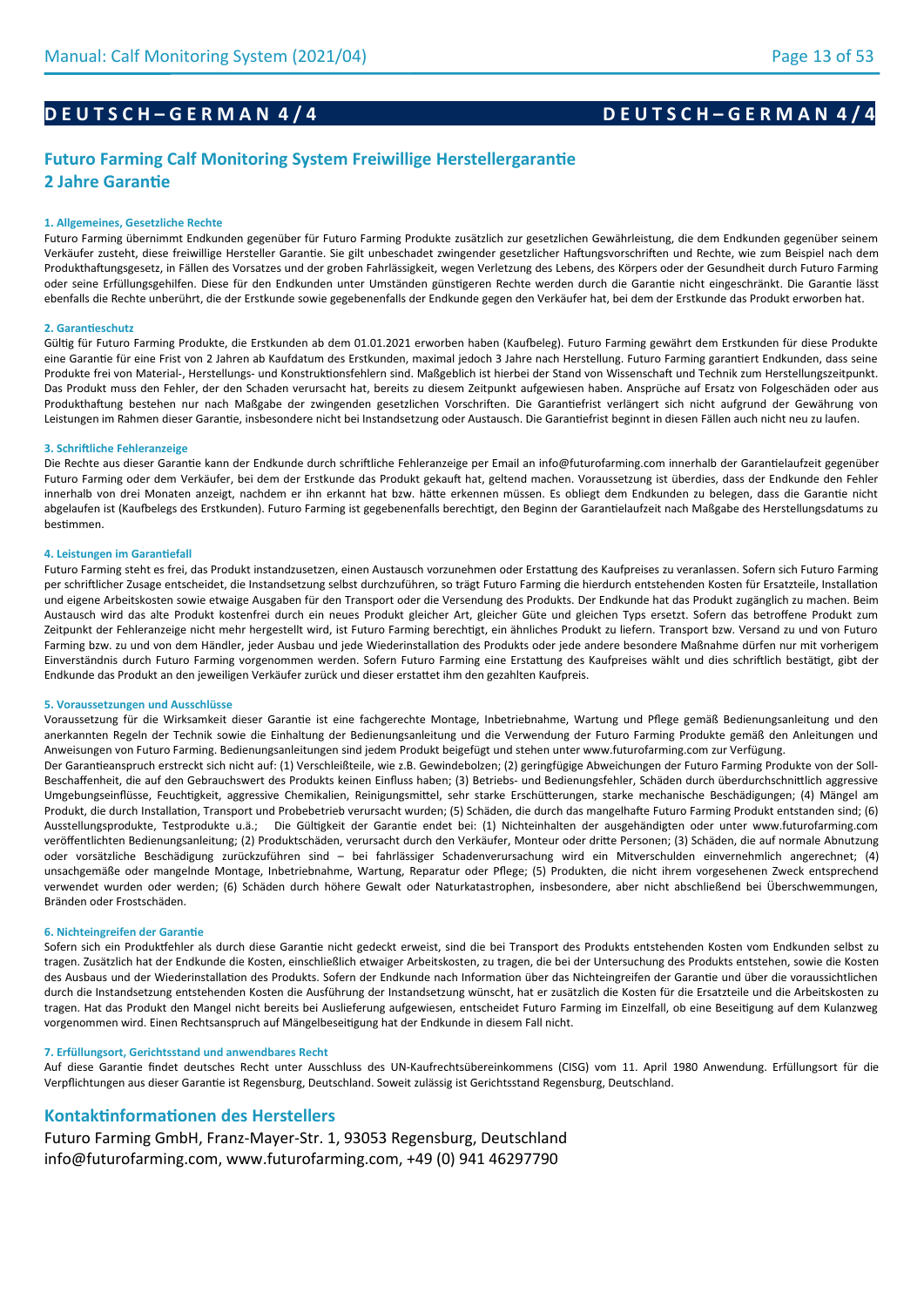# **F R A N Ç A I S – F R E N C H 1 / 4 F R A N Ç A I S – F R E N C H 1 / 4**

#### **Description du système**

Système de capteurs pour la surveillance de la santé des veaux en logement individuel, composé d'un capteur par clapier à veaux (logement individuel), d'une passerelle par zone de veaux et d'un accès à l'App de surveillance des veaux. Chaque capteur mesure le comportement du veau qui lui est attribué. Les données sont transmises à la passerelle par radio. La passerelle envoie des données via sa carte SIM intégrée aux serveurs de Futuro Farming GmbH par le biais d'une réception de téléphonie mobile obligatoirement suffisante. Un algorithme évalue les schémas comportementaux des veaux et reconnaît, entre autres, les anomalies de comportement des veaux en fonction des schémas pathologiques existants. Ces anomalies sont affichées dans l'application de surveillance des veaux. Le système apporte une aide au suivi des animaux et offre à l'éleveur des informations sur les anomalies de comportement ou les éventuels foyers de maladie de ses veaux gardés individuellement.

# **Installation**

## **1. Branchez la Gateway sur une prise de courant**

Tout d'abord, la passerelle doit être branchée sur une prise 230V (120V en Amérique du Nord) (en permanence). La passerelle doit être branchée dans une prise de courant sans défaut électrique et où il est possible de s'assurer que, par exemple, la pluie ou d'autres influences extérieures similaires n'entraînent pas de dommages. La passerelle peut être vissée à une poutre en bois, par exemple, une équerre peut être utilisée à cet effet. Il faut s'assurer que la passerelle établit une bonne connexion radio avec les capteurs. Au mieux, fixez l'antenne dans une position élevée et assurez-vous que la distance entre les capteurs et la passerelle est suffisamment faible. Il est impératif que la réception radio mobile soit suffisante à l'emplacement de la passerelle pour que celle-ci puisse envoyer les données aux serveurs de Futuro Farming GmbH via la carte SIM intégrée. En règle générale, EDGE (symbole E sur le smartphone) avec 3/4 barres ou comparable est suffisant. Si la connexion radio n'est pas assez bonne pour toutes les zones de veaux, il faut utiliser plusieurs passerelles. Le nombre maximum de capteurs pouvant être connectés à une passerelle est de 150.

#### **2. Montage du capteur**

Un capteur doit être fixé au centre de chaque nichoir à veaux ou de chaque niche à veaux (logement individuel) sur le poteau ou la clôture au moyen de plaques de montage. Le capteur doit avoir un contact visuel avec exactement 1 veau, angle maximal de 55 degrés, distance maximale capteur-veau 3-4m. Un jeu de plaques de montage se compose de 2 plaques identiques en acier inoxydable, qui fixent le capteur à la clôture du clapier à veaux à l'aide de 2-4 boulons de carrosserie M6 et de 2-4 écrous à oreilles. Le capteur est vissé à une plaque en acier inoxydable avec 2 vis Torx M4x10 à l'aide d'un tournevis sans fil avec un embout Torx T20. Veillez à ne pas visser les vis dans les capteurs avec trop de force, sinon le filetage pourrait être endommagé. Fixez ensuite les plaques de montage à l'avant du clapier à veau de manière à ce que les boulons de chariot soient serrés par les écrous à oreilles et empêchent tout glissement. Les boulons du chariot doivent être placés de manière à être aussi près que possible des barres, mais pas trop près des abreuvoirs, car le lait peut encrasser la lentille.

#### **3. Téléchargez et ouvrez l'application Calf Monitoring**

Après l'installation de la passerelle et du capteur, l'application de surveillance des veaux est appelée, les données d'accès sont saisies et la page de démarrage (tableau de bord) est affichée. Sous "Capteurs" dans le menu déroulant, les capteurs qui se sont connectés à la passerelle apparaissent. Pour ajouter les capteurs qui surveillent déjà les veaux, vous pouvez attendre quelques heures que le mode automatique ait détecté les veaux et que le capteur correspondant ait été ajouté au tableau de bord dans l'application. Vous pouvez également jumeler et ajouter un capteur avec un veau en utilisant le champ "+" dans le coin supérieur droit. Pour de plus amples descriptions, veuillez suivre les instructions du tutoriel dans l'application. Les 3 ou 5 derniers chiffres de la marque d'oreille, par exemple, peuvent être saisis dans le champ "Marque d'oreille". Après avoir saisi la date de naissance et le sexe, sélectionnez "Enregistrer". Maintenant, le veau est apparié et surveillé par le capteur. Les données de mesure du capteur sont fournies à l'algorithme comme base pour la détection des anomalies comportementales. Une fois que tous les veaux ont été appariés, il faut attendre environ 24h pour que les premières prédictions arrivent. En attendant, les veaux apparaissent en gris dans la page d'accueil (aperçu). Dans cette phase d'acclimatation, les données sont d'abord collectées afin de pouvoir établir des prévisions fondées.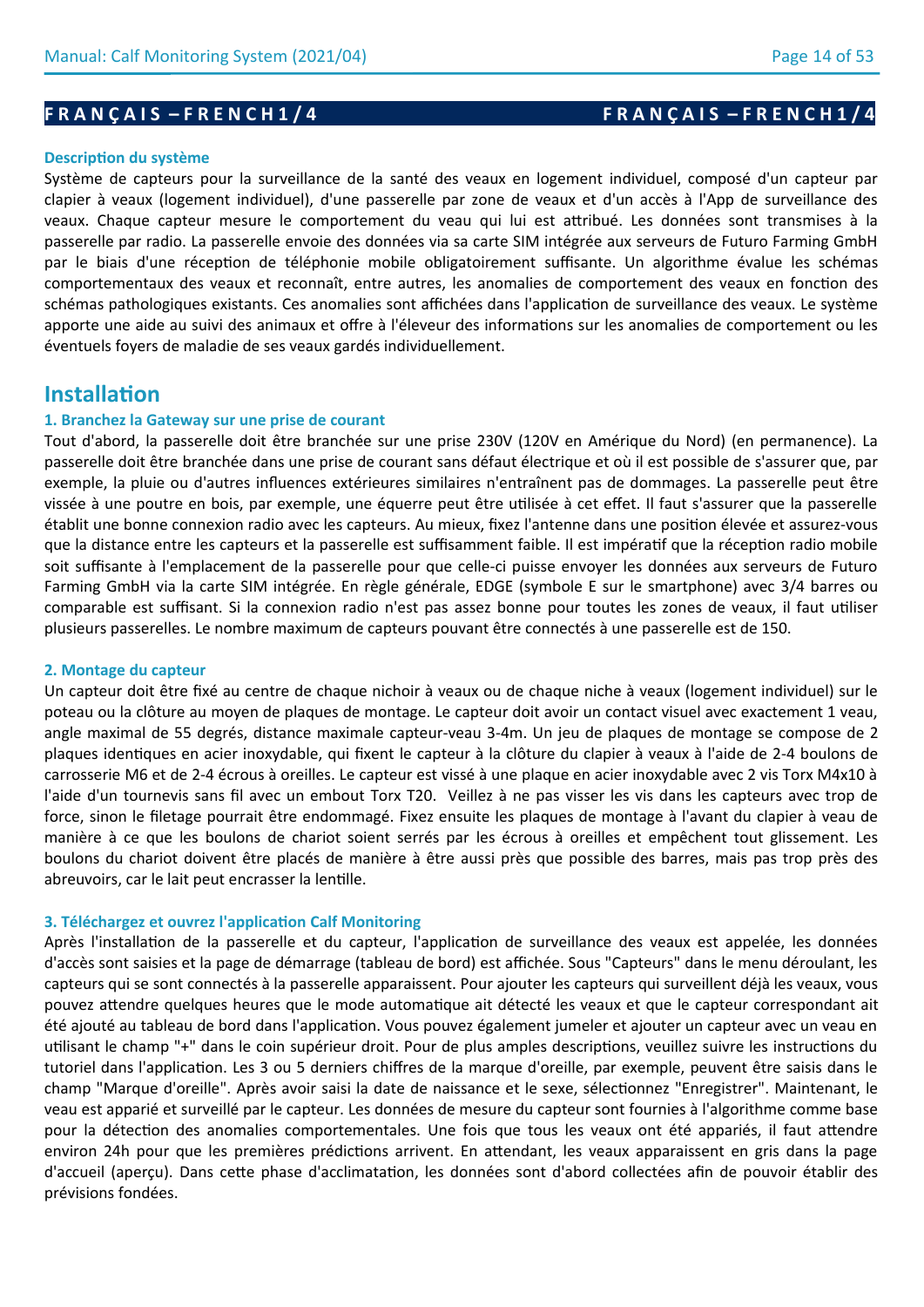Après la phase d'initialisation (24h), des alertes précoces apparaissent dans le sens d'une logique de feux de signalisation : vert si aucune anomalie comportementale n'est présente chez le veau concerné, jaune si des anomalies individuelles ont été détectées par l'algorithme ou rouge si des anomalies très claires ont été identifiées. Veuillez vérifier les prédictions jaunes et rouges et signaler les veaux malades en conséquence via le champ "Signaler une maladie". Les données ne sont pas transmises à d'autres parties et restent anonymes sur nos serveurs. En signalant les maladies, l'algorithme peut être influencé par vos commentaires, c'est-à-dire que vous entraînez l'algorithme, ce qui améliore sa précision de prédiction. En fait, les exploitations laitières sont très différentes en ce qui concerne les conditions exactes dans lesquelles les veaux sont élevés. Le fait de signaler régulièrement les animaux malades permet à l'algorithme d'être encore plus précis pour votre exploitation.

## **4. Utilisation continue**

Afin de pouvoir utiliser les étiquettes d'oreille dans la documentation, l'étiquette d'oreille ou un chiffre final à 3 ou 5 chiffres peut être ajouté dans l'utilisation actuelle. Les notes de maladie doivent être saisies dans l'application pour augmenter la précision des prévisions. Les notifications en temps réel peuvent être utilisées pour fournir une alerte rapide. En utilisant la vue individuelle d'un veau, une évaluation temporelle du veau peut être complétée dans le cours de prévision des alertes précoces horaires. Les alertes précoces doivent toujours être utilisées dans le contexte global de votre gestion des veaux. Il faut tenir compte des mesures prises sur le veau, des influences extérieures particulières ou même des caractéristiques spécifiques de certains veaux. L'idéal est d'établir un protocole de traitement en concertation avec votre vétérinaire d'exploitation et de le consulter le plus tôt possible si nécessaire.

### **5. Nettoyage et entretien**

En principe, les capteurs peuvent rester montés sur le clapier à veaux pendant le nettoyage. Cependant, il faut veiller à ce que le jet d'un nettoyeur haute pression ne soit pas dirigé directement sur un capteur. Ce site. Cela peut entraîner des dommages ou des dysfonctionnements dans certains cas. Il est recommandé de nettoyer le capteur avec un chiffon humide. en fonction du degré de salissure. La lentille du capteur doit toujours être exempte de saleté. La passerelle peut être être nettoyée avec un chiffon humide.

# **En savoir plus**



## www.futurofarming.com/support

## **Aide**

Veuillez consulter notre site web d'assistance pour obtenir plus d'informations et des aides supplémentaires, des conseils, des informations environnementales et législatives: www.futurofarming.com/support.

# **Déclaration de conformité**

www.futurofarming.com/certificates

## **F R A N Ç A I S – F R E N C H 2 / 4 F R A N Ç A I S – F R E N C H 2 / 4**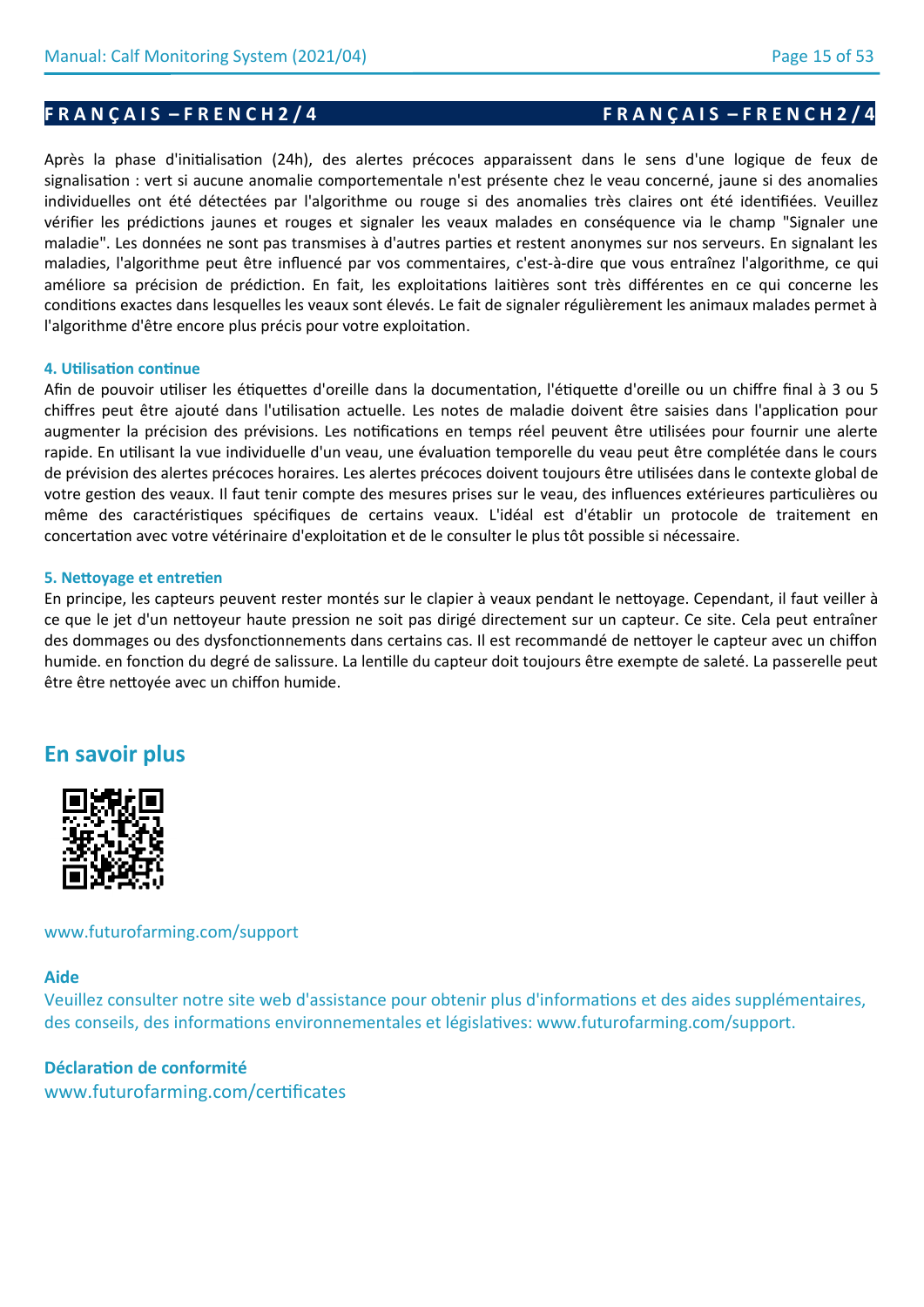# **F R A N Ç A I S – F R E N C H 3 / 4 F R A N Ç A I S – F R E N C H 3 / 4**

## **Consignes de sécurité**

#### Gateway:

1) Utilisez uniquement l'adaptateur secteur fourni.

2) La passerelle ne peut être ouverte, réparée ou entretenue que par le personnel qualifié de Futuro Farming GmbH.

3) Si possible, n'installez la passerelle que dans des endroits protégés de la pluie.

4) En cas d'installation à l'extérieur, il faut veiller à utiliser une prise dans un boîtier étanche.

#### Capteurs:

1) Si possible, n'utilisez que des accessoires de montage de Futuro Farming GmbH pour garantir un montage optimal et donc des données de mesure optimales.

2) Les capteurs contiennent une batterie au lithium. Le capteur est enrobé pour protéger l'électronique et ne peut donc pas être ouvert.

## **Élimination**

La passerelle et les capteurs ne doivent pas être jetés avec les déchets ménagers. Jetez les appareils séparément comme des déchets électroniques. **Attention : Les capteurs contiennent une pile au lithium !**

### **Données techniques**

#### **Gateway:**

| Tension d'alimentation  | 230 Vac (EU), 120 Vac (USA/CAN)              |
|-------------------------|----------------------------------------------|
|                         | (Unité d'alimentation externe 100 - 240 Vac) |
|                         | Internal 5.1 V d.c. only                     |
| Consommation électrique | Max. 3 A (@5.1 V d.c.)                       |
|                         | (Max 0.5 A pour l'alimentation externe)      |
| Température ambiante    | $-30$ °C to $+50$ °C = $-22$ °F to 122°F     |
| Humidité                | $0 - 90 %$ r.h.                              |
| Niveau de la mer        | $<$ 2000 $m = 1.24$ miles                    |
|                         |                                              |

#### **Capteurs:**

| Tension d'alimentation  | 2,2 - 3.6 V d.c. (Batterie interne, non remplacable) |
|-------------------------|------------------------------------------------------|
| Consommation électrique | Max. 20 mA                                           |
| Température ambiante    | $-30$ °C to +50 °C = -22°F to 122°F                  |
| Humidité                | $0 - 90$ % r.h.                                      |
| Niveau de la mer        | $<$ 2000 $m = 1.24$ miles                            |

### **Note technique**

Le capteur est un capteur infrarouge pyroélectrique (capteur PIR), qui est excité par le rayonnement thermique du veau. Il a un angle d'ouverture de 52 degrés et une portée de 3-4m. Veillez à ce que le capteur soit placé au niveau de la clôture avant, au milieu, près des godets d'alimentation. Veillez à ce que le capteur ne mesure qu'un seul veau et aucun autre veau voisin ! Si le parcours est trop long et que le capteur mesure des veaux voisins, utilisez par exemple des cloisons en plastique ou augmentez la distance entre les veaux pour vous assurer qu'un seul veau est mesuré ! Si vos cases à veaux ne sont pas équipées d'une paroi arrière et que le capteur mesurerait les veaux derrière le veau 1 (notez la portée de 3-4m du capteur), utilisez par exemple des cloisons en plastique comme paroi arrière ou augmentez la distance entre les veaux pour vous assurer qu'un seul veau est mesuré ! **Toute autre disposition de montage est considérée comme un montage incorrect et une utilisation incorrecte de ce produit !**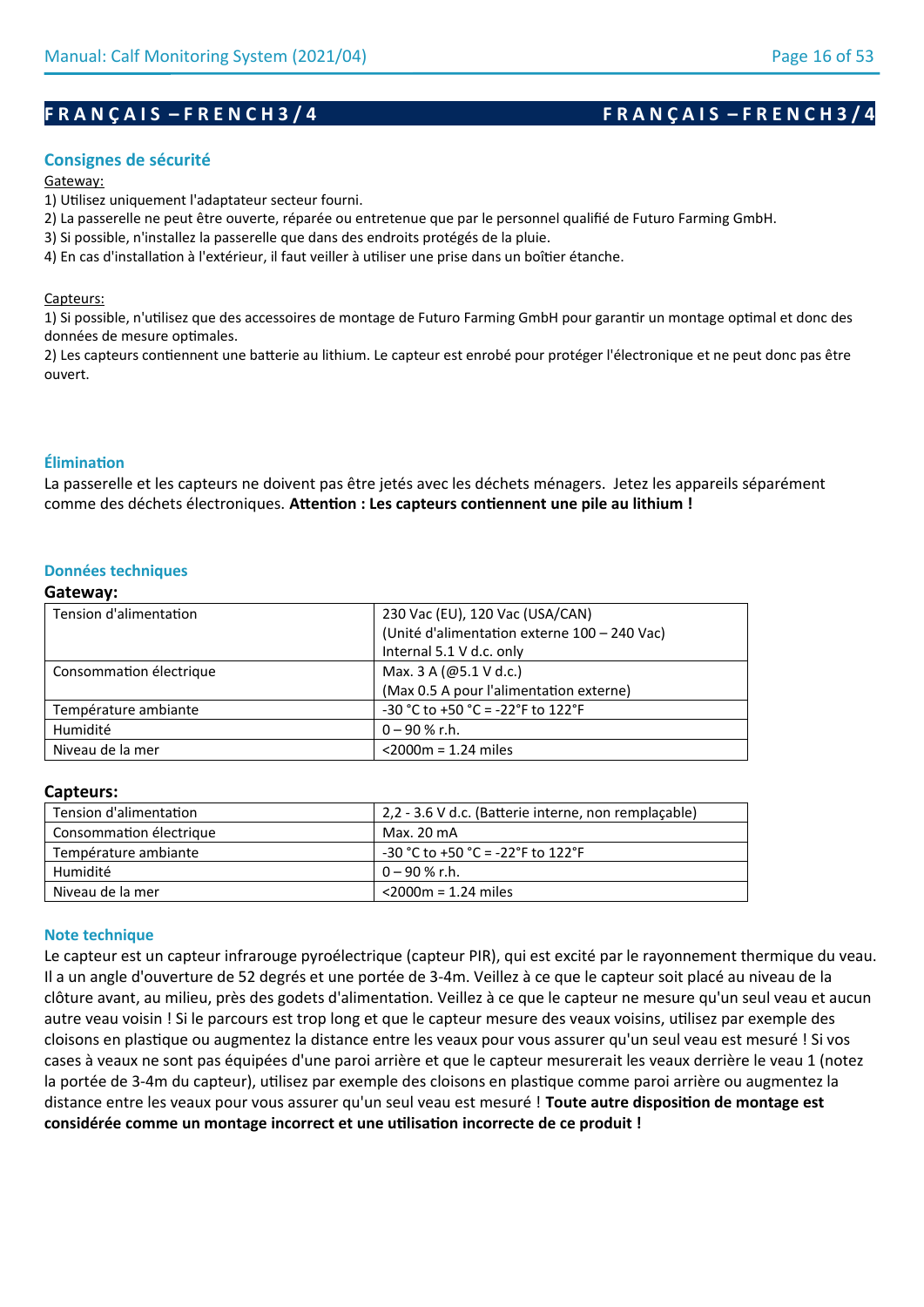# **F R A N Ç A I S – F R E N C H 4 / 4 F R A N Ç A I S – F R E N C H 4 / 4**

# **Futuro Farming Calf Monitoring System Garantie volontaire du fabricant 2 Ans de Garantie**

#### **1. Général, Droits légaux**

Futuro Farming fournit cette garantie volontaire du fabricant aux clients finaux pour les produits Futuro Farming en plus de la garantie légale à laquelle le client final a droit vis-à-vis de son vendeur. Elle s'applique sans préjudice des dispositions et droits légaux obligatoires en matière de responsabilité, tels que ceux prévus par la loi sur la responsabilité du fait des produits, en cas d'intention et de négligence grave, d'atteinte à la vie, à l'intégrité physique ou à la santé par Futuro Farming ou ses agents d'exécution. Ces droits, qui peuvent être plus favorables au client final, ne sont pas limités par la garantie. La garantie n'affecte pas non plus les droits que le client initial et, le cas échéant, le client final ont contre le vendeur auprès duquel le client initial a acheté le produit.

#### **2. Protection de la garantie**

Valable pour les produits Futuro Farming achetés par les nouveaux clients à partir du 01.01.2021 (preuve d'achat). Futuro Farming accorde au premier client une garantie sur ces produits pour une période de 2 ans à compter de la date d'achat par le premier client, mais pour un maximum de 3 ans après la fabrication. Futuro Farming garantit aux clients finaux que ses produits sont exempts de défauts de matériaux, de fabrication et de construction. L'état de la science et de la technologie au moment de la fabrication est déterminant à cet égard. Le produit doit déjà avoir présenté le défaut qui a causé le dommage à ce moment-là. Les droits à la réparation des dommages consécutifs ou de la responsabilité du fait des produits n'existent que dans le cadre des dispositions légales obligatoires. La période de garantie n'est pas prolongée en raison de la prestation de services au titre de la présente garantie, notamment pas en cas de réparation ou de remplacement. Dans ces cas, la période de garantie ne recommence pas à courir.

#### **3. Indication d'erreur d'écriture**

Le client final peut faire valoir les droits découlant de cette garantie en notifiant le défaut par écrit à Futuro Farming ou au vendeur auprès duquel le client initial a acheté le produit, par courriel à info@futurofarming.com, pendant la période de garantie. Une autre condition est que le client final signale le défaut dans un délai de trois mois après l'avoir découvert ou aurait dû le découvrir. Il incombe au client final de prouver que la garantie n'a pas expiré (preuve d'achat du client initial). Futuro Farming a le droit, si nécessaire, de déterminer le début de la période de garantie en fonction de la date de fabrication.

#### **4. Services en cas de demande de garantie**

Futuro Farming est libre de réparer le produit, de le remplacer ou d'organiser le remboursement du prix d'achat. Si Futuro Farming décide par accord écrit d'effectuer la réparation elle-même, Futuro Farming supportera les frais qui en résultent pour les pièces de rechange, l'installation et ses propres frais de main-d'œuvre ainsi que les frais éventuels de transport ou d'expédition du produit. Le client final doit rendre le produit accessible. En cas de remplacement, l'ancien produit sera remplacé gratuitement par un nouveau produit de même nature, qualité et type. Si le produit concerné n'est plus fabriqué au moment où le défaut est signalé, Futuro Farming a le droit de fournir un produit similaire. Le transport ou l'expédition vers et depuis Futuro Farming ou vers et depuis le revendeur, tout démontage et réinstallation du produit ou toute autre mesure spéciale ne peuvent être effectués qu'avec l'accord préalable de Futuro Farming. Si Futuro Farming choisit de rembourser le prix d'achat et le confirme par écrit, le client final retournera le produit au vendeur respectif et ce dernier remboursera le prix d'achat payé.

#### **5. Exigences et exclusions**

La condition préalable à l'efficacité de cette garantie est une installation, une mise en service, une maintenance et un entretien appropriés, conformément au mode d'emploi et aux règles reconnues de la technique, ainsi que le respect du mode d'emploi et l'utilisation des produits Futuro Farming conformément aux instructions et aux directives de Futuro Farming. Les instructions d'utilisation sont jointes à chaque produit et sont disponibles sur www.futurofarming.com.

La garantie ne couvre pas : (1) les pièces d'usure, telles que. (2) les écarts mineurs des produits Futuro Farming par rapport à l'état spécifié, qui n'ont aucune influence sur la valeur utilitaire du produit ; (3) les erreurs d'utilisation et de manipulation, les dommages causés par des influences environnementales agressives supérieures à la moyenne, l'humidité, les produits chimiques agressifs, les produits de nettoyage, les vibrations très fortes, les dommages mécaniques importants ; (4) les défauts du produit causés par l'installation, le transport et l'essai ; (5) les dommages causés par le produit Futuro Farming défectueux ; (6) les produits d'exposition, les produits de test, etc. La validité de la garantie prend fin en cas de : (1) le non-respect des instructions d'utilisation fournies ou publiées sur www.futurofarming. com ; (2) les dommages aux produits causés par le vendeur, l'installateur ou des tiers ; (3) les dommages causés par l'usure normale ou les dommages intentionnels - dans le cas de dommages par négligence, la négligence contributive sera prise en compte d'un commun accord ; (4) l'installation, la mise en service, la maintenance, la réparation ou l'entretien inappropriés ou insuffisants ; (5) les produits qui n'ont pas été ou ne sont pas utilisés conformément à leur destination ; (6) les dommages causés par la force majeure ou les catastrophes naturelles, en particulier, mais sans s'y limiter, les inondations, les incendies ou les dommages dus au gel.

#### **6. Non-intervention de la garantie**

S'il s'avère qu'un défaut du produit n'est pas couvert par la présente garantie, les frais de transport du produit sont à la charge du client final, En outre, le client final doit supporter les coûts, y compris les coûts de main-d'œuvre, encourus pour l'examen du produit et les coûts de retrait et de réinstallation du produit. Si le client final, après avoir été informé de l'inexistence de la garantie et des coûts prévus de la réparation, souhaite que la réparation soit effectuée, il doit en outre supporter les coûts des pièces de rechange et les coûts de la main-d'œuvre. Si le produit ne présentait pas déjà le défaut au moment de la livraison, Futuro Farming décide au cas par cas si le défaut doit être réparé dans un geste de bonne volonté. Dans ce cas, le client final ne peut prétendre à la réparation du défaut.

#### **7. Lieu d'exécution, juridiction et droit applicable**

La présente garantie est régie par le droit allemand, à l'exclusion de la Convention des Nations unies sur les contrats de vente internationale de marchandises (CVIM) du 11 avril 1980. Le lieu d'exécution des obligations découlant de cette garantie est Ratisbonne, en Allemagne. Dans la mesure où cela est possible, le lieu de juridiction est Ratisbonne, en Allemagne.

### **Coordonnées du fabricant**

Futuro Farming GmbH, Franz-Mayer-Str. 1, 93053 Regensburg, Allemagne info@futurofarming.com, www.futurofarming.com, +49 (0) 941 46297790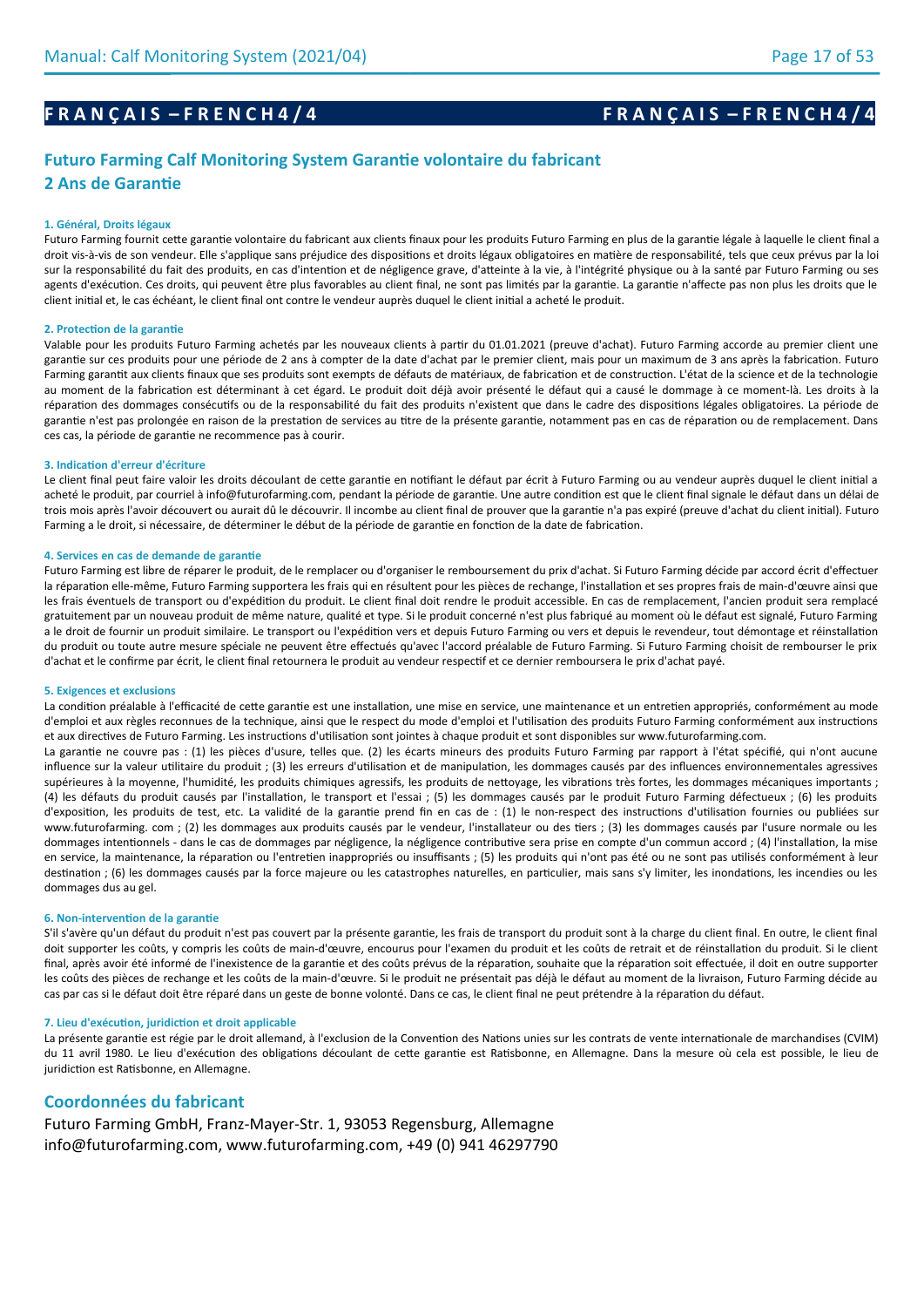#### **Descrizione del sistema**

Sistema di sensori per il monitoraggio della salute dei vitelli in stabulazione individuale, composto da 1 sensore per ogni conigliera (stabulazione individuale), 1 gateway per area vitelli e accesso alla Calf Monitoring App. Ogni sensore misura il modello di comportamento del vitello assegnatogli. I dati sono trasmessi al gateway via radio. Il gateway invia i dati tramite la sua carta SIM integrata ai server di Futuro Farming GmbH tramite una ricezione cellulare obbligatoriamente sufficiente. Un algoritmo valuta i modelli comportamentali dei vitelli e riconosce, tra l'altro, le anomalie nel comportamento dei vitelli secondo i modelli di malattia esistenti. Queste anomalie sono visualizzate nell'App Calf Monitoring. Il sistema fornisce un supporto nel monitoraggio degli animali e offre all'allevatore informazioni su anomalie comportamentali o possibili focolai di malattia nei suoi vitelli tenuti singolarmente.

# **Impostazione**

### **1. Inserire il gateway in una presa di corrente**

Innanzitutto, il gateway deve essere inserito in una presa da 230V (120V in Nord America) (in modo permanente). Il gateway deve essere inserito in una presa di corrente priva di guasti elettrici e dove si possa garantire che, ad esempio, la pioggia o simili influssi esterni non provochino danni. Il gateway può essere avvitato a una trave di legno, per esempio, una staffa angolare può essere utilizzata per questo scopo. Bisogna assicurarsi che il gateway raggiunga una buona connessione radio con i sensori. Nel migliore dei casi, fissate l'antenna in una posizione elevata e assicuratevi che la distanza tra i sensori e il gateway sia abbastanza piccola. È indispensabile che ci sia una sufficiente ricezione radio mobile nella posizione del gateway, in modo che il gateway possa inviare i dati ai server di Futuro Farming GmbH attraverso la scheda SIM integrata. Di regola, EDGE (simbolo E sullo smartphone) con 3/4 barre o comparabile è sufficiente. Se la connessione radio non è abbastanza buona per tutte le aree dei vitelli, è necessario utilizzare diversi gateway. Il numero massimo di sensori che possono collegarsi a un gateway è 150.

#### **2. Montaggio del sensore**

Un sensore deve essere fissato al centro di ogni conigliera per vitelli o di ogni conigliera per vitelli (alloggiamento individuale) sul palo o sul recinto per mezzo di piastre di montaggio. Il sensore deve avere un contatto visivo con esattamente 1 vitello, angolo massimo 55 gradi, distanza massima sensore-vitello 3-4m. Un set di piastre di montaggio consiste in 2 piastre identiche in acciaio inossidabile, che premono il sensore al recinto della gabbia dei vitelli per mezzo di 2-4 bulloni di trasporto M6 e 2-4 dadi ad alette. Il sensore è avvitato a una piastra di acciaio inossidabile con 2 viti M4x10 Torx usando un avvitatore a batteria con una punta T20 Torx. Fate attenzione a non avvitare le viti nei sensori con troppa forza, altrimenti la filettatura potrebbe essere danneggiata. Quindi fissare le piastre di montaggio alla parte anteriore della conigliera in modo che i bulloni di trasporto siano stretti dai dadi ad alette e non scivolino. I bulloni del carrello dovrebbero essere posizionati in modo che siano il più vicino possibile alle barre, ma non troppo vicino agli abbeveratoi, poiché il latte può sporcare la lente.

### **3. Scaricare e aprire Calf Monitoring App**

Dopo che il gateway e il sensore sono stati installati, l'applicazione Calf Monitoring App viene richiamata, i dati di accesso inseriti e la pagina iniziale (dashboard) visualizzata. Sotto "Sensors" nel menu a discesa, appaiono i sensori che si sono collegati al gateway. Per aggiungere i sensori che stanno già monitorando i vitelli, puoi aspettare qualche ora fino a che la modalità automatica abbia rilevato i vitelli e il sensore corrispondente sia stato aggiunto al cruscotto nell'app. In alternativa, è possibile accoppiare e aggiungere un sensore con un vitello utilizzando il campo "+" in alto a destra. Per ulteriori descrizioni, segui le istruzioni del tutorial nell'applicazione. Le ultime 3 o 5 cifre del marchio auricolare, per esempio, possono essere inserite nel campo "Ear tag". Dopo aver inserito la data di nascita e il sesso, seleziona "Salva". Ora il vitello è accoppiato e monitorato dal sensore. L'algoritmo viene fornito con i dati di misurazione del sensore come base per rilevare le anomalie comportamentali. Dopo che tutti i vitelli sono accoppiati, ci vogliono circa 24 ore prima che arrivino le prime previsioni. Fino ad allora i vitelli appaiono grigi nella pagina iniziale (panoramica). In questa fase di acclimatazione, si raccolgono prima i dati per poter fare delle previsioni fondate.

# **I T A L I A N O – I T A L I A N 1 / 4 I T A L I A N O – I T A L I A N 1 / 4**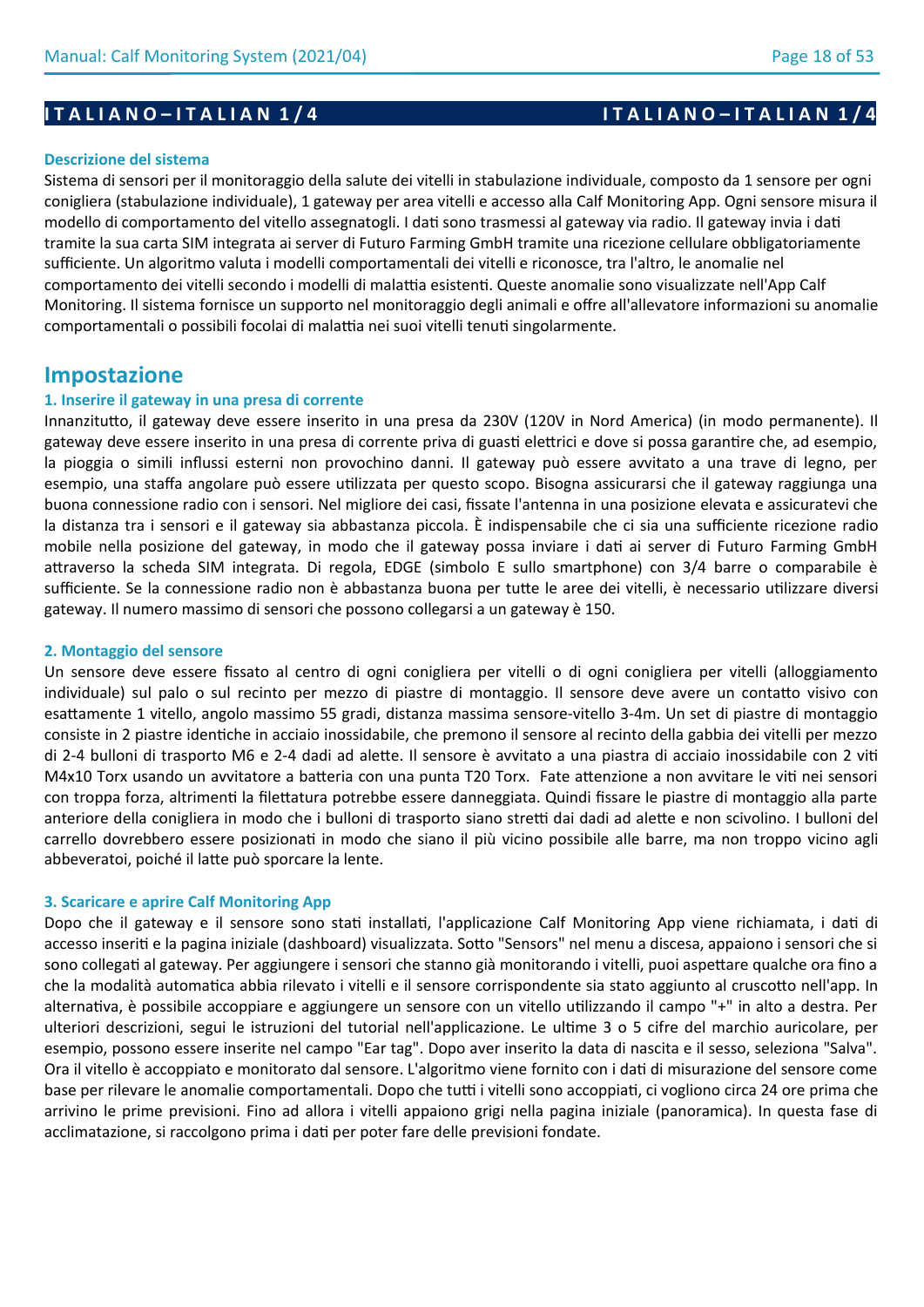# **I T A L I A N O – I T A L I A N 2 / 4 I T A L I A N O – I T A L I A N 2 / 4**

Secondo una logica a semaforo, le previsioni appaiono come verdi se nessuna anomalia comportamentale è prevalente nel rispettivo vitello, gialle se singole anomalie sono state rilevate dall'algoritmo, o rosse se sono state identificate anomalie molto significative. Controlla le previsioni gialle e rosse e segnala i vitelli malati di conseguenza tramite il campo "Segnala malattia". I dati non vengono trasmessi a terzi e, a seconda della tua configurazione, sono anonimi e non possono essere assegnati alla tua azienda. Segnalare le malattie permette all'algoritmo di essere influenzato dal tuo feedback, cioè tu addestri l'algoritmo, il che migliora la sua precisione di previsione.

## **4. Uso continuo**

Per utilizzare i marchi auricolari nella documentazione, il marchio auricolare o un numero di 3 o 5 cifre dovrebbe essere aggiunto per ogni vitello in arrivo. I vitelli malati dovrebbero essere inseriti nell'app per aumentare la precisione delle previsioni. Le notifiche istantanee dovrebbero essere attivate al fine di fornire il primo avvertimento. Utilizzando la vista individuale di un vitello, è possibile effettuare una valutazione temporale del rischio di malattia del vitello. Gli avvertimenti precoci devono sempre essere utilizzati nel contesto generale della gestione del vitello. Manipolazioni sul vitello, particolari influenze esterne o anche peculiarità di certi vitelli devono essere prese in considerazione.

## **5. Pulizia e manutenzione**

I sensori possono rimanere montati sulla conigliera durante la pulizia, ma bisogna fare attenzione che il getto di un pulitore ad alta pressione non sia diretto direttamente su una lente del sensore. Questo può portare a danni o malfunzionamenti in singoli casi. Si raccomanda di pulire il sensore con un panno bagnato a seconda della contaminazione (polvere, sporco, latte, ...). La lente del sensore deve essere sempre priva di contaminazione. Il gateway può essere pulito con un panno umido.

# **Per saperne di più**



www.futurofarming.com/support

## **Aiuto**

Ottenere maggiori informazioni e ulteriore aiuto, trovare avvisi, informazioni ambientali e normative sul nostro sito web di supporto: www.futurofarming.com/support

# **Dichiarazione di conformità** www.futurofarming.com/certificates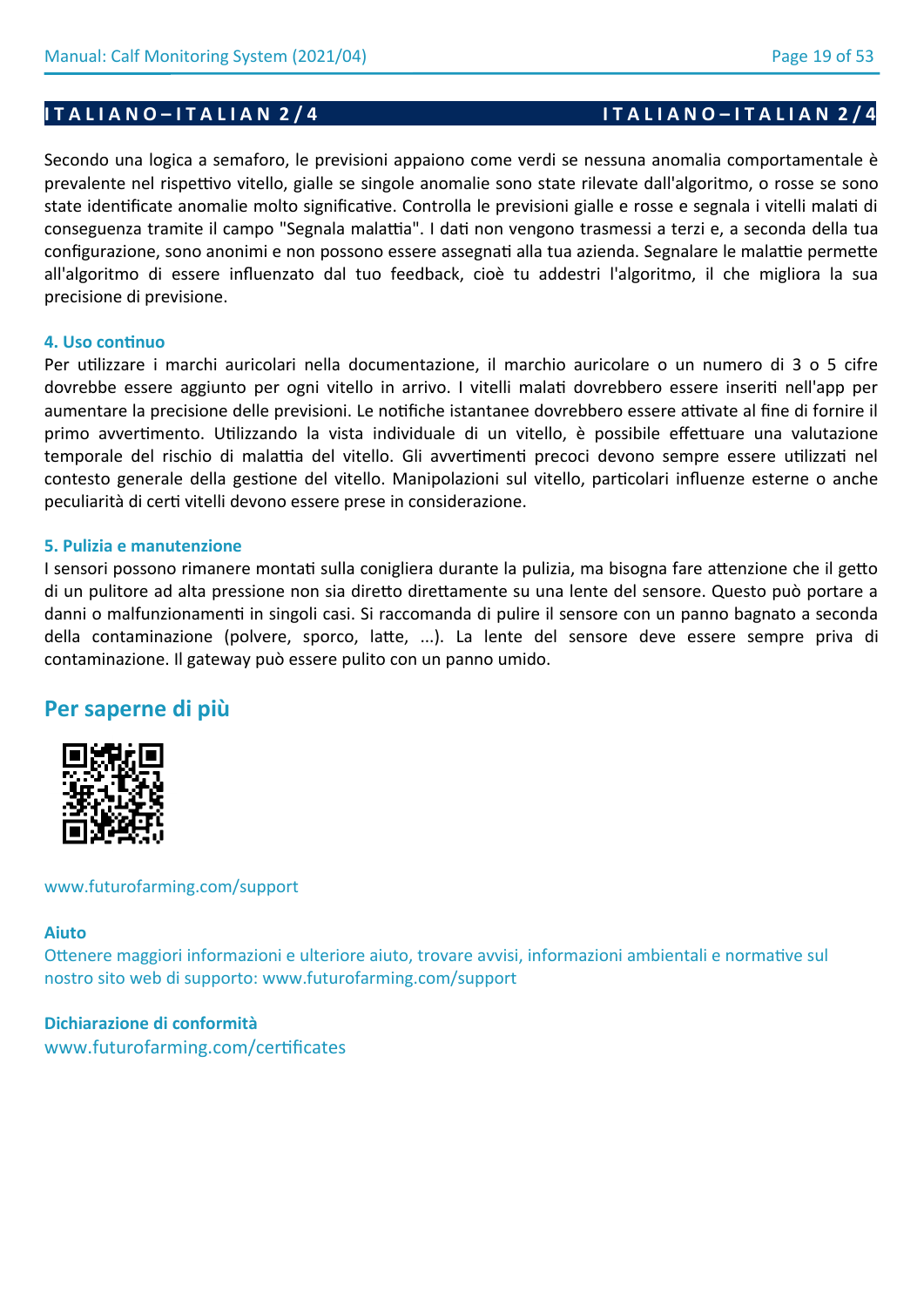## **Istruzioni di sicurezza**

Gateway:

1) Usare solo l'alimentatore fornito.

2) Il Gateway può essere aperto solo da personale qualificato della Futuro Farming GmbH. In caso contrario, la certificazione e la garanzia possono essere annullate

3) Se possibile, installare il gateway solo in aree protette dalla pioggia.

4) In caso di installazione all'esterno, assicurarsi di utilizzare una presa principale in un contenitore impermeabile. Sensori:

1) Se possibile, utilizzare solo materiali di montaggio della Futuro Farming GmbH per garantire un montaggio ottimale e quindi dati di misurazione ottimali.

2) I sensori contengono una batteria al litio. Il sensore è incapsulato per proteggere l'elettronica e quindi non può essere aperto.

## **Smaltimento**

Gateway e sensori non devono essere smaltiti con i rifiuti domestici. Smaltire questi dispositivi separatamente come rifiuti elettronici. **Attenzione: I sensori contengono una batteria al litio! (Litio-Thionylchlorid/non ricaricabile)**

## **Dati tecnici**

#### **Gateway:**

| Alimentazione            | 230 Vac (EU), 120 Vac (USA/CAN)                |
|--------------------------|------------------------------------------------|
|                          | (Unità di alimentazione esterna 100 - 240 Vac) |
|                          | Internal 5.1 V d.c. only                       |
| Consumo di energia       | Max. 3 A ( $@5.1$ V d.c.)                      |
|                          | (Max 0.5 A Unità di alimentazione esterna)     |
| Temperatura d'esercizio  | $-30$ °C to $+50$ °C = $-22$ °F to 122°F       |
| Umidità di funzionamento | $0 - 90 %$ r.h.                                |
| Altitudine               | $<$ 2000 $m = 1.24$ miles                      |

### **Sensore:**

| Alimentazione            | 2,2 - 3.6 V d.c. (batteria interna, non sostituibile) |
|--------------------------|-------------------------------------------------------|
| Consumo di energia       | Max. 20 mA                                            |
| Temperatura d'esercizio  | $-30$ °C to +50 °C = -22°F to 122°F                   |
| Umidità di funzionamento | 0 – 90 % r.h.                                         |
| Altitudine               | $<$ 2000m = 1.24 miles                                |

### **Avviso tecnico**

Il sensore è un sensore infrarosso piroelettrico (sensore PIR) che viene stimolato dalla radiazione di calore del vitello. Ha un angolo di apertura di 52 gradi e una portata di 3-4 metri. Assicuratevi che il sensore sia attaccato al cancello anteriore in posizione centrale vicino ai secchi del mangime. Assicurati che il sensore misuri esattamente solo 1 vitello e nessun altro vitello vicino! Se il cancello è troppo lungo e il sensore misura i vitelli vicini, utilizzare ad esempio pareti divisorie in plastica o aumentare la distanza tra i vitelli per garantire che venga misurato solo 1 vitello! Se non c'è una copertura per le pareti posteriori delle tue stalle per vitelli e il sensore misurerebbe i vitelli dietro il vitello 1 (considera la gamma di 3- 4m del sensore), assicurati di usare ad esempio pareti posteriori divisorie in plastica o di aumentare la distanza tra i vitelli per garantire che solo 1 vitello sia misurato! **Qualsiasi altra configurazione di montaggio è considerata falso montaggio e falso utilizzo di questo prodotto!**

## **I T A L I A N O – I T A L I A N 3 / 4 I T A L I A N O – I T A L I A N 3 / 4**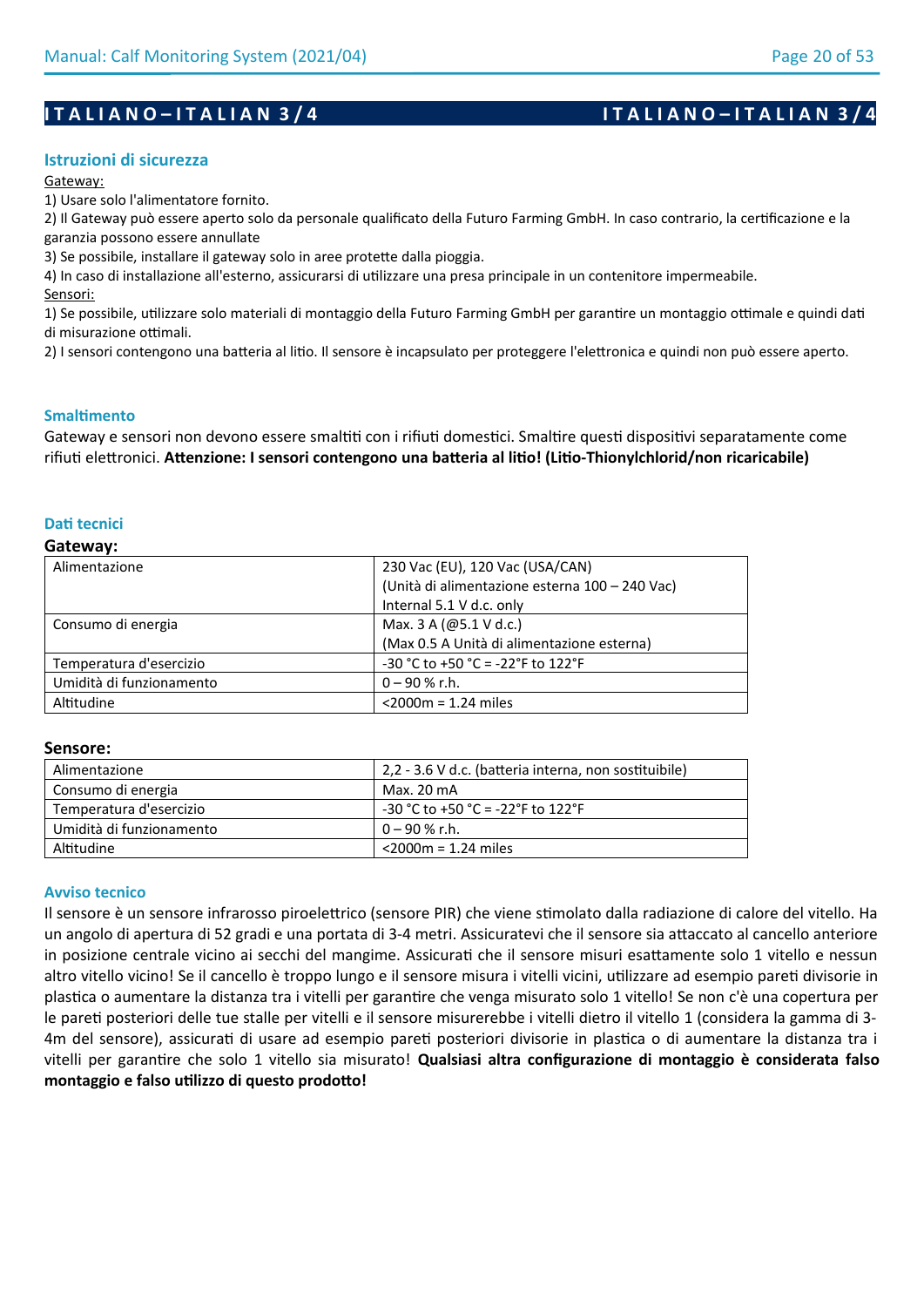## **I T A L I A N O – I T A L I A N 4 / 4 I T A L I A N O – I T A L I A N 0 – I T A L I A N 4 / 4**

## **Futuro Farming Calf Monitoring System Garanzia volontaria del produttore 2 Anni di Garanzia**

#### **1. Generale, Diritti legali**

Futuro Farming fornisce questa garanzia volontaria del produttore ai clienti finali per i prodotti Futuro Farming in aggiunta alla garanzia legale alla quale il cliente finale ha diritto nei confronti del suo venditore. Essa si applica senza pregiudizio delle disposizioni legali obbligatorie di responsabilità e dei diritti, come la legge sulla responsabilità del prodotto, nei casi di dolo e di negligenza grave, di lesioni alla vita, all'incolumità fisica o alla salute da parte di Futuro Farming o dei suoi ausiliari. Questi diritti, che possono essere più favorevoli al cliente finale, non sono limitati dalla garanzia. La garanzia non pregiudica inoltre i diritti che il cliente originale e, se del caso, il cliente finale hanno nei confronti del venditore da cui il cliente originale ha acquistato il prodotto.

#### **2. Protezione della garanzia**

Valido per i prodotti Futuro Farming acquistati dai primi clienti a partire dal 01.01.2021 (prova d'acquisto). Futuro Farming concede al primo cliente una garanzia per questi prodotti per un periodo di 2 anni dalla data di acquisto da parte del primo cliente, ma per un massimo di 3 anni dalla fabbricazione. Futuro Farming garantisce ai clienti finali che i suoi prodotti sono esenti da difetti di materiale, fabbricazione e costruzione. Lo stato della scienza e della tecnologia al momento della fabbricazione è decisivo a questo proposito. Il prodotto deve aver già mostrato il difetto che ha causato il danno in quel momento. Richieste di risarcimento per danni conseguenti o dalla responsabilità del prodotto esistono solo in conformità con le disposizioni di legge obbligatorie. Il periodo di garanzia non viene prolungato a causa della fornitura di servizi nell'ambito della presente garanzia, in particolare non in caso di riparazione o sostituzione. In questi casi, il periodo di garanzia non ricomincia.

#### **3. Messaggio di errore scritto**

Il cliente finale può far valere i diritti derivanti da questa garanzia notificando a Futuro Farming o al venditore da cui il cliente originale ha acquistato il prodotto il difetto per iscritto via email a info@futurofarming.com entro il periodo di garanzia. Un'ulteriore condizione è che il cliente finale denunci il guasto entro tre mesi da quando l'ha scoperto o avrebbe dovuto scoprirlo. È responsabilità del cliente finale provare che la garanzia non è scaduta (prova di acquisto dal cliente originale). Futuro Farming è autorizzata, se necessario, a determinare l'inizio del periodo di garanzia in base alla data di fabbricazione.

#### **4. Servizi in caso di reclamo in garanzia**

Futuro Farming è libera di riparare il prodotto, sostituirlo o organizzare il rimborso del prezzo di acquisto. Se Futuro Farming decide per accordo scritto di effettuare la riparazione in proprio, Futuro Farming sosterrà i conseguenti costi per i pezzi di ricambio, l'installazione e i propri costi di manodopera, nonché le eventuali spese di trasporto o spedizione del prodotto. Il cliente finale deve rendere il prodotto accessibile. In caso di sostituzione, il vecchio prodotto sarà sostituito gratuitamente da un nuovo prodotto dello stesso tipo, qualità e tipo. Se il prodotto in questione non è più fabbricato al momento della denuncia del difetto, Futuro Farming ha il diritto di fornire un prodotto simile. Il trasporto o la spedizione da e verso Futuro Farming o da e verso il rivenditore, qualsiasi rimozione e reinstallazione del prodotto o qualsiasi altra misura speciale può essere effettuata solo con il consenso preventivo di Futuro Farming. Se Futuro Farming sceglie di rimborsare il prezzo di acquisto e lo conferma per iscritto, il cliente finale restituirà il prodotto al rispettivo venditore e il venditore rimborserà il prezzo di acquisto pagato.

#### **5. Requisiti ed esclusioni**

Il presupposto per l'efficacia di questa garanzia è una corretta installazione, messa in funzione, manutenzione e cura secondo le istruzioni per l'uso e le regole riconosciute della tecnica, nonché il rispetto delle istruzioni per l'uso e l'utilizzo dei prodotti Futuro Farming secondo le istruzioni e le indicazioni di Futuro Farming. Le istruzioni per l'uso sono allegate ad ogni prodotto e sono disponibili su www.futurofarming.com.

La garanzia non copre: (1) parti soggette a usura, come. (2) piccole deviazioni dei prodotti Futuro Farming dalla condizione specificata, che non hanno alcuna influenza sul valore di utilità del prodotto; (3) errori di funzionamento e di manipolazione, danni causati da influenze ambientali aggressive superiori alla media, umidità, prodotti chimici aggressivi, detergenti, vibrazioni molto forti, forti danni meccanici; (4) difetti del prodotto causati dall'installazione, dal trasporto e dal funzionamento di prova; (5) danni causati dal prodotto Futuro Farming difettoso; (6) prodotti da esposizione, prodotti di prova, ecc. La validità della garanzia termina in caso di: (1) il mancato rispetto delle istruzioni per l'uso fornite o pubblicate su www.futurofarming. com; (2) danni al prodotto causati dal venditore, dall'installatore o da terzi; (3) danni causati dalla normale usura o danni intenzionali - in caso di danni colposi, il concorso di colpa sarà preso in considerazione di comune accordo; (4) installazione, messa in funzione, manutenzione, riparazione o cura improprie o insufficienti; (5) prodotti che non sono stati o non vengono utilizzati per lo scopo previsto; (6) danni causati da forza maggiore o disastri naturali, in particolare ma non limitatamente a inondazioni, incendi o danni da gelo.

#### **6. Non intervento della garanzia**

Se un difetto del prodotto risulta non essere coperto da questa garanzia, le spese di trasporto del prodotto sono a carico del cliente finale. Inoltre, il cliente finale sosterrà i costi, compresi eventuali costi di manodopera, sostenuti per indagare sul prodotto e i costi di rimozione e reinstallazione del prodotto. Se il cliente finale, dopo essere stato informato dell'inesistenza della garanzia e dei costi previsti per la riparazione, desidera che la riparazione venga effettuata, dovrà sostenere anche i costi dei pezzi di ricambio e della manodopera. Se il prodotto non aveva già il difetto al momento della consegna, Futuro Farming deciderà caso per caso se rimediare al difetto come gesto di buona volontà. In questo caso, il cliente finale non ha diritto alla correzione del difetto.

#### **7. Luogo di esecuzione, giurisdizione e legge applicabile**

Questa garanzia è regolata dal diritto tedesco ad esclusione della Convenzione delle Nazioni Unite sui contratti di vendita internazionale di beni (CISG) dell'11 aprile 1980. Il luogo di esecuzione degli obblighi derivanti da questa garanzia è Regensburg, Germania. Per quanto possibile, il luogo di giurisdizione è Regensburg, Germania.

#### **Informazioni di contatto del produttore**

Futuro Farming GmbH, Franz-Mayer-Str. 1, 93053 Regensburg, Germania info@futurofarming.com, www.futurofarming.com, +49 (0) 941 46297790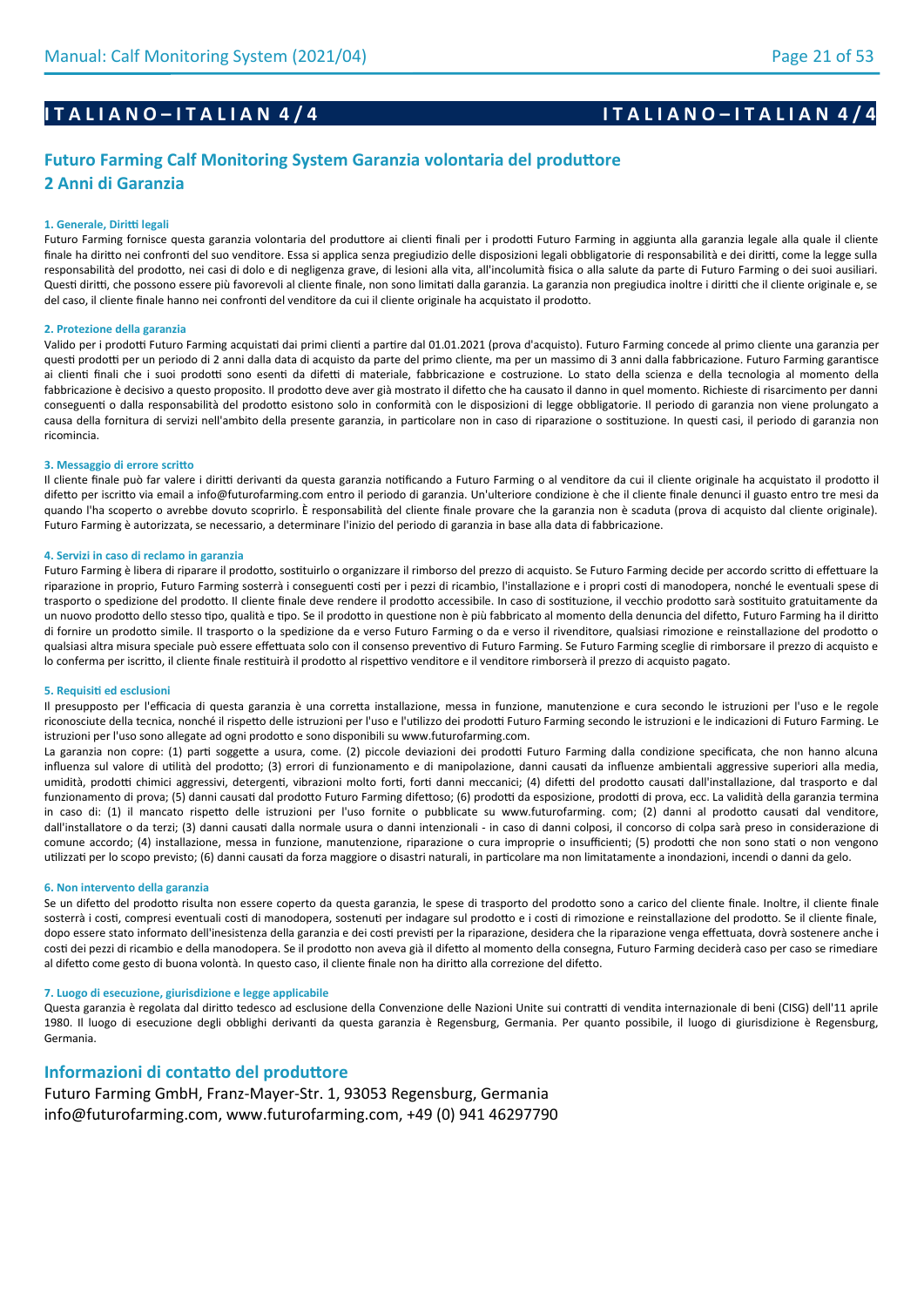#### **Descripción del sistema**

Sistema de sensores para la supervisión de la salud de los terneros en alojamientos individuales, que consta de 1 sensor por cobertizo para terneros (alojamiento individual), 1 puerta de enlace por zona de terneros y acceso a la App Calf Monitoring. Cada sensor mide el patrón de comportamiento del ternero que se le ha asignado. Los datos se transmiten a la pasarela por radio. La pasarela envía los datos a través de su tarjeta SIM integrada a los servidores de Futuro Farming GmbH a través de una recepción obligatoria de teléfono móvil suficiente. Un algoritmo evalúa los patrones de comportamiento de los terneros y reconoce, entre otras cosas, las anomalías en el comportamiento de los terneros según los patrones de enfermedad existentes. Estas anomalías se muestran en la aplicación de monitorización de terneros. El sistema sirve de apoyo en el seguimiento de los animales y ofrece al ganadero información sobre anomalías de comportamiento o posibles brotes de enfermedades en sus terneros mantenidos individualmente.

# **Configurar**

## **1. Enchufa la pasarela a una toma de corriente.**

En primer lugar, la pasarela debe estar conectada a una toma de corriente de 230 V (120 V en Norteamérica) (de forma permanente). La pasarela debe conectarse a una toma de corriente sin fallos eléctricos y en la que se pueda garantizar que, por ejemplo, la lluvia o influencias externas similares no provoquen daños. La pasarela se puede atornillar a una viga de madera, por ejemplo, se puede utilizar un soporte angular para este fin. Hay que asegurarse de que la pasarela consigue una buena conexión por radio con los sensores. En el mejor de los casos, fija la antena en una posición elevada y asegúrate de que la distancia entre los sensores y la pasarela es lo suficientemente pequeña. Es imprescindible que haya suficiente recepción de radio móvil en la posición de la pasarela para que ésta pueda enviar los datos a los servidores de Futuro Farming GmbH a través de la tarjeta SIM integrada. Por regla general, basta con EDGE (símbolo E en el smartphone) con 3/4 barras o similar. Si la conexión de radio no es lo suficientemente buena para todas las zonas de terneros, hay que utilizar varias pasarelas. El número máximo de sensores que pueden conectarse a una pasarela es de 150.

## **2. Montaje del sensor**

Se fijará un sensor en el centro de cada becerrera o establo (alojamiento individual) en el poste o valla, en la medida de lo posible, mediante placas de montaje. El sensor debe tener contacto visual con exactamente 1 ternero, ángulo máximo de 55 grados, distancia máxima sensor-ternero 3-4m. Un juego de placas de montaje consiste en 2 placas idénticas de acero inoxidable, que presionan el sensor a la valla de la becerrera mediante 2-4 tornillos de carro M6 y 2-4 tuercas de mariposa. El sensor se atornilla a una placa de acero inoxidable con 2 tornillos Torx M4x10 utilizando un destornillador inalámbrico con una broca Torx T20. Tenga cuidado de no enroscar los tornillos en los sensores con demasiada fuerza, ya que de lo contrario la rosca podría dañarse. A continuación, fije las placas de montaje a la parte delantera del cobertizo para terneros, de modo que los pernos del carro queden apretados por las tuercas de mariposa y eviten el deslizamiento. Coloque los pernos del carro de manera que estén lo más cerca posible de los postes, pero no demasiado cerca de los alimentadores, ya que la leche puede contaminar la lente.

#### **3. Descargue y abra la aplicación de monitorización de terneros**

Una vez instalados la pasarela y el sensor, acceda a la aplicación de monitorización de terneros, introduzca los datos de acceso y vea la página de inicio (panel de control). En el menú desplegable "Sensores" aparecerán los sensores que se han conectado a la pasarela. Para añadir los sensores que ya están monitorizando a los terneros, puedes esperar unas horas hasta que el modo automático haya detectado a los terneros y el sensor correspondiente se haya añadido al panel de la app. También puede emparejar y añadir un sensor con una cría utilizando el campo "+" en la esquina superior derecha. Para más descripciones, siga las instrucciones del tutorial de la aplicación. En el campo "Ear tag" se pueden introducir, por ejemplo, los 3 o 5 últimos dígitos de la marca auricular. Tras introducir la fecha de nacimiento y el sexo, seleccione "Guardar". Ahora el ternero está emparejado y vigilado por el sensor. El algoritmo dispone de los datos de medición del sensor como base para detectar anomalías de comportamiento. Después de emparejar a todos los terneros, pasan unas 24 horas hasta que llegan las primeras predicciones. Hasta entonces, los terneros aparecen en gris

# **E S P A Ñ O L - S P A N I S H 1 / 4 E S P A Ñ O L - S P A N I S H 1 / 4**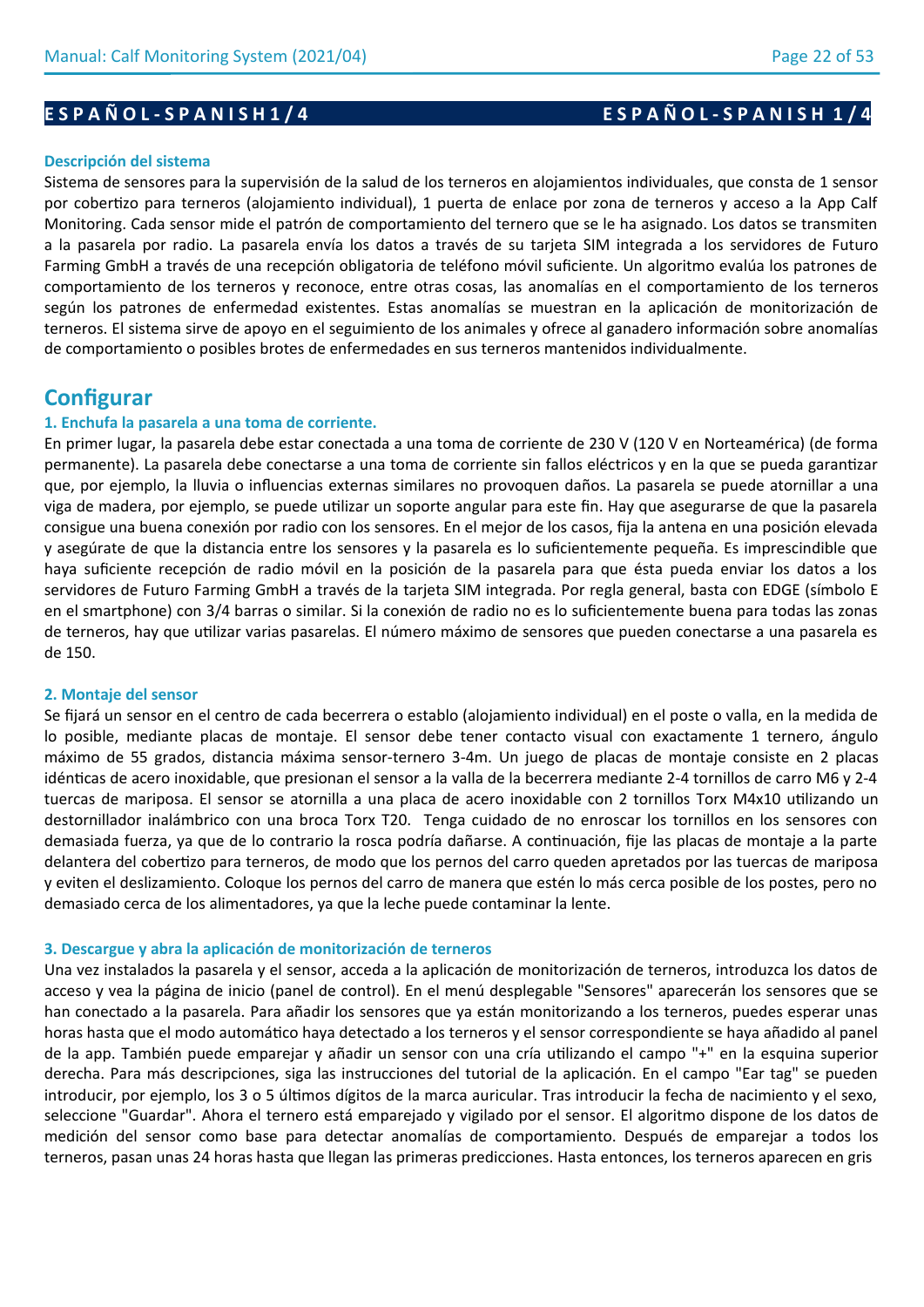# en la página de inicio (resumen). En esta fase de aclimatación, primero se recogen datos para poder hacer previsiones bien fundadas. Según una lógica de semáforo, las predicciones aparecen en verde si no hay anomalías de comportamiento en el ternero respectivo, en amarillo si el algoritmo detectó anomalías individuales, o en rojo si se identificaron anomalías muy significativas. Por favor, compruebe las previsiones amarillas y rojas e

informe de los terneros enfermos en consecuencia a través del campo "Informar de la enfermedad". Los datos no se transmiten a otras partes y, dependiendo de su configuración, son anónimos y no pueden ser asignados a su granja. La notificación de enfermedades permite que el algoritmo se vea influenciado por sus comentarios, es decir, usted entrena al algoritmo, lo que mejora su precisión de predicción.

# **4. Uso continuado**

Para utilizar las marcas auriculares en la documentación, se debe añadir la marca auricular o un número de 3 o 5 dígitos para cada ternero que llegue. Los terneros enfermos deben introducirse en la aplicación para aumentar la precisión de las previsiones. Se deben activar las notificaciones instantáneas para avisar lo antes posible. Utilizando la vista individual de un ternero, se puede realizar una evaluación temporal del riesgo de enfermedad del ternero. Las alertas tempranas deben utilizarse siempre en el contexto general de la gestión de los terneros. Deben tenerse en cuenta las manipulaciones sobre el ternero, las influencias externas especiales o incluso las peculiaridades de determinados terneros.

# **5. Limpieza y mantenimiento**

Los sensores pueden permanecer montados en la becerrera durante la limpieza, pero hay que tener cuidado de que el chorro de un limpiador de alta presión no se dirija directamente a una lente del sensor. Esto puede provocar daños o fallos de funcionamiento en algunos casos. Se recomienda limpiar el sensor con un paño húmedo en función de la contaminación (polvo, suciedad, leche, ...). La lente del sensor debe estar siempre libre de contaminación. La pasarela puede limpiarse con un paño húmedo.

# **Más información**



# www.futurofarming.com/support

# **Ayuda**

Obtenga más información y ayuda adicional, encuentre avisos, información medioambiental y normativa en nuestro sitio web de asistencia: www.futurofarming.com/support

# **Declaración de Conformidad**

www.futurofarming.com/certificates

# **E S P A Ñ O L - S P A N I S H 2 / 4 E S P A Ñ O L - S P A N I S H 2 / 4**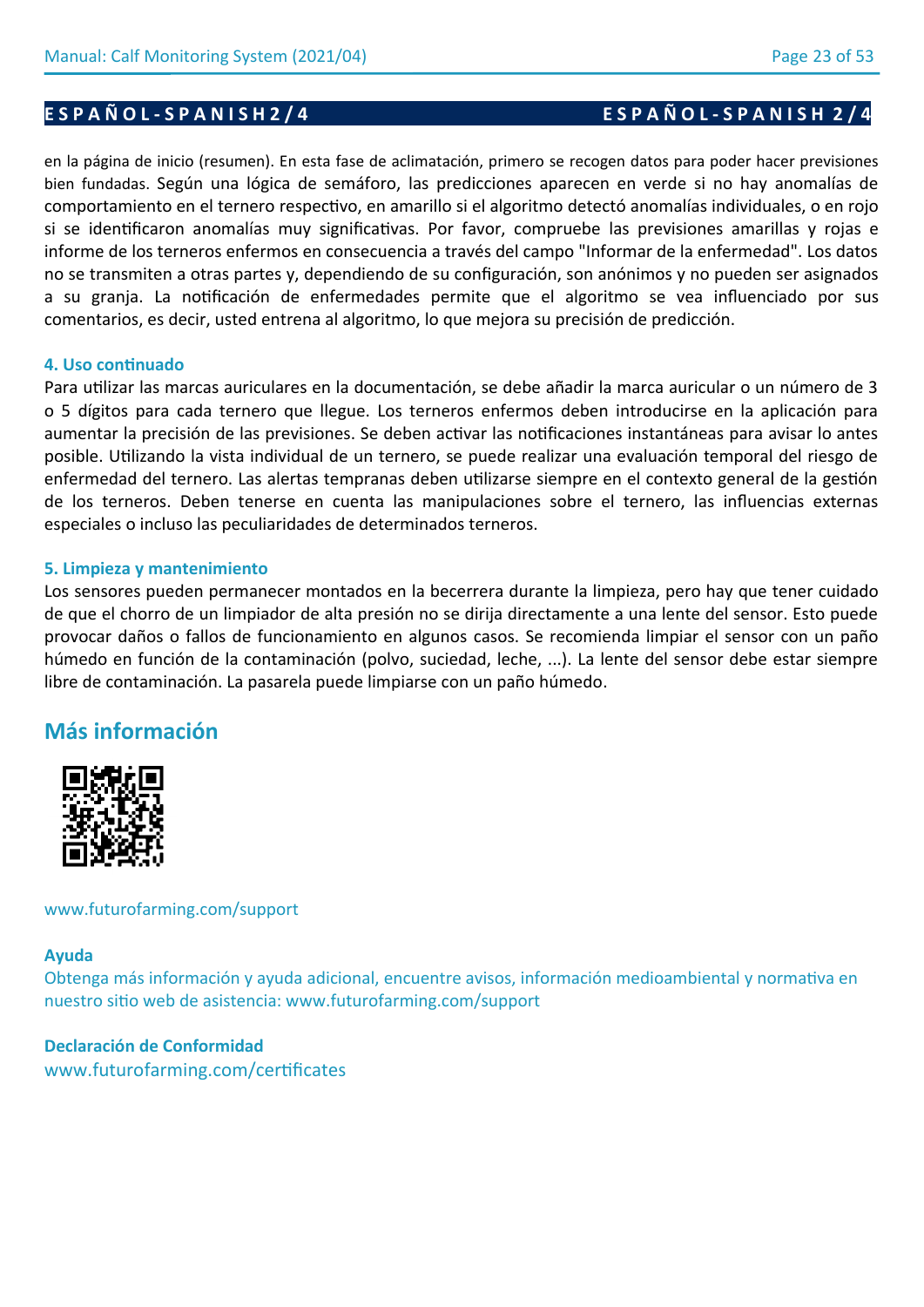# **E S P A Ñ O L - S P A N I S H 3 / 4 E S P A Ñ O L - S P A N I S H 3 / 4**

## **Instrucciones de seguridad**

#### Gateway Puerta de enlace:

1) Utilice únicamente la fuente de alimentación suministrada.

2) El Gateway sólo puede ser abierto por personal cualificado de Futuro Farming GmbH. De lo contrario, la certificación y la garantía pueden quedar anuladas

3) Si es posible, instale la pasarela sólo en zonas protegidas de la lluvia.

4) En caso de instalación en el exterior, asegúrese de utilizar una toma de corriente en un recinto impermeable.

Sensores:

1) Si es posible, utilice únicamente materiales de montaje de Futuro Farming GmbH para garantizar un montaje óptimo y, por tanto, unos datos de medición óptimos.

2) Los sensores contienen una batería de litio. El sensor está encapsulado para proteger la electrónica y, por tanto, no puede abrirse.

### **Eliminación**

La puerta de enlace y los sensores no deben eliminarse con la basura doméstica. Elimine estos dispositivos por separado como residuos electrónicos. **Atención: Los sensores contienen una batería de litio. (Cloruro de litio/no recargable)**

### **Datos técnicos**

#### **Gateway Puerta de enlace:**

| Fuente de alimentación        | 230 Vac (EU), 120 Vac (USA/CAN)                |
|-------------------------------|------------------------------------------------|
|                               | (Unidad de alimentación externa 100 - 240 Vac) |
|                               | Internal 5.1 V d.c. only                       |
| Consumo de energía            | Max. 3 A (@5.1 V d.c.)                         |
|                               | (Max 0.5 A Unidad de alimentación externa)     |
| Temperatura de funcionamiento | $-30$ °C to +50 °C = -22°F to 122°F            |
| Humedad de funcionamiento     | $0 - 90 %$ r.h.                                |
| Altitud                       | $<$ 2000 $m$ = 1.24 miles                      |

#### **Sensor:**

| Fuente de alimentación        | 2,2 - 3.6 V d.c. (batería interna, no intercambiable) |
|-------------------------------|-------------------------------------------------------|
| Consumo de energía            | Max. 20 mA                                            |
| Temperatura de funcionamiento | $-30$ °C to +50 °C = -22°F to 122°F                   |
| Humedad de funcionamiento     | $0 - 90$ % r.h.                                       |
| Altitud                       | $<$ 2000 $m = 1.24$ miles                             |

## **Aviso técnico**

El sensor es un sensor infrarrojo piroeléctrico (sensor PIR) que se estimula con la radiación de calor del ternero. Tiene un ángulo de apertura de 52 grados y un alcance de 3-4 metros. Asegúrese de que el sensor está fijado en la puerta delantera, en el centro, cerca de los cubos de alimentación. Asegúrese de que el sensor sólo mide a un ternero y no a otros terneros vecinos. Si la puerta es demasiado larga y el sensor mide a los terneros vecinos, utilice, por ejemplo, tabiques de plástico o aumente la distancia entre los terneros para asegurarse de que sólo se mide a un ternero. ¡Si no hay una cubierta de pared trasera para sus corrales de terneros y el sensor mediría a los terneros detrás del 1 ternero (considere el rango de 3-4m del sensor), asegúrese de usar, por ejemplo, paredes traseras de partición de plástico o aumentar la distancia entre los terneros para asegurar que sólo 1 ternero sea medido! **Cualquier otra configuración de montaje se considera un falso montaje y un falso uso de este producto.**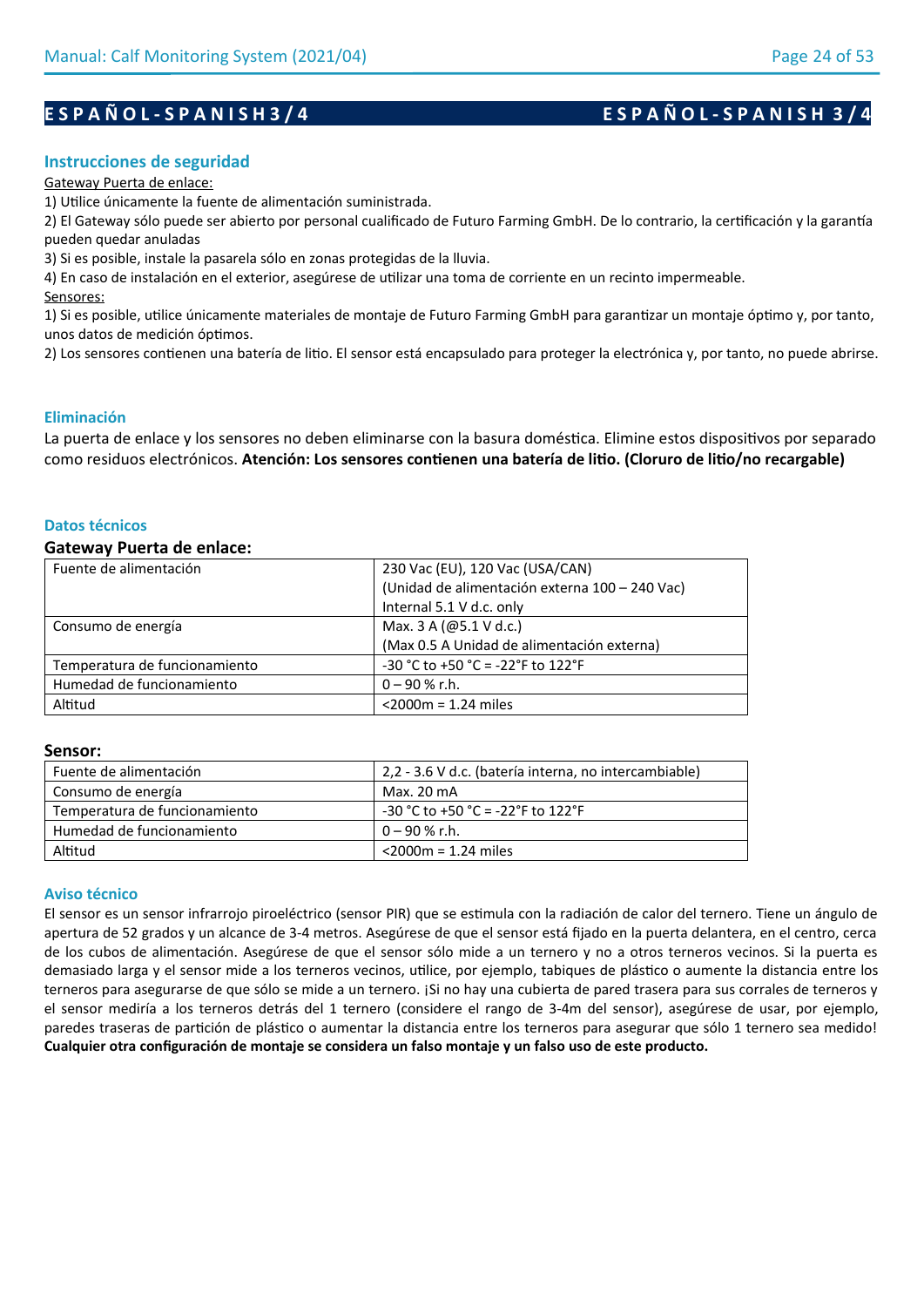# **E S P A Ñ O L - S P A N I S H 4 / 4 E S P A Ñ O L - S P A N I S H 4 / 4**

## **Futuro Farming Calf Monitoring System Garantía voluntaria del fabricante 2 Años de Garantía**

#### **1. Generalidades, derechos legales**

Futuro Farming ofrece esta garantía voluntaria del fabricante a los clientes finales de los productos de Futuro Farming, además de la garantía legal a la que tiene derecho el cliente final frente a su vendedor. Se aplicará sin perjuicio de las disposiciones legales obligatorias de responsabilidad y de los derechos, como por ejemplo en virtud de la Ley de Responsabilidad por Productos, en los casos de dolo y negligencia grave, de lesiones a la vida, al cuerpo o a la salud por parte de Futuro Farming o de sus auxiliares ejecutivos. Estos derechos, que pueden ser más favorables para el cliente final, no están limitados por la garantía. La garantía tampoco afecta a los derechos que el cliente original y, en su caso, el cliente final tienen contra el vendedor al que el cliente original compró el producto.

#### **2. Protección de la garantía**

Válido para los productos de Futuro Farming comprados por primera vez a partir del 01.01.2021 (prueba de compra). Futuro Farming concede al primer cliente una garantía para estos productos por un período de 2 años a partir de la fecha de compra por parte del primer cliente, pero por un máximo de 3 años después de la fabricación. Futuro Farming garantiza a los clientes finales que sus productos están libres de defectos de material, fabricación y construcción. El estado de la ciencia y la tecnología en el momento de la fabricación es decisivo a este respecto. El producto debe presentar ya en ese momento el defecto que causó el daño. Las reclamaciones de indemnización por daños indirectos o por responsabilidad del producto sólo existirán de acuerdo con las disposiciones legales obligatorias. El período de garantía no se ampliará debido a la prestación de servicios en virtud de esta garantía, en particular no en el caso de reparación o sustitución. En estos casos, el período de garantía no volverá a empezar.

#### **3. Notificación por escrito de los defectos**

El cliente final puede hacer valer los derechos derivados de esta garantía notificando el fallo a Futuro Farming o al vendedor al que el cliente original adquirió el producto, por escrito y por correo electrónico a info@futurofarming.com dentro del periodo de garantía. Otra condición es que el cliente final notifique el fallo en los tres meses siguientes a su descubrimiento o a los que debería haber descubierto. Es responsabilidad del cliente final demostrar que la garantía no ha expirado (prueba de compra del cliente original). Futuro Farming tiene derecho, si es necesario, a determinar el inicio del período de garantía según la fecha de fabricación.

#### **4. Servicios en caso de reclamación de la garantía**

Futuro Farming es libre de reparar el producto, sustituirlo o gestionar el reembolso del precio de compra. Si Futuro Farming decide, mediante acuerdo escrito, realizar la reparación por sí mismo, Futuro Farming correrá con los gastos derivados de las piezas de recambio, la instalación y sus propios costes de mano de obra, así como los gastos de transporte o envío del producto. El cliente final debe hacer accesible el producto. En caso de sustitución, el producto antiguo será reemplazado gratuitamente por un nuevo producto de la misma clase, calidad y tipo. Si el producto en cuestión ya no se fabrica en el momento de la denuncia del defecto, Futuro Farming tendrá derecho a suministrar un producto similar. El transporte o el envío hacia y desde Futuro Farming o hacia y desde el distribuidor, cualquier desmontaje y reinstalación del producto o cualquier otra medida especial sólo podrá llevarse a cabo con el consentimiento previo de Futuro Farming. Si Futuro Farming opta por el reembolso del precio de compra y lo confirma por escrito, el cliente final devolverá el producto al vendedor correspondiente y éste le reembolsará el precio de compra pagado.

#### **5. Requisitos previos y exclusiones**

El requisito para la efectividad de esta garantía es la instalación, puesta en marcha, mantenimiento y cuidado adecuados de acuerdo con las instrucciones de uso y las normas técnicas reconocidas, así como el cumplimiento de las instrucciones de uso y la utilización de los productos de Futuro Farming de acuerdo con los manuales e instrucciones de Futuro Farming. Las instrucciones de uso se adjuntan a cada producto y están disponibles en www.futurofarming.com.

La garantía no cubre: (1) piezas de desgaste, como. (2) pequeñas desviaciones de los productos de Futuro Farming con respecto al estado especificado, que no influyen en el valor útil del producto; (3) errores de funcionamiento y manipulación, daños causados por influencias ambientales agresivas superiores a la media, humedad, productos químicos agresivos, productos de limpieza, vibraciones muy fuertes, daños mecánicos fuertes; (4) defectos del producto causados por la instalación, el transporte y el funcionamiento de prueba; (5) daños causados por el producto defectuoso de Futuro Farming; (6) productos de exposición, productos de prueba, etc.; la validez de la garantía no se extiende a los siguientes defectos La validez de la garantía termina en caso de: (1) el incumplimiento de las instrucciones de uso suministradas o publicadas en www.futurofarming. com; (2) daños en el producto causados por el vendedor, el instalador o terceros; (3) daños causados por el desgaste normal o por daños intencionados -en el caso de daños por negligencia, se tendrá en cuenta la negligencia concurrente de mutuo acuerdo-; (4) instalación, puesta en marcha, mantenimiento, reparación o cuidado inadecuados o insuficientes; (5) productos que no se hayan utilizado o no se utilicen para el fin previsto; (6) daños causados por fuerza mayor o catástrofes naturales, en particular, pero sin limitarse a ello, inundaciones, incendios o daños por heladas.

#### **6. no cobertura de la garantía**

Si un defecto del producto resulta no estar cubierto por esta garantía, los gastos de transporte del producto correrán a cargo del cliente final. Además, el Cliente Final correrá con los gastos, incluidos los costes de mano de obra, derivados de la investigación del Producto y de los costes de retirada y reinstalación del Producto. Si el Cliente Final, tras haber sido informado de la inexistencia de la garantía y de los costes previstos de la reparación, desea que ésta se lleve a cabo, deberá asumir adicionalmente los costes de las piezas de recambio y los costes de la mano de obra. Si el producto no tenía ya el defecto en el momento de la entrega, Futuro Farming decidirá en cada caso si el defecto será subsanado como gesto de buena voluntad. En este caso, el cliente final no tendrá derecho a la rectificación del defecto.

#### **7. Lugar de cumplimiento, jurisdicción y ley aplicable**

Esta garantía se regirá por el derecho alemán, con exclusión de la Convención de las Naciones Unidas sobre los Contratos de Compraventa Internacional de Mercaderías (CISG) de 11 de abril de 1980. El lugar de cumplimiento de las obligaciones derivadas de esta garantía es Ratisbona, Alemania. En la medida de lo posible, el lugar de jurisdicción es Ratisbona, Alemania.

#### **Información de contacto del fabricante**

Futuro Farming GmbH, Franz-Mayer-Str. 1, 93053 Regensburg, Alemania info@futurofarming.com, www.futurofarming.com, +49 (0) 941 46297790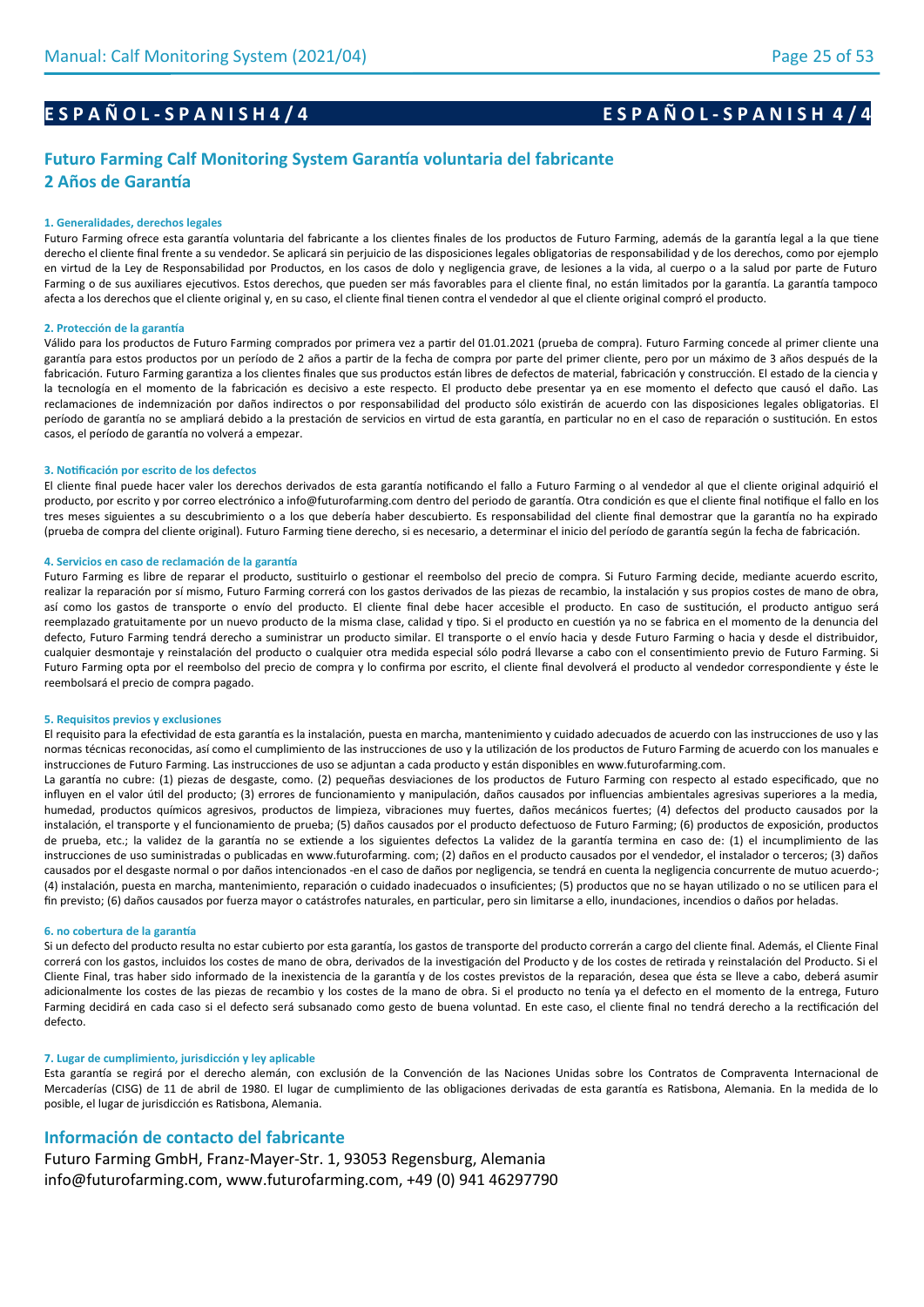# PORTUGUÊS-PORTUGUESE 1/4 PORTUGUÊS-PORTUGUESE 1/4

### **Descrição do sistema**

Sistema de sensor para monitorização sanitária de vitelos em alojamento individual, consistindo em 1 sensor por cabana (alojamento individual), 1 portal por área de vitelos e acesso à aplicação de monitorização de vitelos. Cada sensor mede o padrão de comportamento do bezerro que lhe foi atribuído. Os dados são transmitidos para a porta de entrada via rádio. A gateway envia dados através do seu cartão SIM integrado para os servidores da Futuro Farming GmbH através de uma recepção obrigatória suficiente de telemóvel. Um algoritmo avalia os padrões de comportamento dos vitelos e reconhece, entre outras coisas, anomalias no comportamento dos vitelos de acordo com os padrões de doença existentes. Estas anomalias são exibidas no Apêndice de Monitorização de Bezerros. O sistema fornece apoio na monitorização animal e oferece ao agricultor informação sobre anomalias comportamentais ou possíveis surtos de doença nos seus vitelos mantidos individualmente.

# **Configuração**

### **1. Ligar o portão a uma tomada eléctrica.**

Primeiro, o portal deve ser ligado a uma tomada de 230V (120V na América do Norte) (permanentemente). O portal deve ser ligado a uma tomada sem falhas eléctricas e onde se possa garantir que, por exemplo, a chuva ou influências externas semelhantes não conduzam a danos. A porta pode ser aparafusada a uma viga de madeira, por exemplo, um suporte angular pode ser utilizado para este fim. Deve-se assegurar que a porta de entrada alcance uma boa ligação de rádio aos sensores. Na melhor das hipóteses, fixar a antena numa posição elevada e certificar-se de que a distância entre os sensores e a porta de entrada é suficientemente pequena. É imperativo que haja recepção rádio móvel suficiente na posição de gateway para que a gateway possa enviar os dados para os servidores da Futuro Farming GmbH através do cartão SIM integrado. Como regra, EDGE (símbolo E no smartphone) com 3/4 barras ou comparável é suficiente. Se a ligação de rádio não for suficientemente boa para todas as áreas de bezerros, devem ser utilizados vários portais. O número máximo de sensores que se podem ligar a uma porta é de 150.

#### **2. Montagem do sensor**

Um sensor deve ser fixado a cada compartimento de vitela ou gaiola de vitela (caixa individual) tão centralmente quanto possível no poste ou cerca por meio de placas de montagem. O sensor deve ter contacto visual com exactamente 1 bezerro, ângulo máx. 55 graus, distância máx. sensor- bezerro 3-4m. Um conjunto de placas de montagem consiste em 2 placas idênticas de aço inoxidável, que pressionam o sensor para a vedação da gaiola do bezerro por meio de 2-4 parafusos de carro M6 e 2-4 porcas de asas. O sensor é aparafusado a uma placa de aço inoxidável com 2 parafusos Torx M4x10 usando uma chave de fendas sem fio com um bit Torx T20. Tenha cuidado para não aparafusar os parafusos nos sensores com demasiada força, caso contrário, a rosca poderá ser danificada. Em seguida, fixar as placas de montagem à frente da gaiola da barriga da perna de modo a que os parafusos do carro sejam apertados pelos parafusos das asas e evitem o deslizamento. Os parafusos das carruagens devem ser colocados de modo a estarem o mais próximo possível das barras, mas não demasiado perto dos bebedores, pois o leite pode sujar a lente.

#### **3. Descarregar e abrir a aplicação de monitorização de vitelos**

Após a instalação da gateway e do sensor, é chamada a aplicação Calf Monitoring App, os dados de acesso introduzidos e a página de início (painel de instrumentos) visualizada. Em "Sensores" no menu pendente, aparecem os sensores que se ligaram à porta de entrada. Para adicionar os sensores que já estão a monitorizar bezerros, pode esperar algumas horas até que o modo automático tenha detectado os bezerros e o sensor correspondente tenha sido adicionado ao painel de instrumentos na aplicação. Em alternativa, pode emparelhar e adicionar um sensor com um bezerro usando o campo "+" no canto superior direito. Para mais descrições, por favor siga as instruções do tutorial na aplicação. Os últimos 3 ou 5 dígitos da marca auricular, por exemplo, podem ser introduzidos no campo "Marca auricular". Depois de introduzir a data de nascimento e sexo, seleccionar "Guardar". Agora o bezerro é emparelhado e monitorizado pelo sensor. O algoritmo é fornecido com os dados de medição do sensor como base para a detecção de anomalias de comportamento. Depois de todos os bezerros serem acasalados, são necessárias cerca de 24h até chegarem as primeiras previsões. Até lá os bezerros aparecem cinzentos na página inicial (visão geral). Nesta fase de aclimatização, os dados são primeiro recolhidos a fim de se poder fazer previsões bem fundamentadas.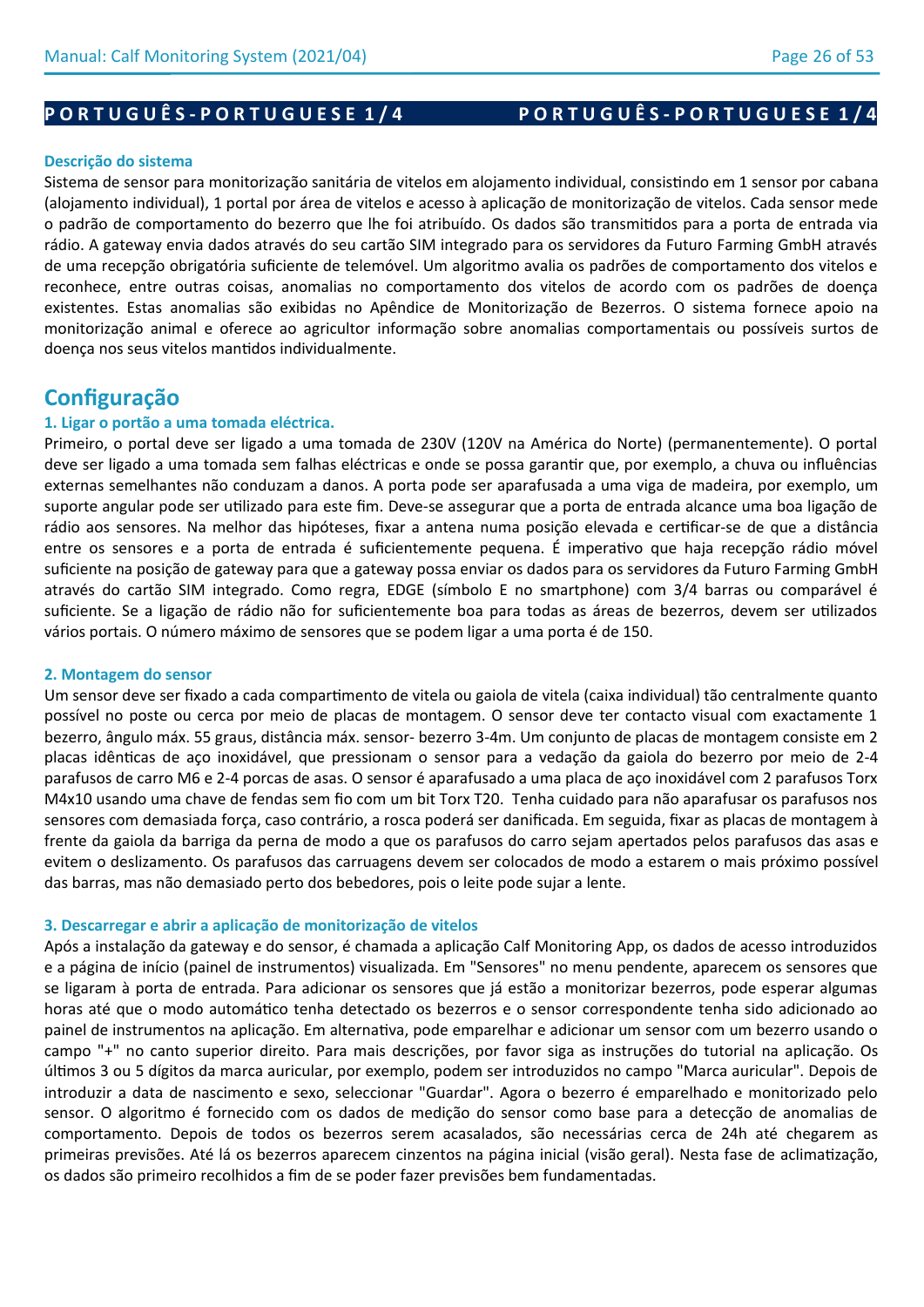# PORTUGUÊS-PORTUGUESE 2/4 PORTUGUÊS-PORTUGUESE 2/4

# De acordo com uma lógica de semáforo, as previsões aparecem como verdes se não prevalecerem anomalias comportamentais no respectivo bezerro, amarelas se forem detectadas anomalias individuais pelo algoritmo, ou vermelhas se forem identificadas anomalias muito significativas. Por favor, verifique as previsões amarelas e vermelhas e informe os bezerros doentes em conformidade através do campo "Informar doença". Os dados não são transmitidos a quaisquer outras partes e, dependendo da sua configuração, são anónimos e não podem ser atribuídos à sua exploração. A notificação de doenças permite que o algoritmo seja influenciado pelo seu feedback, ou seja, treina o algoritmo, o que melhora a sua precisão de previsão.

## **4. Utilização em curso**

A fim de utilizar as marcas auriculares na documentação, a marca auricular ou um número de 3 ou 5 dígitos deve ser acrescentado para cada bezerro que chega. Os vitelos doentes devem ser introduzidos na aplicação para aumentar a precisão das previsões. As notificações instantâneas devem ser activadas de modo a fornecer o aviso mais rápido possível. Utilizando a visão individual de um vitelo, pode ser realizada uma avaliação temporal do risco de doença do vitelo. Os avisos prévios devem ser sempre utilizados no contexto geral da gestão do seu vitelo. Manipulações sobre o bezerro, influências externas especiais ou mesmo peculiaridades de certos bezerros devem ser tidas em conta.

## **5. Limpeza e manutenção**

Os sensores podem permanecer montados na cabana do bezerro durante a limpeza, mas deve ter-se o cuidado de que o jacto de um produto de limpeza de alta pressão não seja dirigido directamente para uma lente de sensor. Isto pode levar a danos ou mau funcionamento em casos individuais. Recomenda-se limpar o sensor com um pano húmido, dependendo da contaminação (pó, sujidade, leite, ...). A lente do sensor deve estar sempre livre de contaminação. O portão pode ser limpo com um pano húmido.

# **Saiba mais**



www.futurofarming.com/support

## **Ajuda**

Obtenha mais informações e ajuda adicional, encontre avisos, informações ambientais e regulamentares no nosso website de apoio: www.futurofarming.com/support

## **Declaração de Conformidade**

www.futurofarming.com/certificates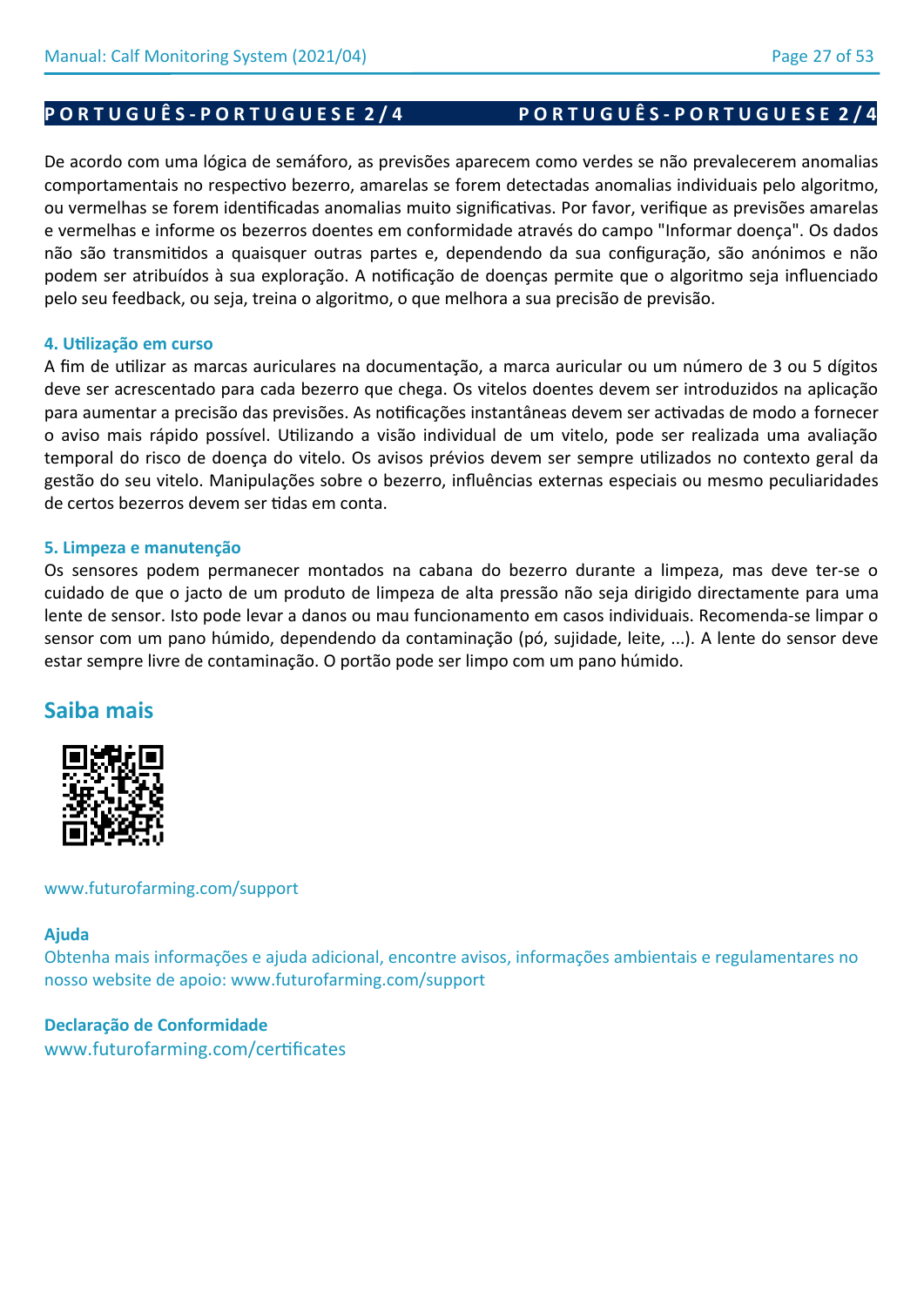# PORTUGUÊS-PORTUGUESE 3/4 PORTUGUÊS-PORTUGUESE 3/4

### **Instruções de segurança**

Porta de entrada:

1) Utilizar apenas a unidade de fornecimento de energia fornecida.

2) O Portal só pode ser aberto por pessoal qualificado da Futuro Farming GmbH. Caso contrário, a certificação e a garantia podem ser anuladas.

3) Se possível, instalar o portal apenas em áreas protegidas da chuva.

4) Em caso de instalação no exterior, certifique-se de utilizar uma tomada principal num recinto à prova de água. Sensores:

1) Se possível, utilizar apenas materiais de montagem da Futuro Farming GmbH para assegurar uma montagem óptima e, portanto, dados de medição óptimos.

2) Os sensores contêm uma bateria de lítio. O sensor é encapsulado para proteger a electrónica e, portanto, não pode ser aberto.

## **Eliminação**

O portão e os sensores não devem ser eliminados com o lixo doméstico. Eliminar estes dispositivos separadamente como lixo electrónico. **Atenção: Os sensores contêm uma bateria de lítio! (Lithium-Thionylchlorid/não recarregável)**

#### **Dados técnicos**

#### **Gateway Porta de entrada:**

| Fornecimento de energia      | 230 Vac (EU), 120 Vac (USA/CAN)                  |
|------------------------------|--------------------------------------------------|
|                              | (Unidade de Abastecimento Externo 100 - 240 Vac) |
|                              | Internal 5.1 V d.c. only                         |
| Consumo de energia           | Max. 3 A (@5.1 V d.c.)                           |
|                              | (Max 0.5 A Unidade de Abastecimento Externo)     |
| Temperatura de funcionamento | -30 °C to +50 °C = -22°F to 122°F                |
| Humidade de funcionamento    | $0 - 90 %$ r.h.                                  |
| Altitude                     | $<$ 2000 $m$ = 1.24 miles                        |

#### **Sensor:**

| Fornecimento de energia      | 2,2 - 3.6 V d.c. (bateria interna, não permutável) |
|------------------------------|----------------------------------------------------|
| Consumo de energia           | Max. 20 mA                                         |
| Temperatura de funcionamento | $-30$ °C to +50 °C = -22°F to 122°F                |
| Humidade de funcionamento    | $0 - 90$ % r.h.                                    |
| Altitude                     | $<$ 2000m = 1.24 miles                             |

### **Nota Técnica**

O Sensor é um sensor infravermelho piroeléctrico (Sensor PIR) que é estimulado pela radiação de calor do bezerro. Tem um ângulo de abertura de 52 graus e um alcance de 3-4m. Certifique-se de que o sensor é fixado no portão frontal de forma centralizada perto dos baldes de alimentação. Certifique-se de que o sensor só mede exactamente 1 bezerro e nenhum outro bezerro vizinho! Se a porta for muito longa e o sensor medir vitelos vizinhos, usar por exemplo paredes divisórias de plástico ou aumentar a distância entre vitelos para assegurar que apenas 1 vitelo é medido! Se não houver cobertura de parede traseira para as cabanas do seu bezerro e o sensor mediria bezerros atrás do 1 bezerro (considere o alcance de 3-4m do sensor), assegure-se de usar, por exemplo, paredes de plástico ou aumentar a distância entre bezerros para garantir que apenas 1 bezerro é medido! **Qualquer outra configuração de montagem é considerada falsa montagem e falsa utilização deste produto!**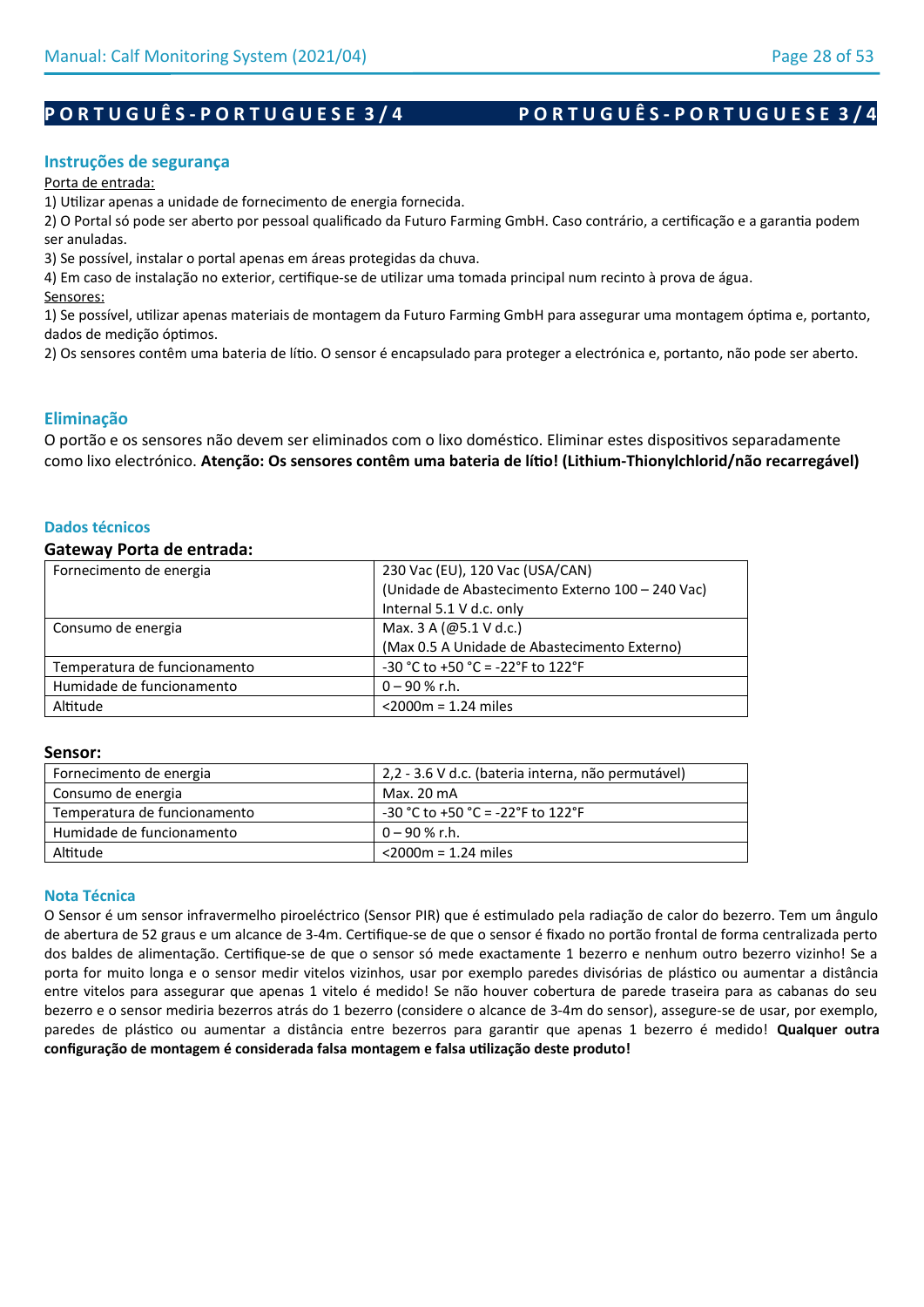# PORTUGUÊS-PORTUGUESE 4/4 PORTUGUÊS-PORTUGUESE 4/4

## **Futuro Farming Calf Monitoring System Garantia do fabricante voluntário 2 Anos de Garantia**

#### **1. Geral, direitos legais**

A Futuro Farming fornece esta garantia voluntária do fabricante aos clientes finais dos produtos da Futuro Farming, para além da garantia legal a que o cliente final tem direito perante o seu vendedor. Aplica-se sem prejuízo das disposições e direitos legais obrigatórios de responsabilidade, tais como ao abrigo da Lei de Responsabilidade pelo Produto, em casos de intenção e negligência grosseira, lesão da vida, do corpo ou da saúde por parte da Futuro Farming ou dos seus agentes. Estes direitos, que podem ser mais favoráveis para o cliente final, não são limitados pela garantia. A garantia também não afecta os direitos do cliente original e, se aplicável, do cliente final contra o vendedor a quem o cliente original comprou o produto.

#### **2. Protecção de garantia**

Válido para os produtos da Futuro Farming comprados pelos primeiros clientes em ou após 01.01.2021 (prova de compra). A Futuro Farming concede ao primeiro cliente uma garantia para estes produtos durante um período de 2 anos a partir da data de compra pelo primeiro cliente, mas por um máximo de 3 anos após o fabrico. A Futuro Farming garante aos clientes finais que os seus produtos estão livres de defeitos de material, fabrico e construção. O estado da ciência e da tecnologia no momento do fabrico é decisivo a este respeito. O produto já deve ter apresentado o defeito que causou o dano naquele momento. Os pedidos de indemnização por danos consequentes ou de responsabilidade por produtos só existirão de acordo com as disposições legais obrigatórias. O período de garantia não será prolongado devido à prestação de serviços ao abrigo desta garantia, em particular, não no caso de reparação ou substituição. Nesses casos, o período de garantia não recomeçará.

#### **3. Aviso escrito de defeito**

O cliente final pode fazer valer os direitos decorrentes desta garantia notificando por escrito a Futuro Farming ou o vendedor a quem o cliente original comprou o produto do defeito, por e-mail para info@futurofarming.com dentro do período de garantia. Uma outra condição é que o cliente final comunique a falha no prazo de três meses após a sua descoberta ou que a deveria ter descoberto. É da responsabilidade do cliente final provar que a garantia não expirou (prova de compra do cliente original). A Futuro Farming tem o direito, se necessário, de determinar o início do período de garantia de acordo com a data de fabrico.

#### **4. Serviços em caso de reclamação de uma garantia**

A Futuro Farming é livre para reparar o produto, substituí-lo ou providenciar o reembolso do preço de compra. Se a Futuro Farming decidir por acordo escrito efectuar ela própria a reparação, a Futuro Farming suportará os custos de peças sobressalentes, instalação e os seus próprios custos de mão-de-obra, assim como quaisquer despesas de transporte ou expedição do produto. O cliente final deve tornar o produto acessível. Em caso de substituição, o produto antigo será substituído gratuitamente por um novo produto do mesmo tipo, qualidade e tipo. Se o produto em questão já não for fabricado no momento em que o defeito é comunicado, a Futuro Farming terá o direito de fornecer um produto semelhante. Transporte ou expedição de e para a Futuro Farming ou de e para o comerciante, qualquer remoção e reinstalação do produto ou qualquer outra medida especial só pode ser efectuada com o consentimento prévio da Futuro Farming. Se a Futuro Farming decidir reembolsar o preço de compra e confirmar isto por escrito, o cliente final devolverá o produto ao respectivo vendedor e o vendedor reembolsará o preço de compra pago.

#### **5. Pré-requisitos e exclusões**

O pré-requisito para a eficácia desta garantia é a instalação, colocação em funcionamento, manutenção e cuidados adequados de acordo com as instruções de funcionamento e as regras de tecnologia reconhecidas, bem como o cumprimento das instruções de funcionamento e a utilização dos produtos da Futuro Farming de acordo com as instruções e instruções da Futuro Farming. As instruções de funcionamento são anexadas com cada produto e estão disponíveis em www.futurofarming.com. A garantia não cobre: (1) peças de desgaste, como por exemplo. (2) pequenos desvios dos produtos da Futuro Farming em relação à condição especificada, que não têm influência no valor de utilidade do produto; (3) erros de funcionamento e manuseamento, danos causados por influências ambientais agressivas acima da média, humidade, químicos agressivos, agentes de limpeza, vibrações muito fortes, danos mecânicos fortes; (4) defeitos no produto causados pela instalação, transporte e operação experimental; (5) danos causados pelo produto defeituoso Futuro Farming; (6) produtos de exposição, produtos de teste, etc.; a validade da garantia não se estende aos seguintes defeitos: (5) danos causados pelo produto defeituoso Futuro Farming; (5) danos causados pelo produto defeituoso Futuro Farming. A validade da garantia termina em caso de: (1) não cumprimento das instruções de funcionamento fornecidas ou publicadas em www.futurofarming. com; (2) danos ao produto causados pelo vendedor, instalador ou terceiros; (3) danos causados pelo desgaste normal ou danos intencionais - no caso de danos negligentes, a negligência contributiva será tida em conta por acordo mútuo; (4) instalação, comissionamento, manutenção, reparação ou cuidados inadequados ou insuficientes; (5) produtos que não tenham sido ou não estejam a ser utilizados de acordo com o fim a que se destinam; (6) danos causados por motivos de força maior ou catástrofes naturais, em particular, mas não limitados a inundações, incêndios ou danos causados por geadas.

#### **6. Não infracção da garantia**

Se um defeito do produto se revelar não coberto por esta garantia, os custos incorridos no transporte do produto serão suportados pelo cliente final. Além disso, o Cliente Final deverá suportar os custos, incluindo quaisquer custos de mão-de-obra, incorridos na investigação do Produto e os custos de remoção e reinstalação do Produto. Se o Cliente Final, após ter sido informado da inexistência da garantia e dos custos esperados da reparação, desejar que a reparação seja efectuada, deverá suportar adicionalmente os custos das peças sobressalentes e os custos de mão-de-obra. Se o produto ainda não tinha o defeito no momento da entrega, a Futuro Farming decidirá, caso a caso, se o defeito deve ser remediado como gesto de boa vontade. Neste caso, o cliente final não terá direito à rectificação do defeito.

#### **7. Local de execução, local de jurisdição e lei aplicável**

Esta garantia será regida pela lei alemã, com exclusão da Convenção das Nações Unidas sobre Contratos de Venda Internacional de Mercadorias (CISG) de 11 de Abril de 1980. O local de cumprimento das obrigações decorrentes desta garantia é Regensburg, Alemanha. Na medida do permitido, o local de jurisdição é Regensburg, Alemanha.

#### **Informações de contacto do fabricante**

Futuro Farming GmbH, Franz-Mayer-Str. 1, 93053 Regensburg, Alemanha info@futurofarming.com, www.futurofarming.com, +49 (0) 941 46297790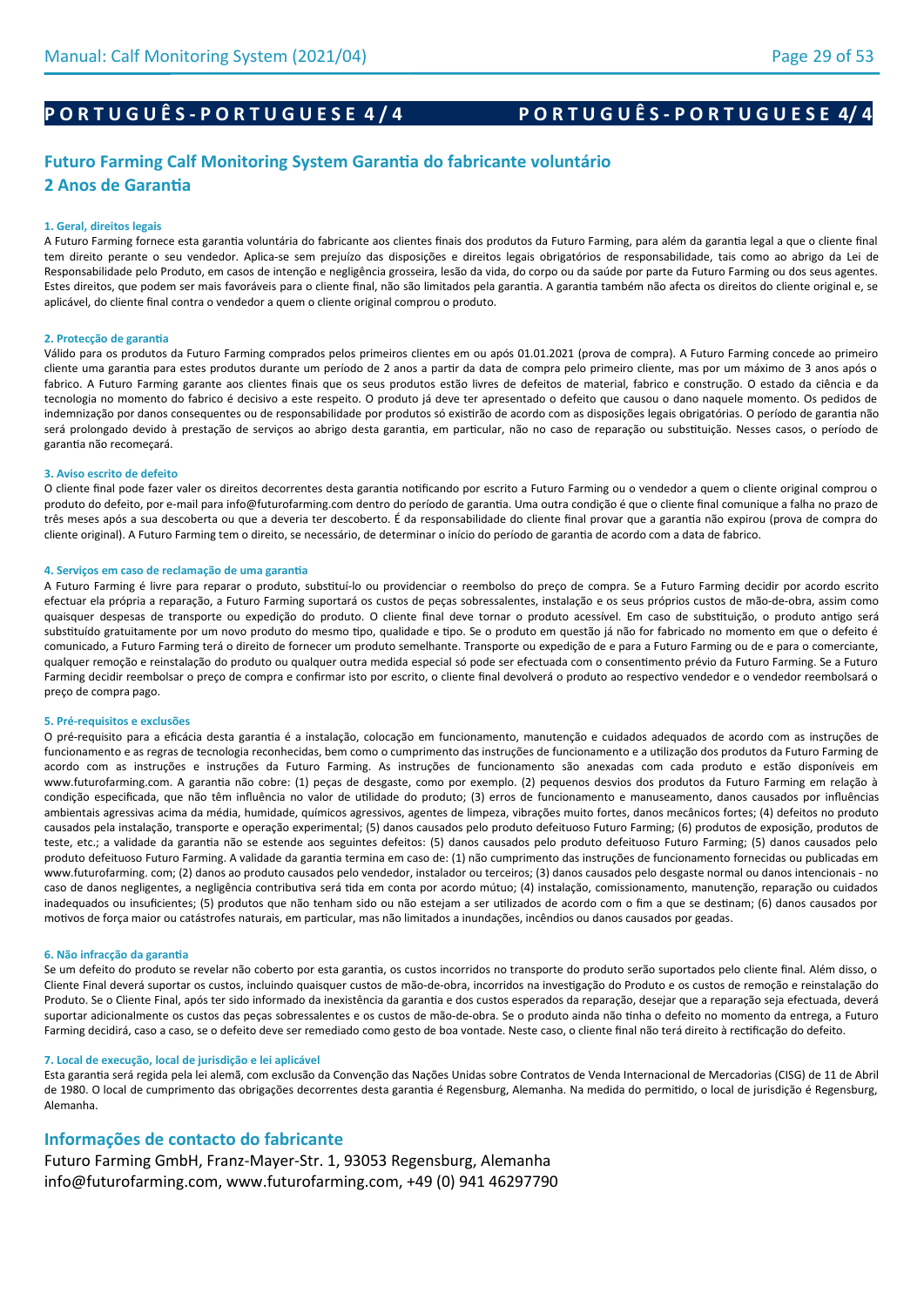# **N E D E R L A N D S - D U T C H 1/4** N E D E R L A N D S - D U T C H 1/4

#### **Beschrijving van het systeem**

Sensorsysteem voor gezondheidsmonitoring van kalveren in individuele huisvesting, bestaande uit 1 sensor per kalverhok (individuele huisvesting), 1 gateway per kalverruimte en toegang tot de Calf Monitoring App. Elke sensor meet het gedragspatroon van het kalf dat eraan is toegewezen. De gegevens worden via de radio naar de gateway gestuurd. De gateway zendt de gegevens via de geïntegreerde SIM-kaart naar de servers van Futuro Farming GmbH via een verplicht voldoende mobiele telefoonontvangst. Een algoritme evalueert de gedragspatronen van de kalveren en herkent onder meer afwijkingen in het gedrag van de kalveren aan de hand van bestaande ziektepatronen. Deze afwijkingen worden weergegeven in de Kalf Monitoring App. Het systeem biedt ondersteuning bij het toezicht op de dieren en geeft de veehouder informatie over gedragsafwijkingen of mogelijke uitbraken van ziekten bij zijn individueel gehouden kalveren.

# **Setup**

### **1. Steek de stekker van de gateway in een stopcontact**

Ten eerste moet de gateway (permanent) worden aangesloten op een 230V stopcontact (120V in Noord-Amerika). De gateway moet worden aangesloten op een stopcontact dat geen elektrische storingen vertoont en waarvan kan worden gegarandeerd dat b.v. regen of soortgelijke externe invloeden niet tot beschadiging leiden. De poort kan bijvoorbeeld aan een houten balk worden vastgeschroefd, hiervoor kan een hoekbeugel worden gebruikt. Er moet voor worden gezorgd dat de gateway een goede radioverbinding met de sensoren tot stand brengt. Bevestig de antenne in het beste geval op een verhoogde positie en zorg ervoor dat de afstand tussen de sensoren en de gateway klein genoeg is. Het is absoluut noodzakelijk dat er voldoende mobiele radio-ontvangst op de gateway-positie is, zodat de gateway de gegevens via de geïntegreerde SIM-kaart naar de servers van Futuro Farming GmbH kan sturen. In de regel is EDGE (symbool E op de smartphone) met 3/4 streepjes of vergelijkbaar voldoende. Als de radioverbinding niet goed genoeg is voor alle kalvergebieden, moeten meerdere gateways worden gebruikt. Het maximum aantal sensoren dat op één gateway kan worden aangesloten is 150.

#### **2. Montage van de sensor**

Een sensor moet in het midden van elk kalverhok of elke kalverstal (individuele behuizing) aan de paal of de omheining worden bevestigd, voor zover mogelijk door middel van montageplaten. De sensor moet visueel contact hebben met precies 1 kalf, max. hoek 55 graden, max. afstand sensor-kalf 3-4 m. Een set montageplaten bestaat uit 2 identieke roestvrijstalen platen, die de sensor met 2-4 slotbouten M6 en 2-4 vleugelmoeren op het hek van de kalverstal drukken. De sensor wordt op een roestvrij stalen plaat geschroefd met 2 M4x10 Torx-schroeven met behulp van een accuschroevendraaier met een T20 Torx-bit. Let erop dat u de schroeven niet met te veel kracht in de sensoren draait, anders kan de schroefdraad beschadigd raken. Bevestig vervolgens de montageplaten aan de voorkant van het kalverhuis, zodat de slotbouten door de vleugelmoeren worden aangedraaid en verschuiven wordt voorkomen. Plaats de slotbouten zo dicht mogelijk bij de palen, maar niet te dicht bij de voeders, aangezien melk de lens kan verontreinigen.

### **3. Download en open de app voor kalveropvolging**

Zodra de gateway en de sensor zijn gemonteerd, gaat u naar de Kalf Monitoring App, voert u de inloggegevens in en bekijkt u de startpagina (dashboard). Onder "Sensors" in het uitklapmenu verschijnen de sensoren die met de gateway verbonden zijn. Om de sensoren toe te voegen die al kalveren monitoren, kunt u een paar uur wachten tot de automatische modus de kalveren heeft gedetecteerd en de bijbehorende sensor is toegevoegd aan het dashboard in de app. U kunt ook een sensor aan een kalf koppelen en toevoegen met het "+"-veld in de rechterbovenhoek. Voor verdere beschrijvingen, gelieve de instructies van de handleiding in de app te volgen. De laatste 3 of 5 cijfers van het oormerk, bijvoorbeeld, kunnen worden ingevoerd in het veld "Ear tag". Nadat u de geboortedatum en het geslacht hebt ingevoerd, selecteert u "Opslaan". Nu wordt het kalf gekoppeld en in de gaten gehouden door de sensor. Het algoritme krijgt de meetgegevens van de sensor als basis voor het opsporen van gedragsafwijkingen. Nadat alle kalveren gekoppeld zijn, duurt het ongeveer 24 uur tot de eerste voorspellingen komen. Tot dan verschijnen de kalveren grijs in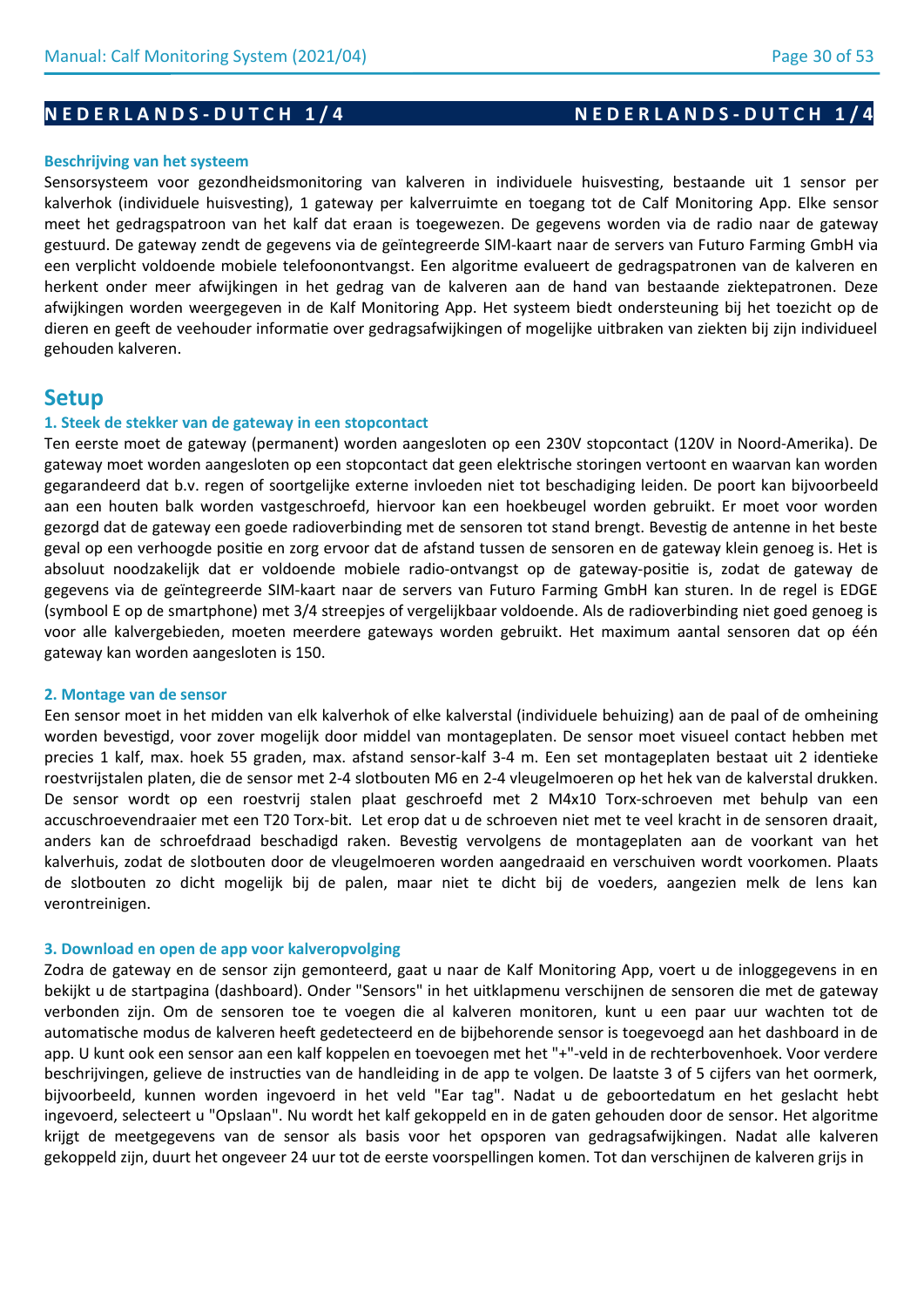# **N E D E R L A N D S - D U T C H 2/4** N E D E R L A N D S - D U T C H 2/4

de startpagina (overzicht). In deze acclimatiseringsfase worden eerst gegevens verzameld om goed gefundeerde prognoses te kunnen maken. Volgens een stoplichtlogica verschijnen de voorspellingen als groen als er geen gedragsafwijkingen bij het desbetreffende kalf voorkomen, geel als er individuele afwijkingen door het algoritme zijn vastgesteld, of rood als er zeer significante afwijkingen zijn vastgesteld. Gelieve gele en rode voorspellingen te controleren en kalveren dienovereenkomstig ziek te melden via het veld "Ziekte melden". De gegevens worden niet aan andere partijen doorgegeven en zijn, afhankelijk van uw configuratie, anoniem en kunnen niet aan uw bedrijf worden toegewezen. Door ziektes te melden kan het algoritme door uw feedback worden beïnvloed, d.w.z. u traint het algoritme, wat de nauwkeurigheid van de voorspelling verbetert.

## **4. Lopend gebruik**

Om de oormerken in de documentatie te kunnen gebruiken, moet voor elk binnenkomend kalf het oormerk of een 3- of 5-cijferig nummer worden toegevoegd. Zieke kalveren moeten in de app worden ingevoerd om de nauwkeurigheid van de voorspellingen te vergroten. Directe meldingen moeten worden ingeschakeld om zo snel mogelijk te kunnen waarschuwen. Met behulp van de individuele weergave van een kalf kan het ziekterisico van het kalf in de tijd worden beoordeeld. De vroegtijdige waarschuwingen moeten altijd in de algemene context van uw kalvermanagement worden gebruikt. Er moet rekening worden gehouden met manipulaties van het kalf, bijzondere invloeden van buitenaf of zelfs eigenaardigheden van bepaalde kalveren.

## **5. Reiniging en onderhoud**

De sensoren kunnen tijdens het reinigen op het kalverhuis gemonteerd blijven, maar er moet op worden gelet dat de straal van een hogedrukreiniger niet rechtstreeks op een sensorlens wordt gericht. Dit kan in individuele gevallen tot schade of storingen leiden. Het wordt aanbevolen de sensor te reinigen met een natte doek, afhankelijk van de vervuiling (stof, vuil, melk, ...). De lens van de sensor moet altijd vrij zijn van verontreiniging. De poort kan met een vochtige doek worden gereinigd.

# **Meer informatie**



## www.futurofarming.com/support

## **Help**

Voor meer informatie en aanvullende hulp, vindt u mededelingen, milieu-informatie en informatie over regelgeving op onze ondersteuningswebsite: www.futurofarming.com/support

# **Verklaring van overeenstemming** www.futurofarming.com/certificates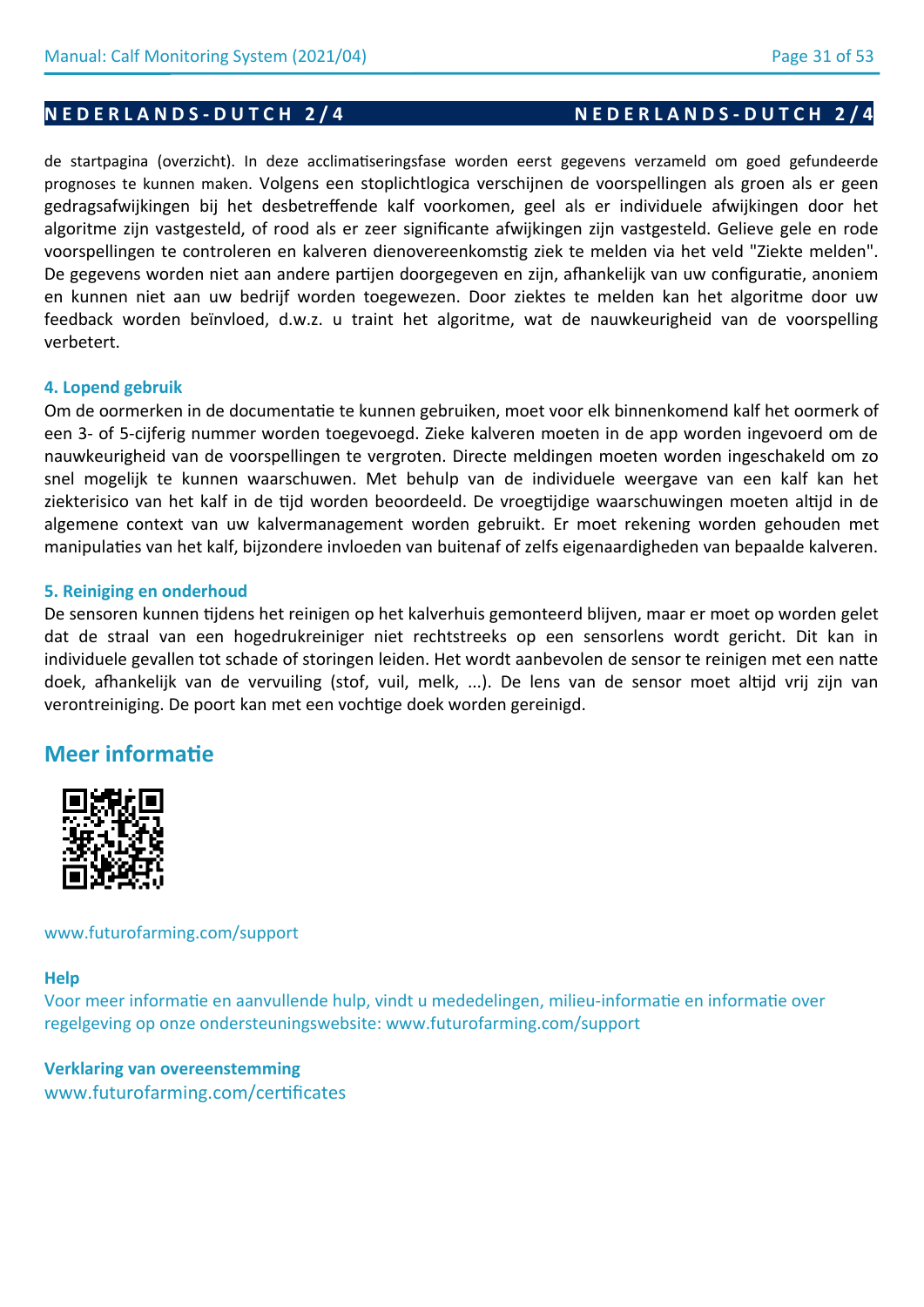# **N E D E R L A N D S - D U T C H 3/4** N E D E R L A N D S - D U T C H 3/4

## **Veiligheidsinstructies**

#### Gateway:

1) Gebruik uitsluitend de meegeleverde voedingsunit.

2) De Gateway mag alleen door gekwalificeerd personeel van Futuro Farming GmbH geopend worden. Anders kunnen de certificering en de garantie komen te vervallen.

3) Installeer de Gateway indien mogelijk alleen op een tegen regen beschermde plaats.

4) In geval van buitenmontage moet een hoofdcontactdoos in een waterdichte behuizing worden gebruikt.

Sensoren:

1) Gebruik indien mogelijk alleen montagematerialen van Futuro Farming GmbH om een optimale montage en daarmee optimale meetgegevens te garanderen.

2) De sensoren bevatten een lithiumbatterij. De sensor is ter bescherming van de elektronica ingegoten en kan daarom niet worden geopend.

## **Verwijdering**

Gateway en sensoren mogen niet met het huisvuil worden weggegooid. Voer deze apparaten gescheiden af als elektronisch afval. **Opgelet: De sensoren bevatten een lithiumbatterij! (Lithium-Thionylchloride/niet-oplaadbaar)**

## **Technische gegevens**

#### **Gateway:**

| Stroomvoorziening   | 230 Vac (EU), 120 Vac (USA/CAN)          |
|---------------------|------------------------------------------|
|                     | (Externe voedingseenheid 100 - 240 Vac)  |
|                     | Internal 5.1 V d.c. only                 |
| Stroomverbruik      | Max. 3 A (@5.1 V d.c.)                   |
|                     | (Max 0.5 A Externe voedingseenheid)      |
| Bedrijfstemperatuur | $-30$ °C to $+50$ °C = $-22$ °F to 122°F |
| Vochtigheid         | $0 - 90 %$ r.h.                          |
| Hoogte              | $<$ 2000 $m$ = 1.24 miles                |

#### **Sensor:**

| Stroomvoorziening   | 2,2 - 3.6 V d.c. (interne batterij, niet verwisselbaar) |
|---------------------|---------------------------------------------------------|
| Stroomverbruik      | Max. 20 mA                                              |
| Bedrijfstemperatuur | $-30$ °C to +50 °C = -22°F to 122°F                     |
| Vochtigheid         | 0 – 90 % r.h.                                           |
| Hoogte              | $<$ 2000m = 1.24 miles                                  |

### **Technische kennisgeving**

De sensor is een pyro-elektrische infraroodsensor (PIR-sensor) die wordt gestimuleerd door de warmtestraling van het kalf. Hij heeft een openingshoek van 52 graden en een bereik van 3-4 m. Zorg ervoor dat de sensor aan het voorhek wordt bevestigd, centraal bij de voederemmers. Zorg ervoor dat de sensor alleen precies 1 kalf meet en geen andere naburige kalveren! Als het hek te lang is en de sensor aangrenzende kalveren zou meten, gebruik dan b.v. plastic scheidingswanden of vergroot de afstand tussen de kalveren om ervoor te zorgen dat slechts 1 kalf wordt gemeten! Als uw kalverstallen geen achterwand hebben en de sensor de kalveren achter het ene kalf zou meten (denk aan het bereik van de sensor van 3-4 m), gebruik dan b.v. kunststof scheidingswanden of vergroot de afstand tussen de kalveren, zodat slechts 1 kalf wordt gemeten! **Elke andere opstelling wordt beschouwd als foutieve opstelling en foutief gebruik van dit product!**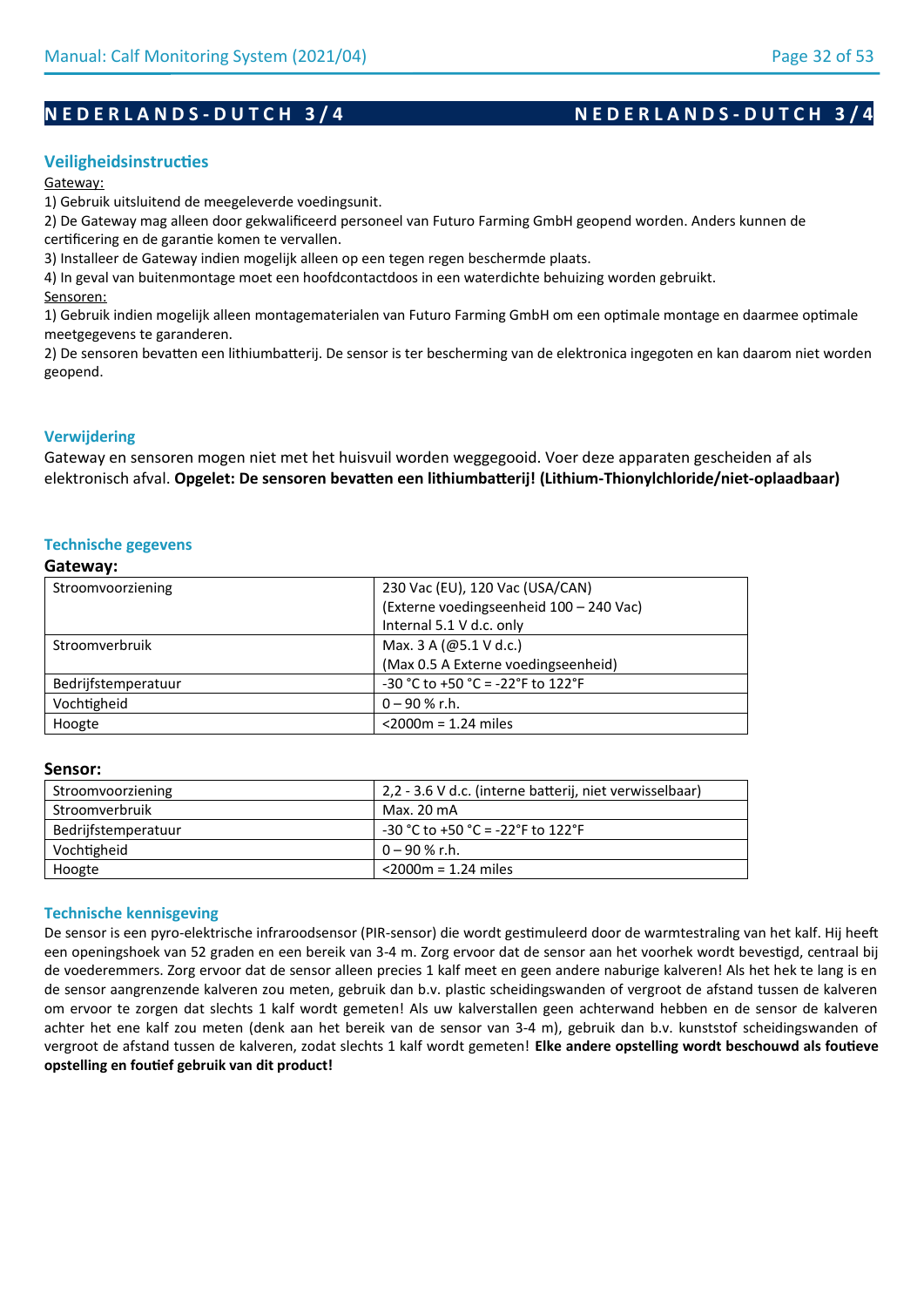# **N E D E R L A N D S - D U T C H 4/4** N E D E R L A N D S - D U T C H 4/4

## **Futuro Farming Calf Monitoring System Vrijwillige fabrieksgarantie 2 Jaar Garantie**

#### **1. Algemeen, wettelijke rechten**

Futuro Farming verstrekt deze vrijwillige fabrieksgarantie aan eindklanten voor Futuro Farming producten in aanvulling op de wettelijke garantie waarop de eindklant jegens zijn verkoper aanspraak kan maken. Zij geldt onverminderd dwingendrechtelijke wettelijke aansprakelijkheidsbepalingen en -rechten, zoals uit hoofde van de Wet Productaansprakelijkheid, in gevallen van opzet en grove schuld, letsel aan leven, lichaam of gezondheid door Futuro Farming of haar hulppersonen. Deze rechten, die gunstiger kunnen zijn voor de eindgebruiker, worden niet beperkt door de garantie. De garantie doet evenmin afbreuk aan de rechten van de oorspronkelijke klant en, in voorkomend geval, van de eindklant ten aanzien van de verkoper bij wie de oorspronkelijke klant het product heeft gekocht.

#### **2. Garantiebescherming**

Geldig voor Futuro Farming producten gekocht door eerste klanten op of na 01.01.2021 (bewijs van aankoop). Futuro Farming verleent de eerste afnemer garantie op deze producten voor een periode van 2 jaar vanaf de datum van aankoop door de eerste afnemer, doch maximaal 3 jaar na fabricage. Futuro Farming garandeert eindklanten dat haar producten vrij zijn van materiaal-, fabricage- en constructiefouten. De stand van wetenschap en techniek ten tijde van de vervaardiging is in dit opzicht doorslaggevend. Het product moet op dat moment reeds het gebrek vertonen dat de schade heeft veroorzaakt. Aanspraken op vergoeding van gevolgschade of op productaansprakelijkheid bestaan alleen in overeenstemming met de dwingende wettelijke bepalingen. De garantieperiode wordt niet verlengd wegens het verlenen van diensten in het kader van deze garantie, met name niet in geval van reparatie of vervanging. In deze gevallen begint de garantieperiode niet opnieuw te lopen.

#### **3. Schriftelijke kennisgeving van het defect**

De eindklant kan de rechten die voortvloeien uit deze garantie doen gelden door binnen de garantietermijn het defect schriftelijk per e-mail aan info@futurofarming.com te melden bij Futuro Farming of de verkoper bij wie de oorspronkelijke klant het product heeft gekocht. Een andere voorwaarde is dat de eindgebruiker het gebrek meldt binnen drie maanden nadat hij het heeft ontdekt of had moeten ontdekken. Het is de verantwoordelijkheid van de eindgebruiker om te bewijzen dat de garantie niet verlopen is (aankoopbewijs van de oorspronkelijke klant). Futuro Farming is gerechtigd, indien nodig, de aanvang van de garantieperiode te bepalen aan de hand van de fabricagedatum.

#### **4. Diensten in geval van een garantieclaim**

Het staat Futuro Farming vrij het product te repareren, te vervangen of zorg te dragen voor terugbetaling van de aankoopprijs. Indien Futuro Farming bij schriftelijke overeenkomst besluit de reparatie zelf uit te voeren, zal Futuro Farming de gemaakte kosten voor onderdelen, installatie en eigen arbeidskosten alsmede eventuele kosten voor transport of verzending van het product voor haar rekening nemen. De eindafnemer moet het product toegankelijk maken. In geval van vervanging zal het oude product gratis worden vervangen door een nieuw product van dezelfde soort, kwaliteit en type. Indien het betreffende product op het moment van de melding van het gebrek niet meer wordt geproduceerd, is Futuro Farming gerechtigd een soortgelijk product te leveren. Transport of verzending naar en van Futuro Farming of naar en van de dealer, het eventueel verwijderen en opnieuw installeren van het product of enige andere bijzondere maatregel mag alleen geschieden met voorafgaande toestemming van Futuro Farming. Indien Futuro Farming kiest voor terugbetaling van de aankoopprijs en dit schriftelijk bevestigt, zal de eindklant het product terugsturen naar de desbetreffende verkoper en zal de verkoper de betaalde aankoopprijs terugbetalen.

#### **5. Voorwaarden en uitsluitingen**

Voorwaarde voor de effectiviteit van deze garantie is de juiste installatie, inbedrijfstelling, onderhoud en verzorging volgens de gebruiksaanwijzing en de erkende regels der techniek alsmede de naleving van de gebruiksaanwijzing en het gebruik van Futuro Farming producten volgens de aanwijzingen en instructies van Futuro Farming. Gebruiksaanwijzingen worden met elk product meegeleverd en zijn beschikbaar op www.futurofarming.com. De garantie dekt niet: (1) slijtdelen, zoals. (2) kleine afwijkingen van Futuro Farming producten van de gespecificeerde toestand, die geen invloed hebben op de gebruikswaarde van het product; (3) bedieningsen behandelingsfouten, schade veroorzaakt door bovengemiddeld agressieve omgevingsinvloeden, vocht, agressieve chemicaliën, reinigingsmiddelen, zeer sterke trillingen, sterke mechanische beschadigingen; (4) defecten aan het product veroorzaakt door installatie, transport en proefbedrijf; (5) schade veroorzaakt door het defecte Futuro Farming product; (6) tentoonstellingsproducten, testproducten, etc. De geldigheid van de garantie eindigt in geval van: (1) het niet in acht nemen van de gebruiksaanwijzing die is verstrekt of gepubliceerd op www.futurofarming. com; (2) productschade veroorzaakt door de verkoper, installateur of derden; (3) schade veroorzaakt door normale slijtage of opzettelijke schade - in geval van schade door nalatigheid wordt in onderling overleg rekening gehouden met medeschuld; (4) onjuiste of onvoldoende installatie, ingebruikname, onderhoud, reparatie of verzorging; (5) producten die niet overeenkomstig hun bestemming zijn of worden gebruikt; (6) schade veroorzaakt door overmacht of natuurrampen, in het bijzonder maar niet beperkt tot overstromingen, brand of vorstschade.

#### **6. Niet-inbreuk op de garantie**

Indien een defect aan een product niet onder deze garantie blijkt te vallen, zijn de kosten voor het vervoer van het product voor rekening van de eindklant. Bovendien draagt de Eindklant de kosten, met inbegrip van de eventuele arbeidskosten, voor het onderzoek van het Product en de kosten van verwijdering en herinstallatie van het Product. Indien de Eindafnemer, nadat hij in kennis is gesteld van het niet-bestaan van de garantie en van de verwachte kosten van de reparatie, wenst dat de reparatie wordt uitgevoerd, dient hij bovendien de kosten van de reserveonderdelen en de arbeidskosten te dragen. Indien het product op het moment van levering het gebrek nog niet vertoonde, zal Futuro Farming van geval tot geval beslissen of het gebrek als gebaar van goede wil zal worden verholpen. In dit geval heeft de eindklant geen wettelijke aanspraak op herstel van het gebrek.

#### **7. Plaats van uitvoering, bevoegde rechtbank en toepasselijk recht**

Op deze garantie is het Duitse recht van toepassing, met uitsluiting van het Verdrag der Verenigde Naties inzake internationale koopovereenkomsten betreffende roerende zaken (CISG) van 11 april 1980. De plaats van uitvoering van de uit deze garantie voortvloeiende verplichtingen is Regensburg, Duitsland. Voor zover toelaatbaar, is de bevoegde rechterlijke instantie Regensburg, Duitsland.

#### **Contactinformatie van de fabrikant**

Futuro Farming GmbH, Franz-Mayer-Str. 1, 93053 Regensburg, Duitsland info@futurofarming.com, www.futurofarming.com, +49 (0) 941 46297790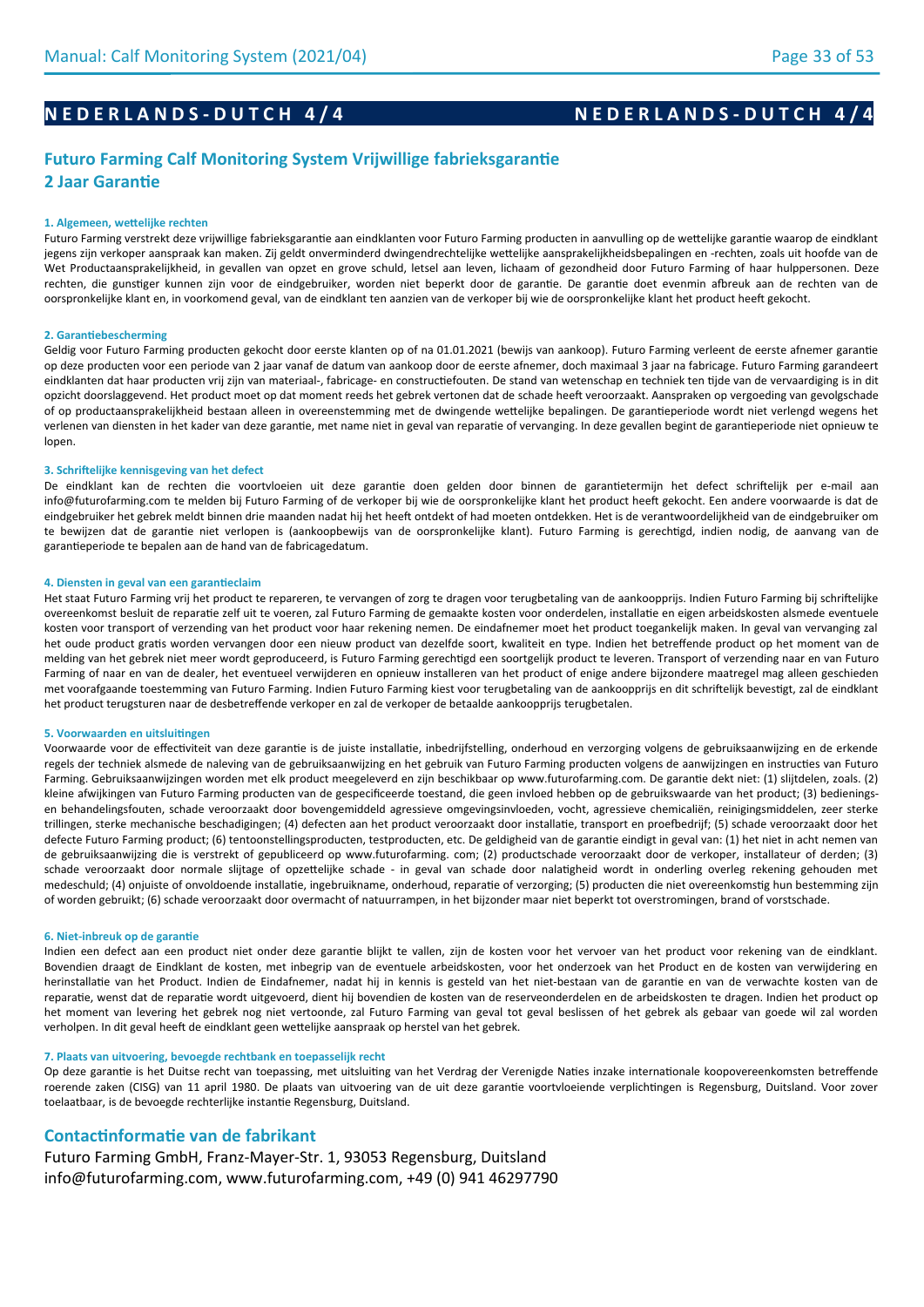# **M A G Y A R O R S Z Á G - H U N G A R I A N 1 / 4 M A G Y A R O R S Z Á G - H U N G A R I A N 1 / 4**

# **A rendszer leírása**

Érzékelőrendszer a borjak egészségi állapotának nyomon követésére egyedi tartási helyeken, amely borjúházanként (egyedi tartási hely) 1 érzékelőből, borjúterületenként 1 átjáróból és a Borjúmegfigyelő alkalmazáshoz való hozzáférésből áll. Minden érzékelő a hozzá rendelt borjú viselkedési mintáját méri. Az adatokat rádión keresztül továbbítják az átjáróhoz. Az átjáró a beépített SIM-kártyán keresztül küldi az adatokat a Futuro Farming GmbH szervereire a kötelezően elegendő mobiltelefon-vételen keresztül. Egy algoritmus kiértékeli a borjak viselkedési mintáit, és többek között felismeri a borjak viselkedésének rendellenességeit a meglévő betegségmintáknak megfelelően. Ezek a rendellenességek megjelennek a Borjúfigyelő alkalmazásban. A rendszer támogatást nyújt az állatok megfigyelésében, és információt nyújt a gazdának az egyedileg tartott borjak viselkedési rendellenességeiről vagy a betegség esetleges kitöréséről.

# **Beállítás**

## **1. Gateway csatlakoztassa az átjárót egy konnektorba.**

Először is, az átjárót 230 V-os (Észak-Amerikában 120 V-os) konnektorba kell csatlakoztatni (állandó jelleggel). Az átjárót olyan konnektorba kell csatlakoztatni, amely elektromosan hibátlan, és ahol biztosítható, hogy pl. eső vagy hasonló külső hatások ne okozzanak kárt. A kaput egy fagerendához lehet csavarozni, erre a célra például egy szögtartót lehet használni. Biztosítani kell, hogy az átjáró jó rádiókapcsolatot létesítsen az érzékelőkkel. A legjobb, ha az antennát egy magasabban fekvő helyen rögzíti, és gondoskodik arról, hogy az érzékelők és az átjáró közötti távolság elég kicsi legyen. Feltétlenül szükséges, hogy az átjáró helyén megfelelő mobil rádió vétel legyen, hogy az átjáró a beépített SIM-kártyán keresztül el tudja küldeni az adatokat a Futuro Farming GmbH szervereinek. Általában elegendő az EDGE (az okostelefonon az E szimbólum) 3/4 sáv vagy hasonló. Ha a rádiókapcsolat nem elég jó minden borjúterületre, több átjárót kell használni. Az egy átjáróhoz csatlakoztatható érzékelők maximális száma 150.

## **2. az érzékelő felszerelése**

Minden egyes borjúfészek vagy borjúfészek (egyedi ház) közepére egy érzékelőt kell rögzíteni a rúdra vagy a kerítésre szerelőlemezek segítségével. Az érzékelőnek pontosan 1 borjúval kell vizuálisan érintkeznie, a maximális szög 55 fok, a maximális érzékelő-borjú távolság 3-4 m. A rögzítőlemez-készlet 2 egyforma rozsdamentes acéllemezből áll, amelyek 2-4 M6-os kocsicsavarral és 2-4 szárnyas anyával a borjúistálló kerítéséhez nyomják az érzékelőt. Az érzékelőt 2 M4x10 Torx csavarral egy rozsdamentes acéllemezre csavarozzuk egy T20 Torx bitet tartalmazó akkumulátoros csavarhúzóval. Vigyázzon, hogy a csavarokat ne csavarja be túl nagy erővel az érzékelőkbe, különben a menet megsérülhet. Ezután rögzítse a szerelőlemezeket a borjúház elejére úgy, hogy a szárnyas anyák a kocsicsavarokat meghúzzák, és megakadályozzák a csúszást. A kocsicsavarokat úgy kell elhelyezni, hogy a lehető legközelebb legyenek a rudakhoz, de ne túl közel az itatókhoz, mert a tej elszennyezheti a lencsét.

## **3. Töltse le és nyissa meg a Borjúfigyelő alkalmazást**

Az átjáró és az érzékelő telepítése után a Borjúmegfigyelő alkalmazás előhívása, a hozzáférési adatok megadása és a kezdőlap (műszerfal) megtekintése következik. A legördülő menüben az "Érzékelők" alatt megjelennek az átjáróhoz csatlakozó érzékelők. A már borjakat figyelő érzékelők hozzáadásához várhat néhány órát, amíg az automatikus üzemmód észleli a borjakat, és a megfelelő érzékelőt hozzáadja az alkalmazás műszerfalához. Alternatívaként a jobb felső sarokban található "+" mező segítségével párosíthatja és hozzáadhatja az érzékelőt egy borjúhoz. További leírásokért kérjük, kövesse az alkalmazásban található útmutató utasításait. A "Ear tag" mezőbe például a füljelző utolsó 3 vagy 5 számjegyét lehet beírni. A születési dátum és a nem megadása után válassza a "Mentés" lehetőséget. Most a borjút az érzékelő párosítja és figyeli. Az algoritmus az érzékelő mérési adatait kapja meg a viselkedési rendellenességek észlelésének alapjául. Miután minden borjút párosítottak, körülbelül 24 óra telik el az első előrejelzések megérkezéséig. Addig a borjak szürkén jelennek meg a kezdőlapon (áttekintés). Ebben az akklimatizációs szakaszban először adatokat gyűjtenek, hogy megalapozott előrejelzéseket tudjanak készíteni.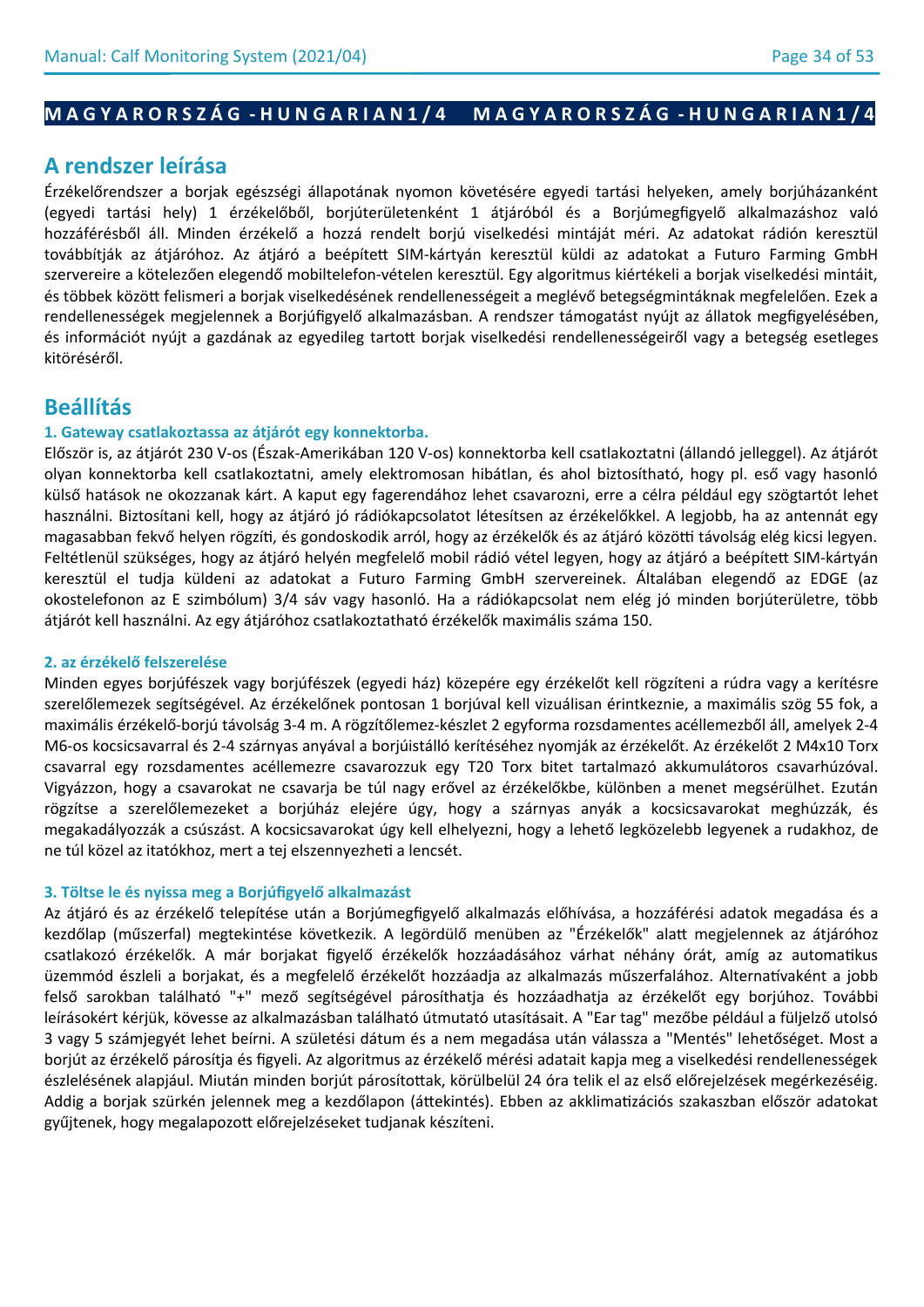# **M A G Y A R O R S Z Á G - H U N G A R I A N 2 / 4 M A G Y A R O R S Z Á G - H U N G A R I A N 2 / 4**

A jelzőlámpás logika szerint az előrejelzések zöld színűek, ha az adott borjúnál nem fordul elő viselkedési rendellenesség, sárgák, ha az algoritmus egyedi rendellenességeket észlelt, vagy pirosak, ha nagyon jelentős rendellenességeket azonosítottak. Kérjük, ellenőrizze a sárga és piros előrejelzéseket, és ennek megfelelően jelentse a beteg borjakat a "Betegség jelentése" mezőn keresztül. Az adatok nem kerülnek továbbításra más felek részére, és a konfigurációtól függően anonimak és nem rendelhetők a gazdaságához. A betegségek jelentése lehetővé teszi, hogy az algoritmust az Ön visszajelzései befolyásolják, azaz Ön edzi az algoritmust, ami javítja annak előrejelzési pontosságát.

# **4. Folyamatos használat**

Ahhoz, hogy a füljelzőket a dokumentációban fel lehessen használni, minden egyes bejövő borjúhoz hozzá kell adni a füljelzőt vagy egy 3 vagy 5 számjegyű számot. A beteg borjakat az előrejelzések pontosságának növelése érdekében be kell írni az alkalmazásba. Az azonnali értesítéseket be kell kapcsolni a legkorábbi figyelmeztetés érdekében. A borjú egyéni nézetének használatával időbeli értékelés végezhető a borjú betegségkockázatáról. A korai figyelmeztetéseket mindig a borjúkezelés általános összefüggésében kell használni. Figyelembe kell venni a borjún végzett manipulációkat, a különleges külső hatásokat vagy akár egyes borjak sajátosságait.

# **5. Tisztítás és karbantartás**

Az érzékelők a tisztítás során a borjúházra szerelve maradhatnak, de ügyelni kell arra, hogy a nagynyomású tisztítószer fúvókája ne irányuljon közvetlenül az érzékelő lencséjére. Ez egyes esetekben sérülésekhez vagy meghibásodásokhoz vezethet. Az érzékelőt a szennyeződéstől (por, szennyeződés, tej, ...) függően nedves ruhával ajánlott tisztítani. Az érzékelő lencséjének mindig szennyeződésmentesnek kell lennie. A kapu nedves ruhával tisztítható.

# **Tudjon meg többet**



www.futurofarming.com/support

## **Segítség**

További információk és további segítség, hirdetmények, környezetvédelmi és szabályozási információk a támogatási weboldalunkon: www.futurofarming.com/support.

## **Megfelelőségi nyilatkozat**

www.futurofarming.com/certificates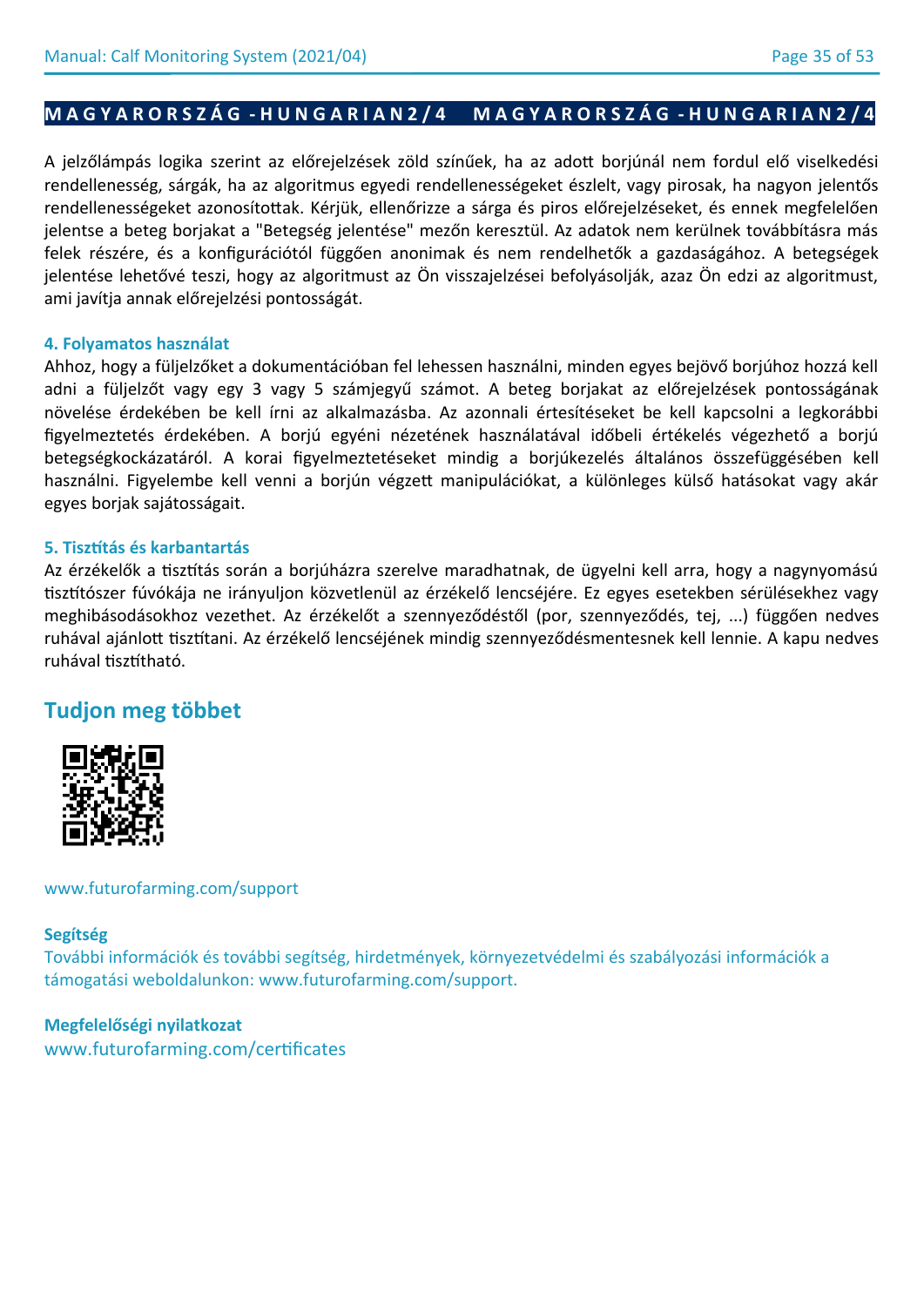# **M A G Y A R O R S Z Á G - H U N G A R I A N 3 / 4 M A G Y A R O R S Z Á G - H U N G A R I A N 3 / 4**

## **Biztonsági utasítások**

### Átjáró:

1) Csak a szállított tápegységet használja.

2) Az átjárót csak a Futuro Farming GmbH szakképzett személyzete nyithatja fel. Ellenkező esetben a tanúsítás és a garancia érvényét vesztheti

3) Ha lehetséges, az átjárót csak esőtől védett helyen telepítse.

4) Kültéri telepítés esetén ügyeljen arra, hogy vízálló burkolatban lévő főcsatlakozót használjon.

Érzékelők:

1) Ha lehetséges, csak a Futuro Farming GmbH által gyártott szerelőanyagokat használjon az optimális rögzítés és ezáltal az optimális mérési adatok biztosítása érdekében.

2) Az érzékelők lítium akkumulátort tartalmaznak. Az érzékelőt az elektronika védelme érdekében befőttesüveggel látják el, ezért nem lehet kinyitni.

## **Eltávolítás**

Az átjárót és az érzékelőket nem szabad a háztartási hulladékkal együtt kidobni. Ezeket az eszközöket külön, elektronikai hulladékként kell megsemmisíteni. **Figyelem! Az érzékelők lítium akkumulátort tartalmaznak! (Lítium-tionil-klorid/nem újratölthető)**

## **Műszaki adatok**

## **Gateway Átjáró:**

| 230 Vac (EU), 120 Vac (USA/CAN)   |
|-----------------------------------|
| (Külső tápegység 100 – 240 Vac)   |
| Internal 5.1 V d.c. only          |
| Max. 3 A (@5.1 V d.c.)            |
| (Max 0.5 A Külső tápegység)       |
| -30 °C to +50 °C = -22°F to 122°F |
| $0 - 90 %$ r.h.                   |
| $<$ 2000 $m$ = 1.24 miles         |
|                                   |

## **Érzékelő:**

| Tápegység             | 2,2 - 3.6 V d.c. (belső akkumulátor, nem cserélhető) |
|-----------------------|------------------------------------------------------|
| Energiafogyasztás     | Max. 20 mA                                           |
| Üzemi hőmérséklet     | $-30$ °C to +50 °C = -22°F to 122°F                  |
| Működési páratartalom | $0 - 90$ % r.h.                                      |
| Magasság              | $<$ 2000 $m = 1.24$ miles                            |

## **Műszaki közlemény**

Az érzékelő egy piroelektromos infravörös érzékelő (PIR-érzékelő), amelyet a borjú hősugárzása stimulál. Nyílásszöge 52 fokos, hatótávolsága 3-4 méter. Győződjön meg róla, hogy az érzékelőt az első kapunál, középen, az etetővödrök közelében rögzíti. Ügyeljen arra, hogy az érzékelő csak pontosan 1 borjút mérjen és ne más szomszédos borjakat! Ha a kapu túl hosszú, és az érzékelő a szomszédos borjakat mérné, használjon pl. műanyag válaszfalakat, vagy növelje a borjak közötti távolságot, hogy csak 1 borjút mérjen! Ha nincs hátfalburkolat a borjúistállóban, és az érzékelő az 1 borjú mögött lévő borjakat mérné (vegye figyelembe az érzékelő 3-4 m-es hatótávolságát), akkor mindenképpen használjon pl. műanyag válaszfalakat, vagy növelje a borjak közötti távolságot, hogy csak 1 borjút mérjen! **Bármilyen más szerelési beállítás hamis szerelésnek és a termék hamis használatának minősül!**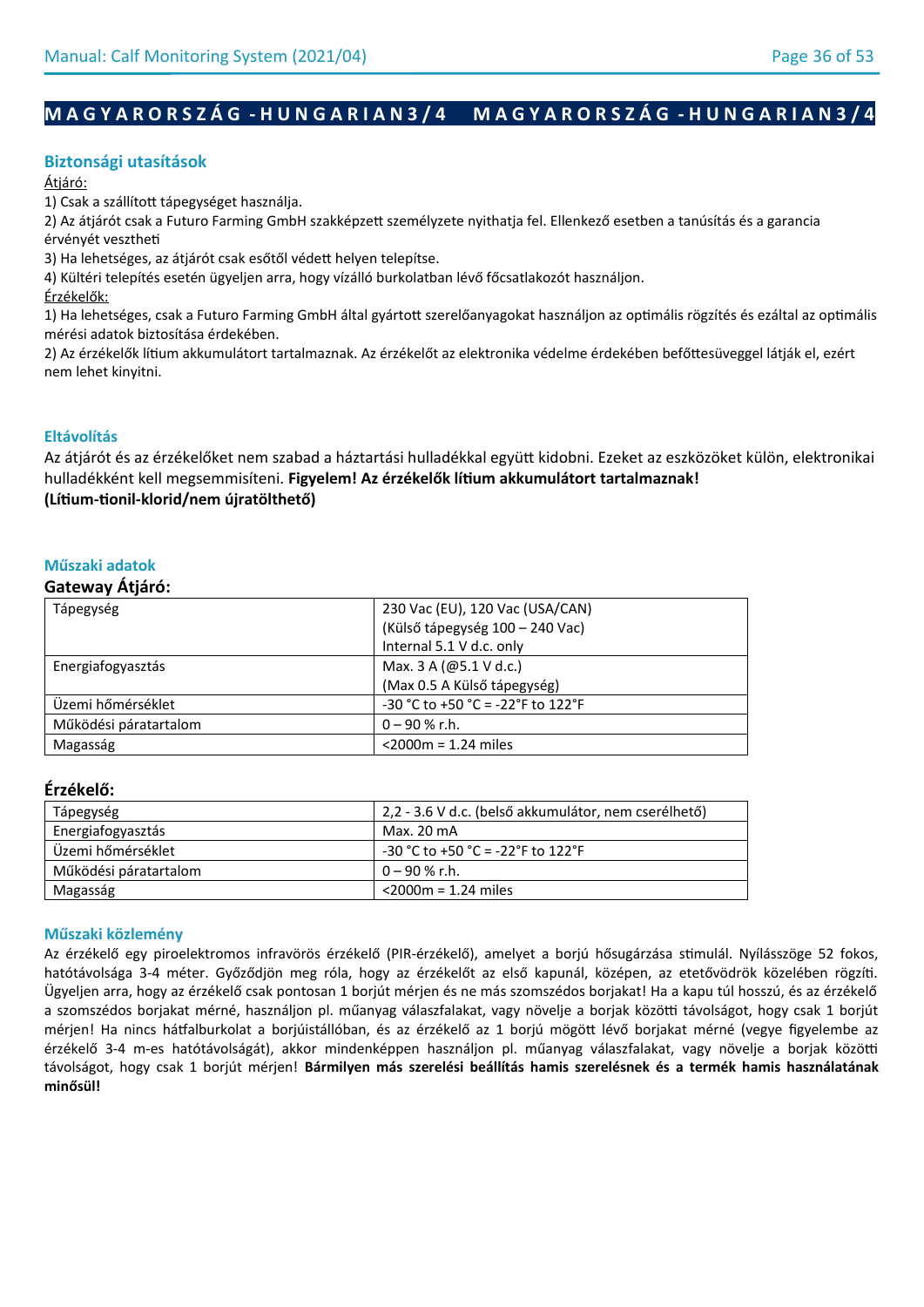# **M A G Y A R O R S Z Á G - H U N G A R I A N 4 / 4 M A G Y A R O R S Z Á G - H U N G A R I A N 4 / 4**

# **Futuro Farming Calf Monitoring System Önkéntes gyártói garancia 2 év garancia**

## **1 Általános, törvényes jogok**

A Futuro Farming ezt az önkéntes gyártói garanciát a Futuro Farming termékeire a végfelhasználóknak nyújtja a törvényes garancián felül, amelyre a végfelhasználó az eladóval szemben jogosult. A kötelező törvényes felelősségi rendelkezések és jogok sérelme nélkül alkalmazandó, mint például a termékfelelősségről szóló törvény alapján, a Futuro Farming vagy annak megbízottjai által szándékosan és súlyosan gondatlanul elkövetett, az életet, a testet vagy az egészséget sértő károkozás esetén. Ezeket a jogokat, amelyek a végfelhasználó számára kedvezőbbek lehetnek, a garancia nem korlátozza. A garancia nem érinti az eredeti vásárló és adott esetben a végfelhasználó azon eladóval szembeni jogait, akitől az eredeti vásárló a terméket vásárolta.

#### **2. garanciális védelem**

Érvényes a Futuro Farming termékekre, amelyeket első alkalommal 2021.01.01-én vagy azt követően vásárolnak (vásárlási igazolással). A Futuro Farming az első vásárlónak az első vásárló általi vásárlástól számított 2 évig, de legfeljebb a gyártástól számított 3 évig garanciát vállal ezekre a termékekre. A Futuro Farming garantálja a végfelhasználóknak, hogy termékei mentesek az anyag-, gyártási és konstrukciós hibáktól. Ebben a tekintetben a tudomány és a technológia állása a gyártás idején meghatározó. A terméknek már ekkor ki kellett mutatnia a kárt okozó hibát. Következményes károk vagy termékfelelősségből eredő kártérítési igények csak a kötelező törvényi rendelkezésekkel összhangban állnak fenn. A jótállási idő nem hosszabbodik meg a jelen jótállás szerinti szolgáltatások nyújtása miatt, különösen nem javítás vagy csere esetén. Ezekben az esetekben a jótállási időszak nem kezdődik elölről.

#### **3. írásbeli hibabejelentés**

A végfelhasználó a jótállásból eredő jogait úgy érvényesítheti, hogy a jótállási időn belül írásban, a info@futurofarming.com e-mail címen értesíti a Futuro Farmingot vagy azt az eladót, akitől az eredeti vásárló a terméket vásárolta, a hibáról. További feltétel, hogy a végfelhasználó a hibát a hiba felfedezésétől számított három hónapon belül jelezze, vagy hogy a hibát fel kellett volna fedeznie. A végfelhasználó felelőssége annak bizonyítása, hogy a garancia nem járt le (az eredeti vásárlótól származó vásárlási igazolás). A Futuro Farming jogosult, ha szükséges, a jótállási időszak kezdetét a gyártás dátuma alapján meghatározni.

#### **4. szolgáltatások jótállási igény esetén**

A Futuro Farming szabadon megjavítja a terméket, kicseréli azt, vagy gondoskodik a vételár visszatérítéséről. Ha a Futuro Farming írásbeli megállapodással úgy dönt, hogy a javítást maga végzi el, a Futuro Farming viseli a pótalkatrészek, a beszerelés és a saját munkadíjainak költségeit, valamint a termék szállításának vagy elszállításának költségeit. A végfelhasználónak hozzáférhetővé kell tennie a terméket. Csere esetén a régi terméket ingyenesen kicseréljük egy új, azonos fajtájú, minőségű és típusú termékre. Ha az érintett terméket a hiba bejelentésének időpontjában már nem gyártják, a Futuro Farming jogosult hasonló terméket szállítani. A Futuro Farminghoz vagy a kereskedőhöz történő szállítás, illetve a Futuro Farmingtól történő szállítás, a termék eltávolítása és újbóli beszerelése vagy bármilyen más különleges intézkedés csak a Futuro Farming előzetes hozzájárulásával történhet. Ha a Futuro Farming úgy dönt, hogy visszatéríti a vételárat, és ezt írásban megerősíti, a végfelhasználó visszaküldi a terméket az adott eladónak, és az eladó visszatéríti a kifizetett vételárat.

#### **5. előfeltételek és kizárások**

A garancia érvényességének előfeltétele a megfelelő telepítés, üzembe helyezés, karbantartás és gondozás a kezelési útmutató és az elismert technológiai szabályok szerint, valamint a kezelési útmutató betartása és a Futuro Farming termékeinek a Futuro Farming utasításainak és utasításainak megfelelő használata. A kezelési útmutató minden termékhez mellékelve van, és elérhető a www.futurofarming.com weboldalon.

A garancia nem terjed ki: (1) kopó alkatrészek, mint például. (2) a Futuro Farming termékeknek a megadott állapottól való kisebb eltérései, amelyek nem befolyásolják a termék használati értékét; (3) üzemeltetési és kezelési hibák, az átlagon felüli agresszív környezeti hatások, nedvesség, agresszív vegyszerek, tisztítószerek, nagyon erős rezgések, erős mechanikai sérülések által okozott károk; (4) a termékben a telepítés, szállítás és próbaüzem által okozott hibák; (5) a hibás Futuro Farming termék által okozott károk; (6) kiállítási termékek, teszttermékek stb. A garancia érvényessége megszűnik, ha: (1) a mellékelt vagy a www.futurofarming oldalon közzétett használati utasítás be nem tartása. com; (2) az eladó, a telepítő vagy harmadik fél által okozott termékkár; (3) a szokásos elhasználódás vagy szándékos károkozás által okozott kár - gondatlan károkozás esetén közös megegyezéssel figyelembe veszik a közreható gondatlanságot; (4) helytelen vagy elégtelen telepítés, üzembe helyezés, karbantartás, javítás vagy gondozás; (5) nem rendeltetésszerűen használt vagy nem rendeltetésszerűen használt termékek; (6) vis maior vagy természeti katasztrófa által okozott kár, különösen, de nem kizárólag árvíz, tűzvész vagy fagykár.

#### **6. a garancia be nem avatkozása**

Ha a termék hibája nem tartozik a jelen garancia hatálya alá, a termék elszállításának költségei a végfelhasználót terhelik. Ezen túlmenően a végfelhasználó viseli a termék vizsgálatával, valamint a termék eltávolításával és újbóli beszerelésével kapcsolatos költségeket, beleértve a munkadíjat is. Ha a végfelhasználó, miután tájékoztatták a garancia elmaradásáról és a javítás várható költségeiről, a javítás elvégzését kéri, a pótalkatrészek és a munkadíj költségeit is viseli. Ha a termék a szállítás időpontjában még nem volt hibás, a Futuro Farming eseti alapon dönt arról, hogy a hibát jóindulatból kijavítja-e. Ebben az esetben a végfelhasználónak nincs jogi igénye a hiba kijavítására.

#### **7 A teljesítés helye, a joghatóság helye és az alkalmazandó jog**

A jelen garanciára a német jog az irányadó, az 1980. április 11-i, az áruk nemzetközi adásvételi szerződéseiről szóló ENSZ-egyezmény (CISG) kizárásával. A jelen garanciából eredő kötelezettségek teljesítési helye Regensburg, Németország. Amennyire ez megengedett, a joghatóság helye Regensburg, Németország.

## **A gyártó elérhetőségei**

Futuro Farming GmbH, Franz-Mayer-Str. 1, 93053 Regensburg, Németország info@futurofarming.com, www.futurofarming.com, +49 (0) 941 46297790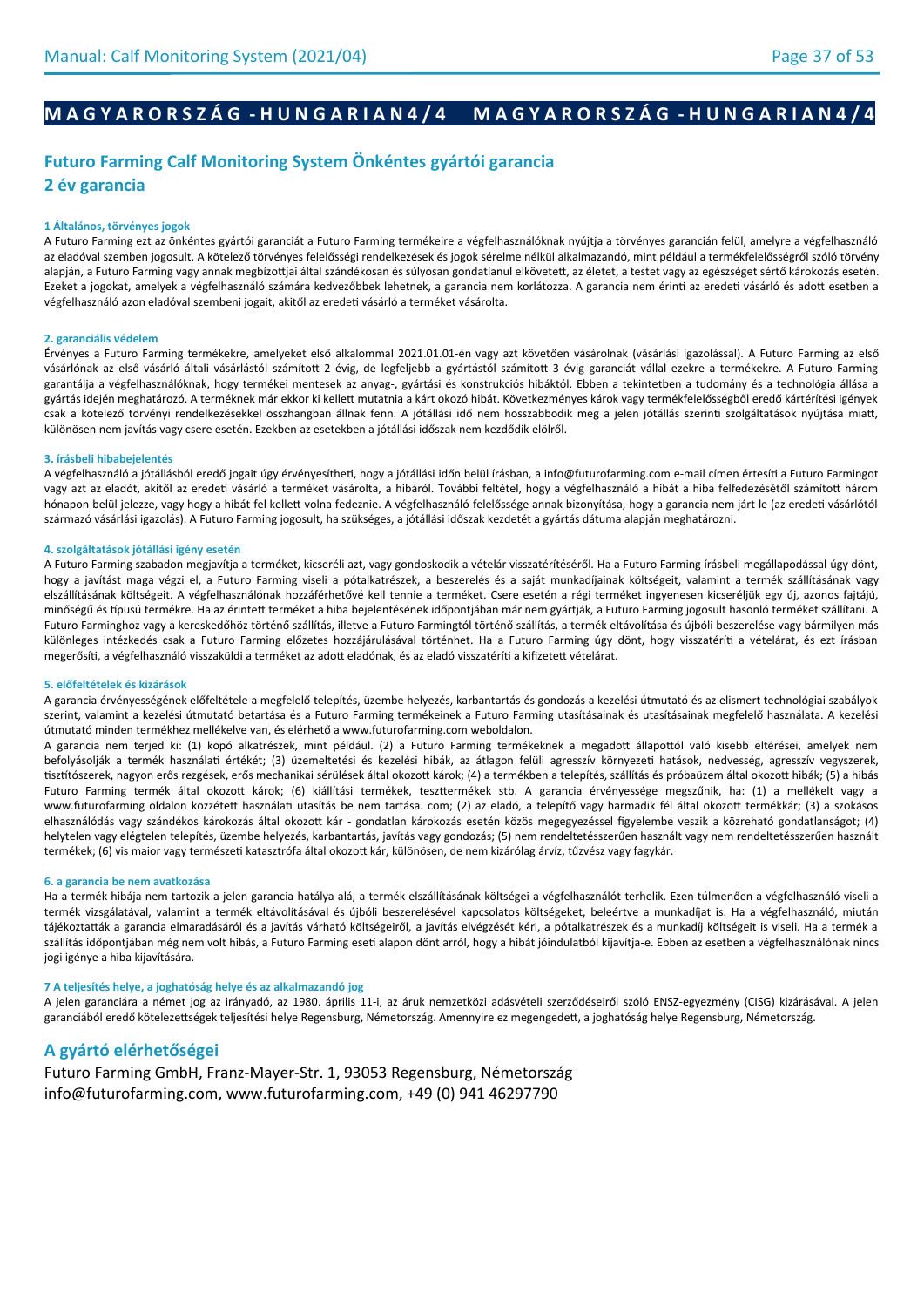# **P O L S K I - P O L I S H 1 / 4 P O L S K I - P O L I S H 1 / 4**

### **Opis systemu**

System czujników do monitorowania zdrowia cieląt w indywidualnym oborze, składający się z 1 czujnika na oborę dla cieląt (indywidualny obór), 1 bramki na obszar dla cieląt oraz dostępu do aplikacji Calf Monitoring App. Każdy czujnik mierzy wzorzec zachowania przypisanego mu cielęcia. Dane są przekazywane do bramki drogą radiową. Bramka przesyła dane za pośrednictwem zintegrowanej karty SIM do serwerów Futuro Farming GmbH poprzez obowiązkowy, wystarczający odbiór przez telefon komórkowy. Algorytm ocenia wzorce zachowań cieląt i rozpoznaje m.in. nieprawidłowości w zachowaniu cieląt według istniejących wzorców chorobowych. Te nieprawidłowości są wyświetlane w aplikacji Calf Monitoring App. System zapewnia wsparcie w monitorowaniu zwierząt i oferuje hodowcy informacje o nieprawidłowościach w zachowaniu lub ewentualnych ogniskach choroby u cieląt utrzymywanych indywidualnie.

# **Ustawienie**

### **1. Podłącz bramę do gniazda zasilania.**

Po pierwsze, bramka musi być podłączona do gniazdka 230V (120V w Ameryce Północnej) (na stałe). Bramka musi być podłączona do gniazdka, które jest bezawaryjne pod względem elektrycznym i w którym można zapewnić, że np. deszcz lub podobne czynniki zewnętrzne nie spowodują uszkodzenia. Bramkę można przykręcić do drewnianej belki, można do tego celu wykorzystać np. kątownik. Należy zwrócić uwagę na to, aby bramka uzyskała dobre połączenie radiowe z czujnikami. W najlepszym wypadku należy zamocować antenę w podwyższonym miejscu i upewnić się, że odległość między czujnikami a bramką jest wystarczająco mała. Aby bramka mogła przesyłać dane do serwerów Futuro Farming GmbH za pośrednictwem zintegrowanej karty SIM, konieczny jest wystarczający odbiór radiowy. Z reguły wystarczy EDGE (symbol E na smartfonie) z 3/4 kresek lub porównywalny. Jeśli połączenie radiowe nie jest wystarczająco dobre dla wszystkich obszarów cielęcych, należy zastosować kilka bramek. Maksymalna liczba czujników, które można podłączyć do jednej bramy, wynosi 150.

#### **2. Montaż czujnika**

Czujnik powinien być przymocowany do środka każdego boksów dla cieląt lub boksów dla cieląt (indywidualna obudowa) na słupie lub ogrodzeniu za pomocą płyt montażowych. Czujnik musi mieć kontakt wzrokowy dokładnie z 1 cielęciem, max. kąt 55 stopni, max. odległość czujnik-cielę 3-4m. Zestaw płyt montażowych składa się z 2 identycznych płyt ze stali nierdzewnej, które dociskają czujnik do ogrodzenia kojca cielęcego za pomocą 2-4 śrub M6 i 2-4 nakrętek motylkowych. Czujnik jest przykręcony do płytki ze stali nierdzewnej za pomocą 2 śrub M4x10 Torx przy użyciu wkrętarki akumulatorowej z końcówką T20 Torx. Należy uważać, aby nie wkręcać śrub w czujniki ze zbyt dużą siłą, w przeciwnym razie może dojść do uszkodzenia gwintu. Następnie należy przymocować płyty montażowe do czoła budki dla cieląt w taki sposób, aby śruby mocujące były dokręcone nakrętkami motylkowymi i aby zapobiec ześlizgiwaniu się. Śruby mocujące powinny być umieszczone tak, aby znajdowały się jak najbliżej prętów, ale nie za blisko poideł, ponieważ mleko może zanieczyścić soczewkę.

### **3. Pobierz i otwórz aplikację Calf Monitoring App**

Po zainstalowaniu bramki i czujnika, aplikacja Calf Monitoring App jest wywoływana, wprowadzane są dane dostępu i wyświetlana jest strona startowa (deska rozdzielcza). W menu rozwijanym "Sensors" (Czujniki) wyświetlane są czujniki, które połączyły się z bramą. Aby dodać czujniki, które już monitorują cielęta, można poczekać kilka godzin, aż tryb automatyczny wykryje cielęta i odpowiedni czujnik zostanie dodany do pulpitu nawigacyjnego w aplikacji. Alternatywnie można sparować i dodać czujnik z cielęciem za pomocą pola "+" w prawym górnym rogu. W celu uzyskania dalszych opisów, proszę postępować zgodnie z instrukcjami zawartymi w samouczku w aplikacji. W polu "Ear tag" można wpisać np. 3 lub 5 ostatnich cyfr kolczyka. Po wpisaniu daty urodzenia i płci, wybierz "Zapisz". Teraz cielę jest sparowane i monitorowane przez czujnik. Algorytm otrzymuje dane pomiarowe z czujnika jako podstawę do wykrywania nieprawidłowości w zachowaniu. Po sparowaniu wszystkich cieląt mija około 24 godziny, zanim pojawią się pierwsze zapowiedzi. Do tego czasu na stronie startowej (przegląd) cielęta będą wyświetlane na szaro. W tej fazie aklimatyzacji najpierw zbierane są dane, aby móc sporządzić dobrze uzasadnione prognozy.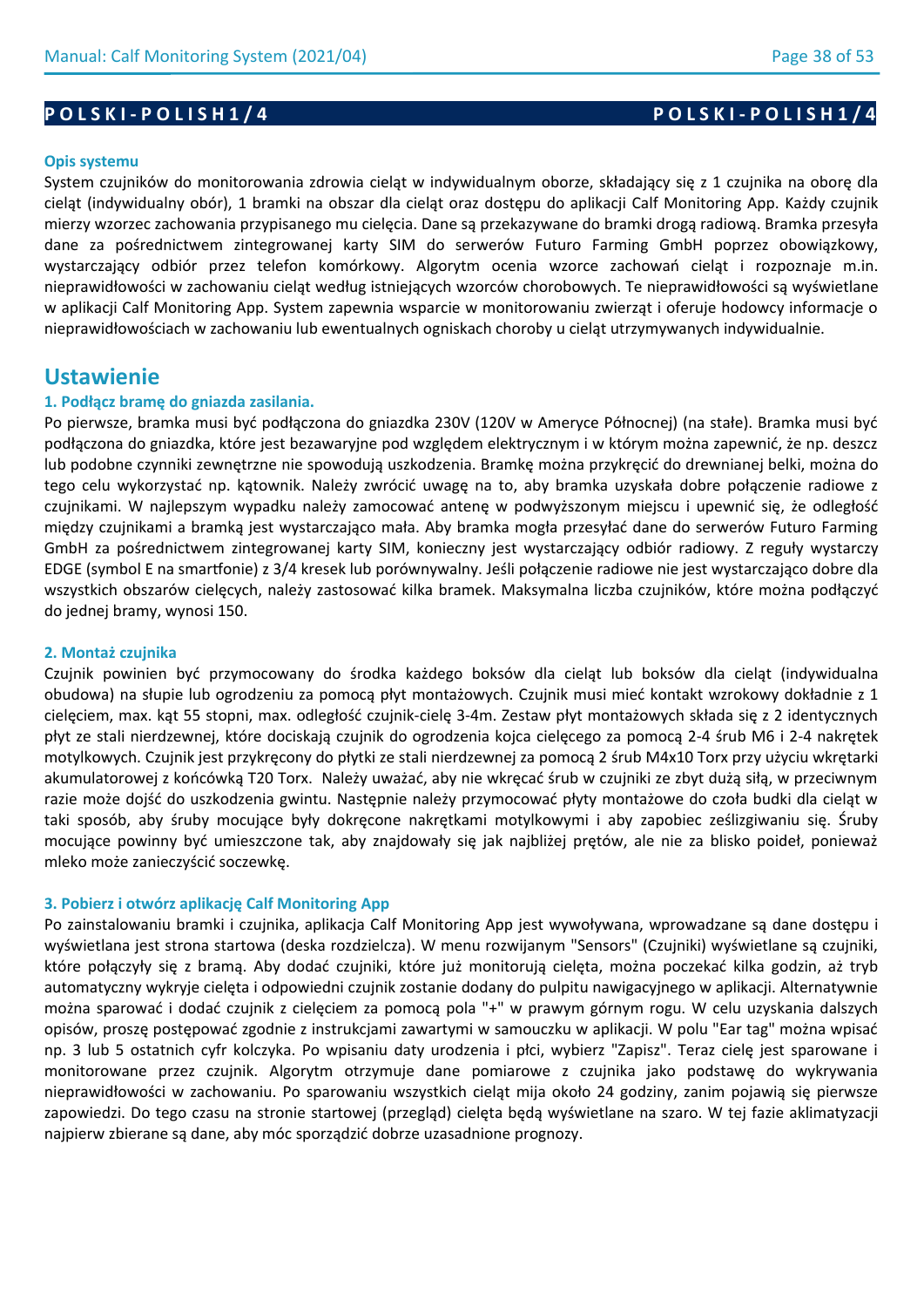# **P O L S K I - P O L I S H 2 / 4 P O L S K I - P O L I S H 2 / 4**

Zgodnie z logiką sygnalizacji świetlnej prognozy są wyświetlane jako zielone, jeśli u danego cielęcia nie występują żadne anomalie behawioralne, żółte, jeśli algorytm wykrył pojedyncze anomalie, lub czerwone, jeśli stwierdzono bardzo znaczące anomalie. Prosimy o sprawdzenie żółtych i czerwonych prognoz i odpowiednie zgłaszanie chorych cieląt poprzez pole "Zgłoś chorobę". Dane te nie są przekazywane innym podmiotom, a w zależności od konfiguracji mogą być anonimowe i nie mogą być przypisane do gospodarstwa. Zgłaszanie chorób pozwala na wpływanie na algorytm poprzez Wasze opinie, tzn. trenujecie algorytm, co poprawia jego dokładność przewidywania.

## **4. Bieżące użytkowanie**

Aby móc wykorzystać kolczyki w dokumentacji, należy dla każdego przychodzącego cielęcia dodać kolczyk lub 3- lub 5-cyfrowy numer. Chore cielęta powinny być wprowadzane do aplikacji, aby zwiększyć dokładność prognoz. Należy włączyć natychmiastowe powiadomienia, aby zapewnić jak najwcześniejsze ostrzeżenie. Na podstawie indywidualnego widoku cielęcia można przeprowadzić czasową ocenę ryzyka zachorowania. Wczesne ostrzeżenia należy zawsze wykorzystywać w ogólnym kontekście zarządzania cielętami. Należy wziąć pod uwagę manipulacje przy cielętach, szczególne wpływy zewnętrzne lub nawet osobliwości niektórych cieląt.

## **5. Czyszczenie i konserwacja**

Podczas czyszczenia czujniki mogą pozostać zamontowane na cielętniku, należy jednak uważać, aby strumień myjki wysokociśnieniowej nie był skierowany bezpośrednio na soczewkę czujnika. W pojedynczych przypadkach może to doprowadzić do uszkodzenia lub nieprawidłowego działania. Zaleca się czyszczenie czujnika wilgotną szmatką w zależności od zanieczyszczenia (kurz, brud, mleko, ...). Soczewka czujnika musi być zawsze wolna od zanieczyszczeń. Bramkę można czyścić wilgotną szmatką.

# **Dowiedz się więcej**



www.futurofarming.com/support

## **Pomoc**

Więcej informacji i dodatkowa pomoc, informacje o ogłoszeniach, ochronie środowiska i przepisach można znaleźć na naszej stronie internetowej: www.futurofarming.com/support

## **Deklaracja Zgodności**

www.futurofarming.com/certificates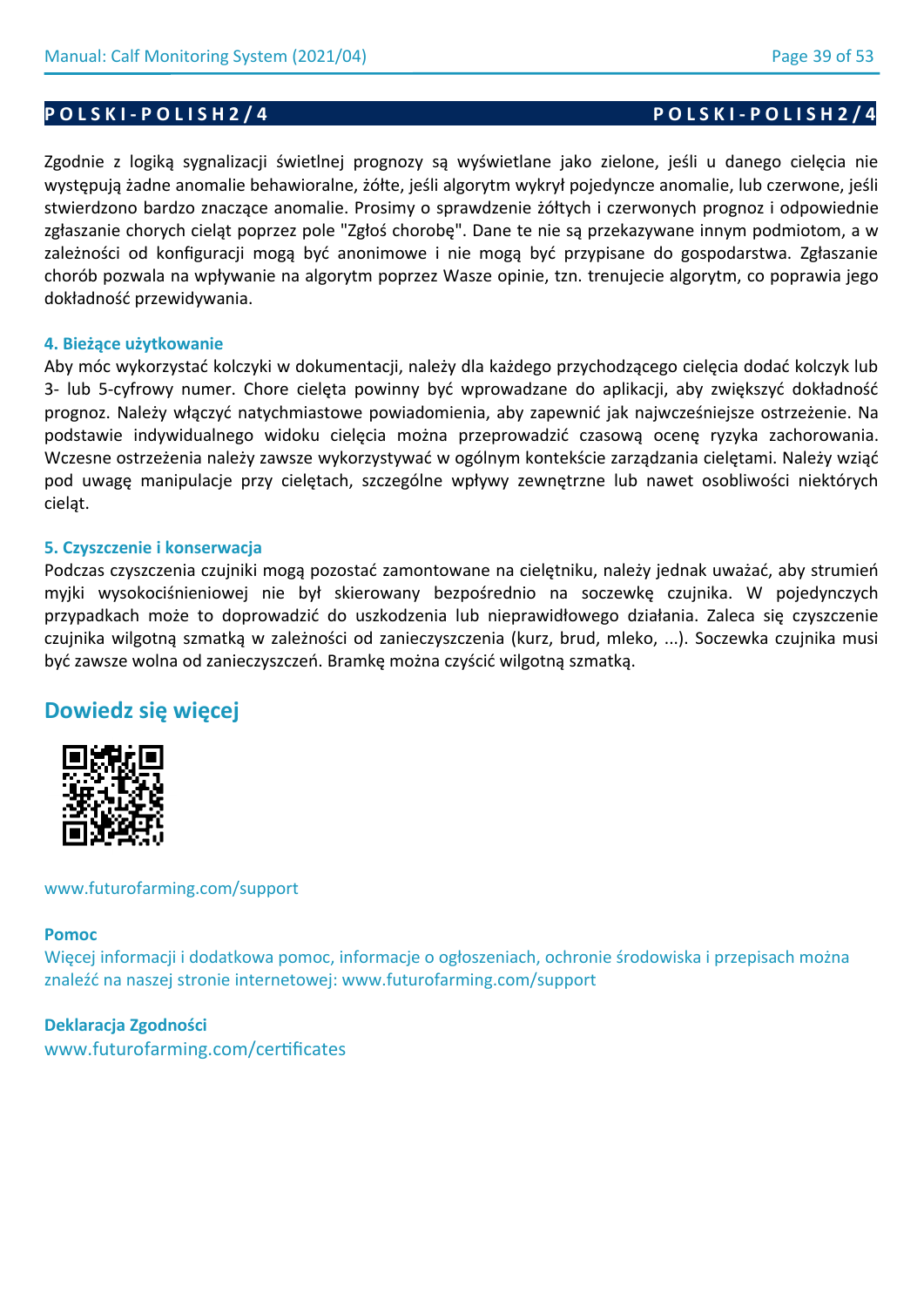## **Instrukcje bezpieczeństwa**

### Bramka:

1) Należy używać wyłącznie dostarczonego zasilacza.

2) Bramka może być otwierana wyłącznie przez wykwalifikowany personel firmy Futuro Farming GmbH. W przeciwnym razie, certyfikacja i gwarancja mogą zostać unieważnione.

3) Jeśli to możliwe, instaluj bramę tylko w miejscach chronionych przed deszczem.

4) W przypadku instalacji na zewnątrz, należy upewnić się, że główne gniazdo znajduje się w wodoszczelnej obudowie. Czujniki:

1) Jeśli to możliwe, należy używać wyłącznie materiałów montażowych firmy Futuro Farming GmbH, aby zapewnić optymalny montaż, a tym samym optymalne dane pomiarowe.

2) Czujniki zawierają baterię litową. Czujnik jest umieszczony w obudowie chroniącej elektronikę i dlatego nie może być otwierany.

### **Usuwanie**

Bramek i czujników nie wolno wyrzucać razem z odpadami domowymi. Urządzenia te należy utylizować oddzielnie jako odpady elektroniczne. **Uwaga: Czujniki zawierają baterię litową! (Chlorek litowo-tionylowy/nie do ponownego ładowania)**

### **Dane techniczne**

#### **Gateway Bramka:**

| Zasilanie                   | 230 Vac (EU), 120 Vac (USA/CAN)                 |
|-----------------------------|-------------------------------------------------|
|                             | (Zewnętrzna jednostka zasilająca 100 – 240 Vac) |
|                             | Internal 5.1 V d.c. only                        |
| Zużycie energii             | Max. 3 A (@5.1 V d.c.)                          |
|                             | (Max 0.5 A Zewnętrzna jednostka zasilająca)     |
| Temperatura pracy           | $-30$ °C to $+50$ °C = $-22$ °F to 122°F        |
| Wilgotność robocza          | $0 - 90 %$ r.h.                                 |
| Wysokość nad poziomem morza | $<$ 2000 $m$ = 1.24 miles                       |

#### **Sensor:**

| Zasilanie                   | 2,2 - 3.6 V d.c. (bateria wewnetrzna, niewymienna) |
|-----------------------------|----------------------------------------------------|
| Zużycie energii             | Max. 20 mA                                         |
| Temperatura pracy           | $-30$ °C to +50 °C = -22°F to 122°F                |
| Wilgotność robocza          | ∣0 – 90 % r.h.                                     |
| Wysokość nad poziomem morza | $<$ 2000 $m$ = 1.24 miles                          |

### **Uwaga techniczna**

Czujnik jest piroelektrycznym czujnikiem podczerwieni (czujnik PIR), który jest pobudzany przez promieniowanie cieplne cielęcia. Posiada on kąt otwarcia 52 stopnie i zasięg 3-4m. Upewnij się, że czujnik jest zamocowany na przedniej bramie centralnie w pobliżu wiaderek z paszą. Należy zwrócić uwagę na to, aby czujnik mierzył tylko 1 cielę i żadnych innych sąsiednich cieląt! Jeśli bramka jest zbyt długa i czujnik mierzyłby sąsiednie cielęta, należy zastosować np. plastikowe ścianki działowe lub zwiększyć odległość między cielętami, aby zapewnić pomiar tylko 1 cielęcia! Jeśli nie ma osłony tylnej ścianki w boksach dla cieląt i czujnik mierzyłby cielęta za 1 cielęciem (należy wziąć pod uwagę zasięg czujnika 3-4m), należy zastosować np. plastikowe ścianki działowe lub zwiększyć odległość między cielętami, aby zapewnić, że mierzone jest tylko 1 cielę! **Każdy inny sposób montażu jest uważany za fałszywy montaż i fałszywe użycie tego produktu!**

# **P O L S K I - P O L I S H 3 / 4 P O L S K I - P O L I S H 3 / 4**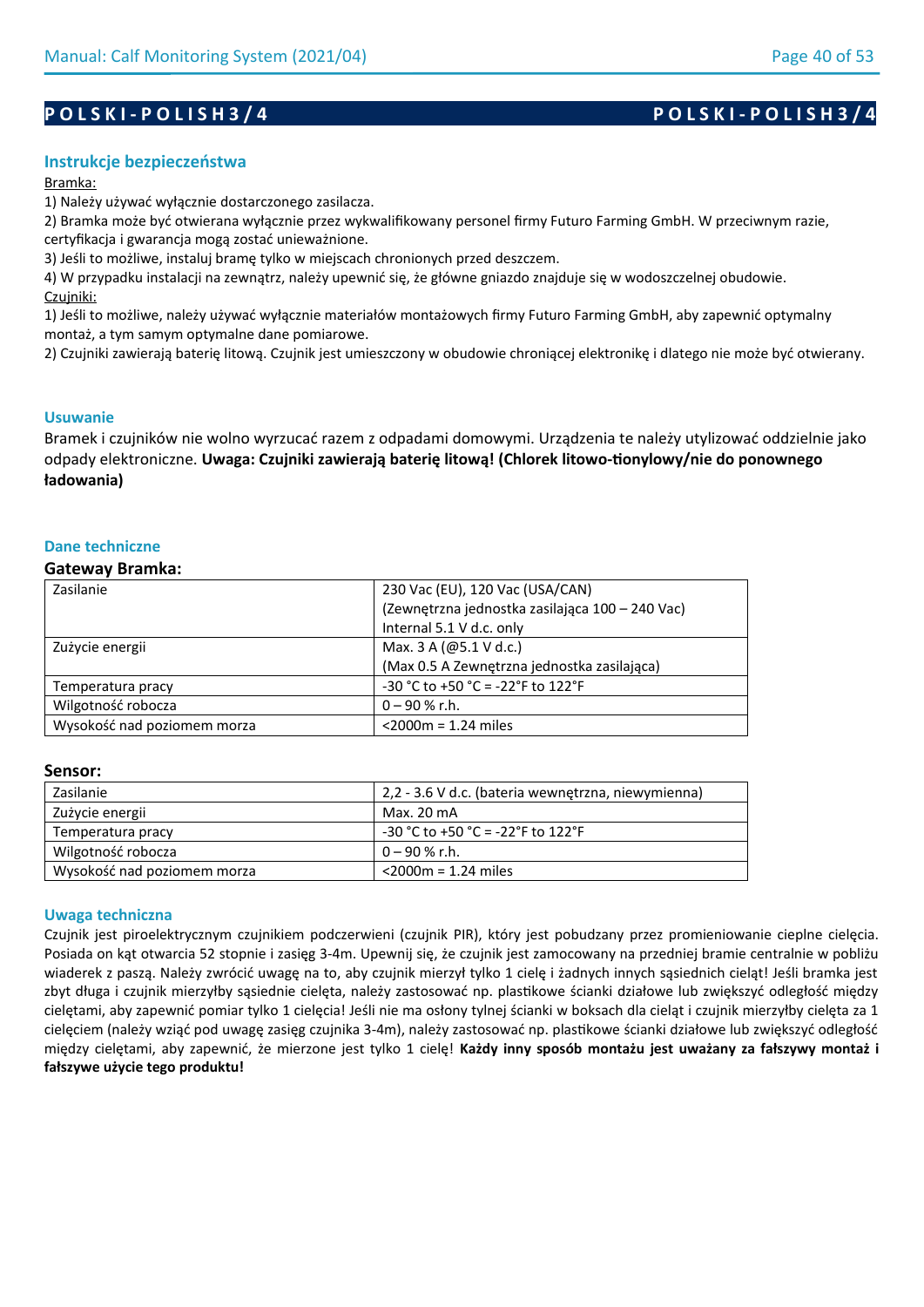## **P O L S K I - P O L I S H 4 / 4 P O L S K I - P O L I S H 4 / 4**

## **Futuro Farming Calf Monitoring System Dobrowolna gwarancja producenta 2 lata gwarancji**

#### **1. Informacje ogólne, prawa prawne**

Futuro Farming zapewnia dobrowolną gwarancję producenta dla klientów końcowych na produkty Futuro Farming jako dodatek do ustawowej gwarancji, do której klient końcowy jest uprawniony wobec swojego sprzedawcy. Stosuje się bez uszczerbku dla obowiązkowych ustawowych przepisów i praw o odpowiedzialności, takich jak w ramach ustawy o odpowiedzialności za produkt, w przypadku umyślnego i rażącego zaniedbania, uszkodzenia życia, ciała lub zdrowia przez Futuro Farming lub jego zastępców. Prawa te, które mogą być korzystniejsze dla klienta końcowego, nie są ograniczone gwarancją. Gwarancja nie ma również wpływu na prawa, które pierwotny klient i, jeśli ma to zastosowanie, klient końcowy mają wobec sprzedawcy, od którego pierwotny klient nabył produkt.

#### **2. Ochrona gwarancyjna**

Obowiązuje dla produktów Futuro Farming zakupionych przez pierwszych klientów w dniu 01.01.2021 lub po tej dacie (dowód zakupu). Futuro Farming udziela pierwszemu klientowi gwarancji na te produkty na okres 2 lat od daty zakupu przez pierwszego klienta, ale maksymalnie na okres 3 lat od daty produkcji. Futuro Farming gwarantuje klientom końcowym, że jego produkty są wolne od wad materiałowych, produkcyjnych i konstrukcyjnych. Decydujący w tym względzie jest stan nauki i techniki w momencie produkcji. Produkt musi już w tym czasie wykazywać wadę, która spowodowała szkodę. Roszczenia o odszkodowanie za szkody następcze lub z tytułu odpowiedzialności za produkt istnieją tylko zgodnie z bezwzględnie obowiązującymi przepisami prawa. Okres gwarancji nie ulega przedłużeniu w związku ze świadczeniem usług w ramach niniejszej gwarancji, w szczególności nie w przypadku naprawy lub wymiany. W takich przypadkach okres gwarancji nie rozpoczyna się od nowa.

#### **3. Napisany komunikat o błędzie**

Klient końcowy może dochodzić praw wynikających z niniejszej gwarancji, powiadamiając Futuro Farming lub sprzedawcę, od którego pierwotny klient nabył produkt, o wadzie w formie pisemnej za pośrednictwem poczty elektronicznej na adres info@futurofarming.com w okresie obowiązywania gwarancji. Kolejnym warunkiem jest zgłoszenie usterki przez klienta końcowego w ciągu trzech miesięcy od jej wykrycia lub od momentu, w którym powinien był ją wykryć. Klient końcowy jest odpowiedzialny za udowodnienie, że gwarancja nie wygasła (dowód zakupu od pierwotnego klienta). Futuro Farming ma prawo, w razie potrzeby, określić początek okresu gwarancyjnego zgodnie z datą produkcji.

#### **4. Usługi w przypadku reklamacji z tytułu gwarancji**

Futuro Farming ma prawo naprawić produkt, wymienić go lub zorganizować zwrot ceny zakupu. Jeśli Futuro Farming zdecyduje się na podstawie pisemnej umowy na samodzielne wykonanie naprawy, Futuro Farming poniesie wynikające z tego koszty części zamiennych, instalacji i własnych kosztów pracy, jak również wszelkie wydatki na transport lub wysyłkę produktu. Klient końcowy musi udostępnić produkt. W przypadku wymiany, stary produkt zostanie bezpłatnie zastąpiony nowym produktem tego samego rodzaju, jakości i typu. Jeśli dany produkt nie jest już produkowany w momencie zgłoszenia wady, Futuro Farming ma prawo dostarczyć podobny produkt. Transport lub wysyłka do i z Futuro Farming lub do i od dealera, jakikolwiek demontaż i ponowna instalacja produktu lub inne specjalne działania mogą być przeprowadzane tylko za uprzednią zgodą Futuro Farming. Jeśli Futuro Farming zdecyduje się na zwrot ceny zakupu i potwierdzi to na piśmie, klient końcowy zwróci produkt do odpowiedniego sprzedawcy, a ten zwróci zapłaconą cenę zakupu.

#### **5. Wymogi i wyłączenia**

Warunkiem skuteczności niniejszej gwarancji jest prawidłowa instalacja, uruchomienie, konserwacja i pielęgnacja zgodnie z instrukcją obsługi i uznanymi zasadami techniki, jak również przestrzeganie instrukcji obsługi i stosowanie produktów Futuro Farming zgodnie z instrukcjami i wskazówkami Futuro Farming. Instrukcje obsługi są dołączone do każdego produktu i są dostępne na stronie www.futurofarming.com.

Gwarancja nie obejmuje: (1) części zużywalne, takie jak. (2) niewielkie odchylenia produktów Futuro Farming od określonego stanu, które nie mają wpływu na wartość użytkową produktu; (3) błędy w obsłudze i użytkowaniu, uszkodzenia spowodowane ponadprzeciętnie agresywnymi wpływami środowiska, wilgocią, agresywnymi chemikaliami, środkami czyszczącymi, bardzo silnymi wibracjami, silnymi uszkodzeniami mechanicznymi; (4) wady produktu powstałe w wyniku montażu, transportu i próbnej eksploatacji; (5) uszkodzenia spowodowane wadliwym produktem Futuro Farming; (6) produkty wystawowe, testowe itp. Ważność gwarancji wygasa w przypadku: (1) nieprzestrzeganie instrukcji obsługi dostarczonych lub opublikowanych na stronie internetowej www.futurofarming. (2) uszkodzeń produktu spowodowanych przez sprzedawcę, instalatora lub osoby trzecie; (3) uszkodzeń spowodowanych normalnym zużyciem lub celowym działaniem - w przypadku szkód spowodowanych zaniedbaniem, za obopólną zgodą uwzględnione zostanie zaniedbanie przyczyniające się do powstania szkody; (4) niewłaściwej lub niewystarczającej instalacji, uruchomienia, konserwacji, naprawy lub pielęgnacji; (5) produktów, które nie były lub nie są używane zgodnie z ich przeznaczeniem; (6) szkód spowodowanych siłą wyższą lub klęskami żywiołowymi, w szczególności, ale nie wyłącznie, powodziami, pożarami lub szkodami spowodowanymi mrozem.

#### **6. Brak ingerencji w gwarancję**

Jeżeli wada produktu okaże się nieobjęta niniejszą gwarancją, koszty transportu produktu ponosi klient końcowy. Ponadto klient końcowy ponosi koszty, w tym wszelkie koszty robocizny, poniesione w związku z badaniem produktu oraz koszty demontażu i ponownej instalacji produktu. Jeżeli Klient Końcowy, po otrzymaniu informacji o nieistnieniu gwarancji oraz o przewidywanych kosztach naprawy, życzy sobie, aby naprawa została wykonana, ponosi on dodatkowo koszty części zamiennych oraz koszty robocizny. Jeśli produkt nie posiadał wady w momencie dostawy, Futuro Farming zadecyduje w każdym przypadku indywidualnie, czy wada zostanie usunięta w geście dobrej woli. W takim przypadku klientowi końcowemu nie przysługuje roszczenie prawne o usunięcie wady.

#### **7. Miejsce wykonania, jurysdykcja i prawo właściwe**

Do niniejszej gwarancji stosuje się prawo niemieckie z wyłączeniem Konwencji Narodów Zjednoczonych o umowach międzynarodowej sprzedaży towarów (CISG) z dnia 11 kwietnia 1980 r. Miejscem wykonania zobowiązań wynikających z niniejszej gwarancji jest Regensburg, Niemcy. O ile to możliwe, miejscem jurysdykcji jest Regensburg, Niemcy.

#### **Dane kontaktowe producenta**

Futuro Farming GmbH, Franz-Mayer-Str. 1, 93053 Regensburg, Niemcy info@futurofarming.com, www.futurofarming.com, +49 (0) 941 46297790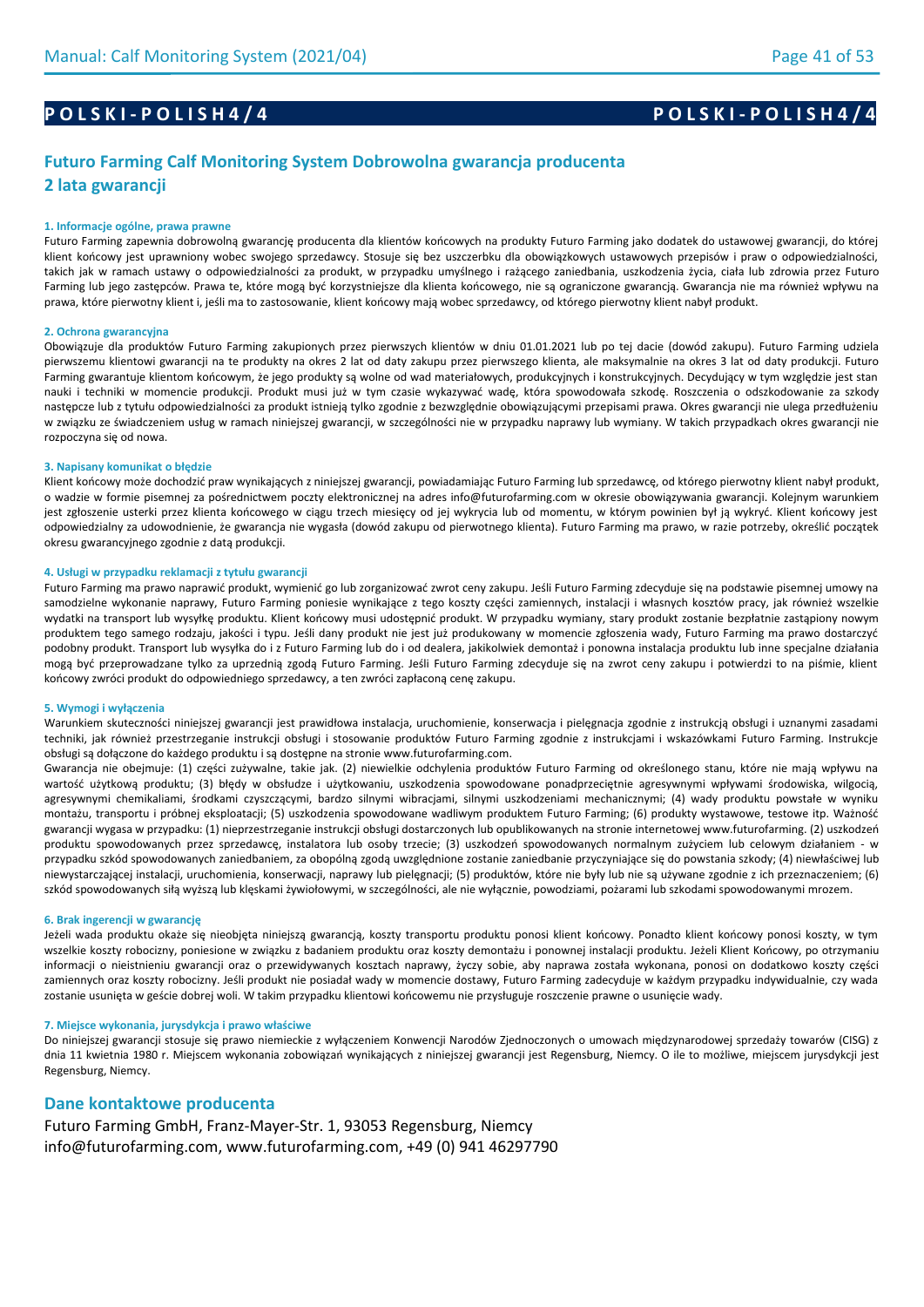# Р О С С И Й С К И Й - R U S S I A N 1 / 4 РО С С И Й С К И Й - R U S S I A N 1 / 4

### **Описание системы**

Сенсорная система мониторинга здоровья телят в индивидуальном корпусе, состоящая из 1 датчика на каждую телячью койку (индивидуальный корпус), 1 шлюза на каждую телячью койку и доступа к приложению "Мониторинг телят". Каждый датчик измеряет поведение назначенного ему теленка. Данные передаются на шлюз по радио. Шлюз посылает данные через встроенную SIM-карту на серверы Futuro Farming GmbH через обязательный прием мобильного телефона. Алгоритм оценивает поведенческие модели телят и распознает, среди прочего, отклонения в поведении телят в соответствии с существующими моделями заболеваний. Эти отклонения отображаются в приложении "Мониторинг телят". Система обеспечивает поддержку в мониторинге животных и предоставляет фермерам информацию о поведенческих отклонениях или возможных вспышках заболеваний у его телят, содержащихся в индивидуальном порядке.

# **Настройка**

### **1. Подключите шлюз к розетке.**

Сначала шлюз должен быть подключен к розетке 230 В (120 В в Северной Америке) (постоянно). Шлюз должен быть подключен к электрически безупречной розетке, в которой можно убедиться в том, что, например, дождь или подобные внешние воздействия не приведут к повреждениям. Шлюз можно прикрутить к деревянной балке, например, для этого можно использовать угловой кронштейн. Необходимо обеспечить хорошую радиосвязь шлюза с датчиками. В лучшем случае антенну следует закрепить на возвышении и убедиться в том, что расстояние между датчиками и шлюзом достаточно малое. Для того чтобы шлюз мог передавать данные на серверы Futuro Farming GmbH через встроенную SIM-карту, необходимо, чтобы на месте шлюза было достаточное количество мобильного радиоприема. Как правило, достаточно EDGE (символ E на смартфоне) с 3/4 барами или сопоставимых. Если радиосвязь недостаточно хороша для всех телячьих зон, необходимо использовать несколько шлюзов. Максимальное число датчиков, которые могут подключаться к одному шлюзу - 150.

#### **2. Монтаж датчика**

С помощью монтажных пластин к центру каждой телячьей туалета или телячьей туалета (индивидуальный корпус) на полюсе или ограждении должен быть прикреплен датчик. Датчик должен иметь визуальный контакт ровно с 1 теленком, макс. угол 55 градусов, макс. расстояние срабатывания датчика - теленок 3-4м. Комплект монтажных пластин состоит из 2 одинаковых пластин из нержавеющей стали, которые прижимают датчик к забору телячьей муфты с помощью 2-4 болтов каретки М6 и 2-4 барашковых гаек. С помощью аккумуляторной отвертки с битом T20 Torx датчик прикручивается к пластине из нержавеющей стали 2 винтами M4x10 Torx. Соблюдайте осторожность, чтобы не вкручивать винты в датчики с большим усилием, иначе резьба может быть повреждена. Затем закрепите монтажные пластины спереди телячьей муфты так, чтобы болты каретки были затянуты барашковыми гайками и предотвратили проскальзывание. Болты каретки должны быть расположены так, чтобы они находились как можно ближе к решеткам, но не слишком близко к пьяницам, так как молоко может загрязнять объектив.

#### **3. Скачать и открыть приложение "Мониторинг телят**

После установки шлюза и датчика вызывается приложение Calf Monitoring, вводятся данные доступа и просматривается начальная страница (приборная панель). В выпадающем меню "Sensors" (Датчики) отображаются подключенные к шлюзу датчики. Для добавления датчиков, которые уже отслеживают телят, можно подождать несколько часов, пока автоматический режим не обнаружит телят и соответствующий датчик не будет добавлен на приборную панель в приложении. Кроме того, вы можете соединить и добавить датчик с теленком, используя поле "+" в правом верхнем углу. Для получения более подробной информации, пожалуйста, следуйте инструкциям руководства в приложении. Последние 3 или 5 цифр ушной бирки, например, могут быть введены в поле "Ушная бирка". После ввода даты рождения и пола выберите "Сохранить". Теперь теленок спаривается и контролируется датчиком. Алгоритм поставляется с данными измерений датчика в качестве основы для выявления поведенческих аномалий. После того, как все телята спарены, требуется около 24 часов, пока не придут первые предсказания. До этого момента телята отображаются на стартовой странице серым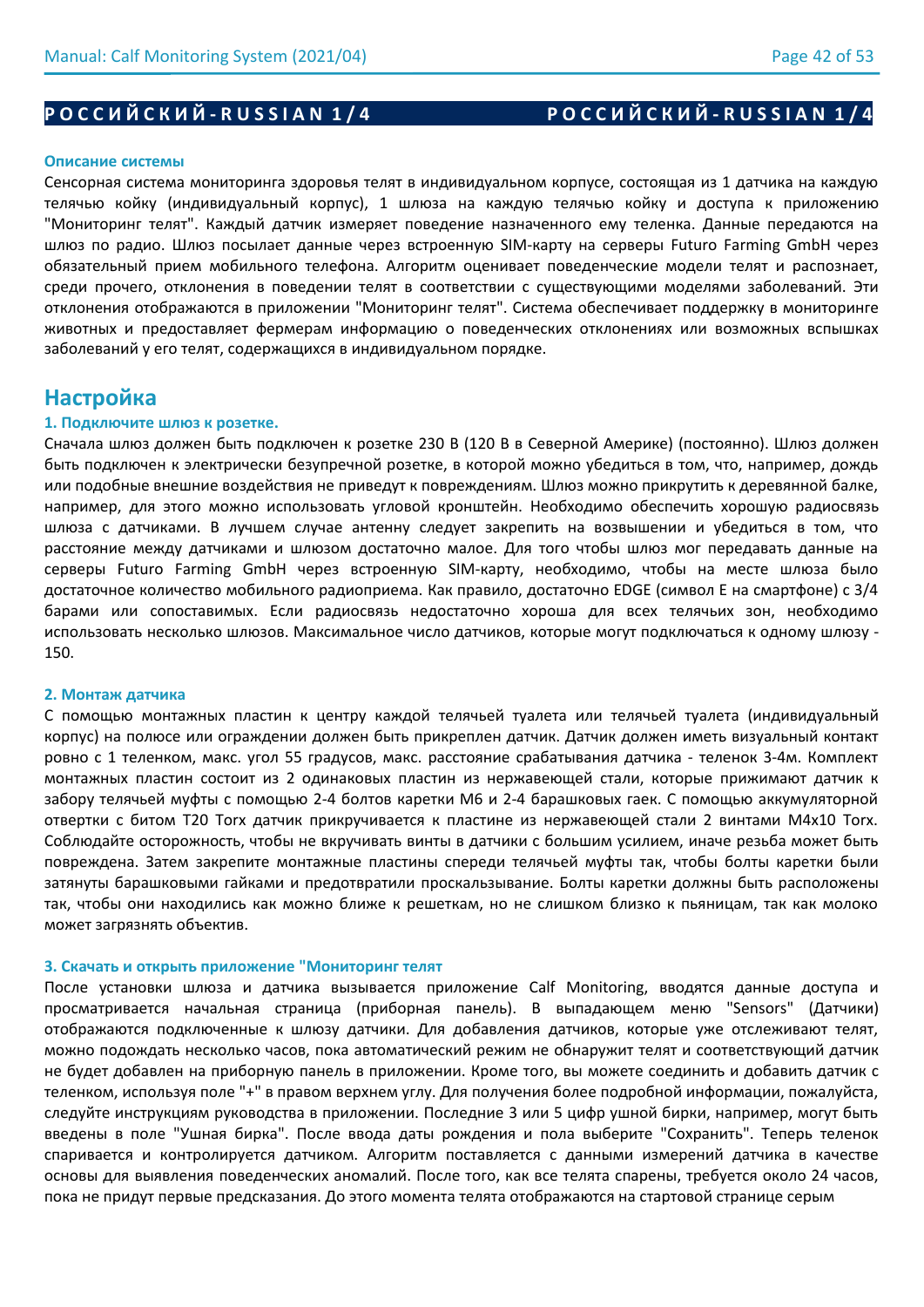# цветом (обзор). На этой фазе акклиматизации сначала собираются данные для того, чтобы иметь возможность делать обоснованные прогнозы. Согласно логике светофора, прогнозы выглядят зелеными, если у соответствующего теленка отсутствуют поведенческие аномалии, желтыми, если отдельные аномалии были обнаружены алгоритмом, или красными, если были выявлены очень значительные аномалии. Пожалуйста, проверьте желтый и красный прогнозы и сообщите о заболевании телят через поле "Сообщить о болезни". Данные не передаются другим лицам и, в зависимости от Вашей конфигурации, являются анонимными и не могут быть присвоены Вашему фермерскому хозяйству. Сообщение о заболеваниях позволяет влиять на алгоритм вашей обратной связи, т.е. вы тренируете алгоритм, что повышает точность его прогнозирования.

## **4. Постоянное использование**

Для того, чтобы использовать ушные бирки в документации, необходимо добавить ушную бирку или 3 или 5-значный номер для каждого входящего теленка. Больные телята должны быть введены в приложение для повышения точности прогнозов. Мгновенные уведомления должны быть включены для того, чтобы предоставить самое раннее предупреждение. Используя индивидуальный взгляд на теленка, можно провести временную оценку риска заболевания теленка. Ранние предупреждения всегда должны использоваться в общем контексте ухода за теленком. Необходимо учитывать манипуляции с теленком, особые внешние воздействия или даже особенности некоторых телят.

## **5. Очистка и обслуживание**

Во время чистки датчики могут оставаться установленными на телячьей сковороде, но необходимо следить за тем, чтобы струя очистителя высокого давления не была направлена непосредственно на объектив датчика. В отдельных случаях это может привести к повреждению или неисправности. В зависимости от загрязнения (пыль, грязь, молоко, ...) рекомендуется очищать сенсор влажной тряпкой. Объектив сенсора должен быть всегда свободен от загрязнений. Шлюз можно чистить влажной тканью.

# **Узнать больше**



## www.futurofarming.com/support

## **Помощь**

Получить дополнительную информацию и помощь, найти уведомления, экологическую и нормативную информацию можно на нашем сайте поддержки: www.futurofarming.com/support.

## **Декларация соответствия**

www.futurofarming.com/certificates

# **Р О С С И Й С К И Й - R U S S I A N 2 / 4 Р О С С И Й С К И Й - R U S S I A N 2 / 4**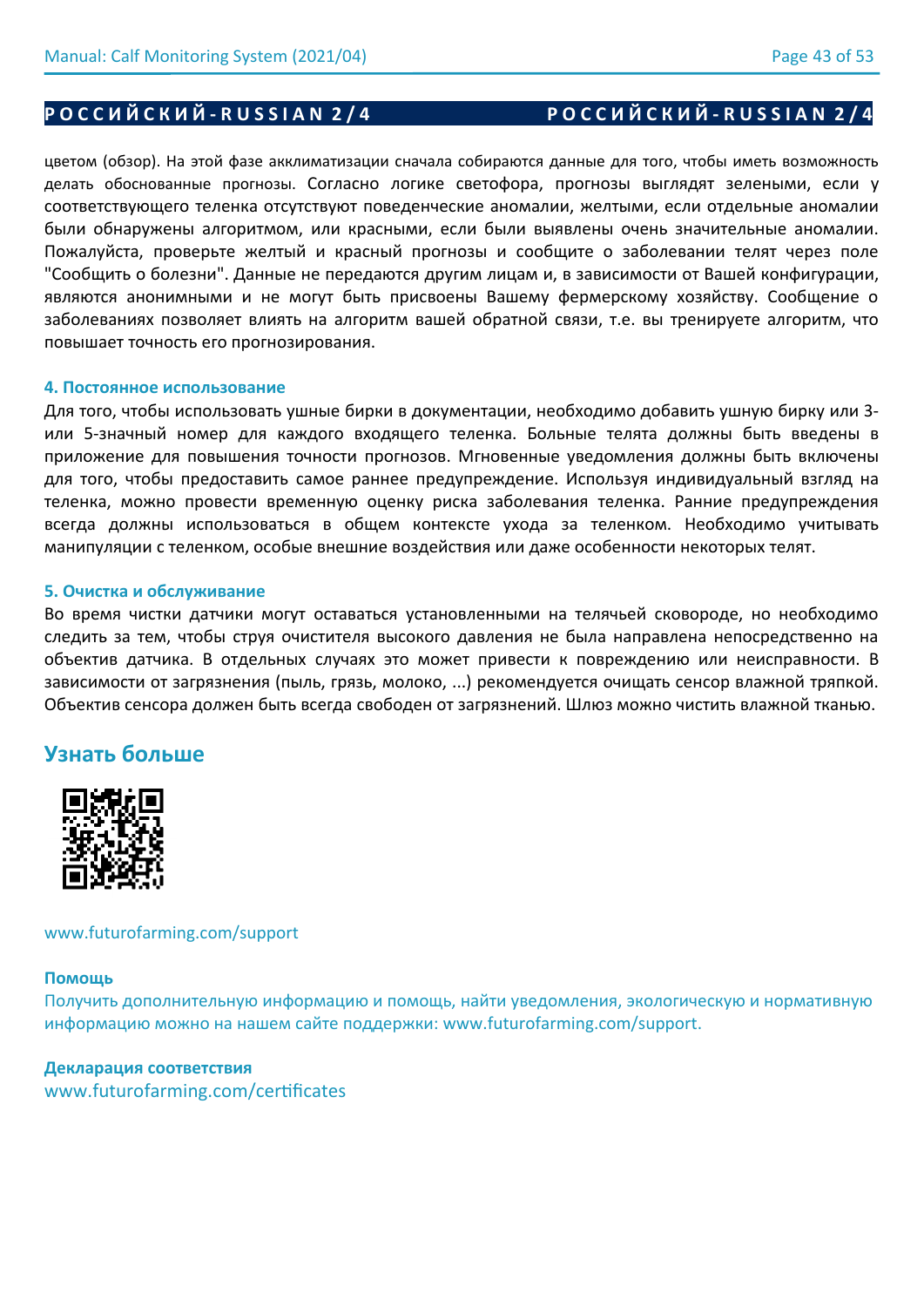# Р О С С И Й С К И Й - R U S S I A N 3 / 4 Р О С С И Й С К И Й - R U S S I A N 3 / 4

## **Инструкции по технике безопасности**

Ворота:

1) Используйте только входящий в комплект поставки блок питания.

2) Открывать шлюз разрешается только квалифицированному персоналу Futuro Farming GmbH. В противном случае сертификация и гарантия могут быть аннулированы.

3) По возможности устанавливайте шлюз только в зонах, защищенных от дождя.

4) При наружной установке следует использовать главную розетку в водонепроницаемом корпусе.

Датчики:

1) По возможности используйте только монтажные материалы Futuro Farming GmbH для обеспечения оптимального монтажа и, тем самым, оптимальных измерительных данных.

2) Датчики содержат литиевый аккумулятор. Чувствительный элемент залит горшком для защиты электроники и поэтому не может быть открыт.

## **Утилизация**

Шлюз и датчики нельзя утилизировать вместе с бытовыми отходами. Эти устройства утилизируются отдельно как электронный мусор. **Внимание: Датчики содержат литиевую батарею!** 

**(Литий-тионилхлорид/неперезаряжаемый).**

#### **Технические характеристики**

### **Gateway Шлюз:**

| Источник питания    | 230 Vac (EU), 120 Vac (USA/CAN)          |
|---------------------|------------------------------------------|
|                     | (Блок внешнего питания 100 - 240 Vac)    |
|                     | Internal 5.1 V d.c. only                 |
| Потребление энергии | Max. 3 A (@5.1 V d.c.)                   |
|                     | (Мах 0.5 А Блок внешнего питания)        |
| Рабочая температура | $-30$ °C to $+50$ °C = $-22$ °F to 122°F |
| Рабочая влажность   | $0 - 90$ % r.h.                          |
| Высота              | $<$ 2000 $m$ = 1.24 miles                |

#### **Сенсор:**

| Источник питания    | 2,2 - 3.6 V d.c. (внутренний аккумулятор, не |
|---------------------|----------------------------------------------|
|                     | подлежащий замене)                           |
| Потребление энергии | Max. 20 mA                                   |
| Рабочая температура | $-30$ °C to +50 °C = $-22$ °F to 122°F       |
| Рабочая влажность   | $0 - 90$ % r.h.                              |
| Высота              | $<$ 2000 $m$ = 1.24 miles                    |

#### **Техническое извещение**

Сенсор - это пироэлектрический инфракрасный датчик (PIR Sensor), который стимулируется тепловым излучением теленка. Он имеет угол раскрытия 52 градуса и радиус действия 3-4 м. Убедитесь, что датчик закреплен на передней заслонке по центру рядом с кормушками. Убедитесь, что датчик измеряет только 1 теленка и никаких других соседних телят! Если ворота слишком длинные и датчик будет измерять соседние телята, используйте, например, пластиковые перегородки или увеличьте расстояние между телятами, чтобы обеспечить измерение только 1 теленка! Если для люков телят нет задней стенки и датчик будет измерять телят за 1 теленком (учитывайте диапазон датчика 3-4 м), используйте, например, пластиковые перегородки или увеличьте расстояние между телятами, чтобы измерение проводилось только для 1 теленка! **Любая другая монтажная установка считается неправильным монтажом и неправильным использованием данного изделия!**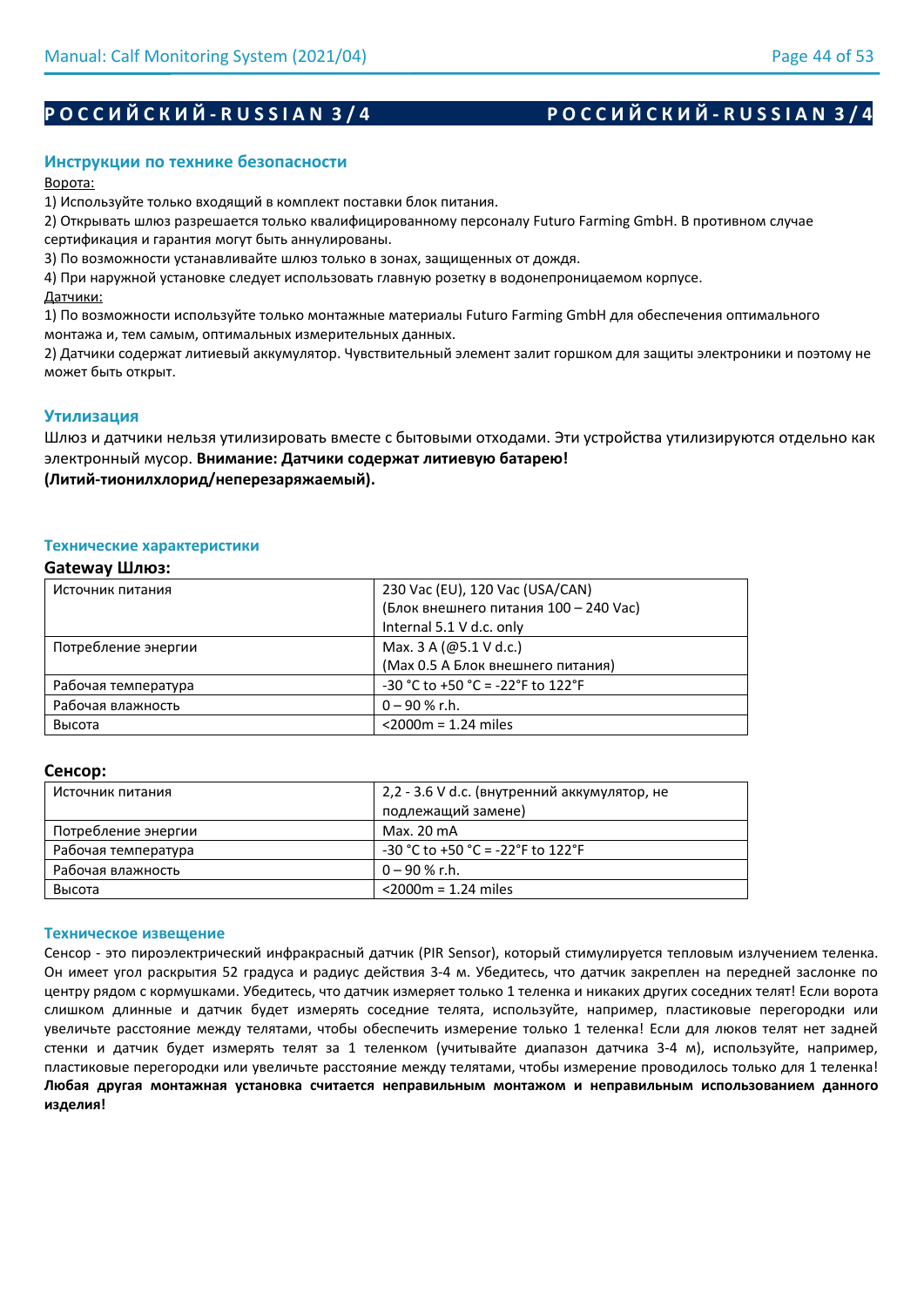# Р О С С И Й С К И Й - R U S S I A N 4 / 4 Р О С С И Й С К И Й - R U S S I A N 4 / 4

# **Гарантия производителя Futuro Farming Calf Monitoring System (Система мониторинга телят) 2 года гарантии**

#### **1. Общие, юридические права**

Futuro Farming предоставляет эту добровольную гарантию производителя конечным покупателям на продукцию Futuro Farming в дополнение к установленной законом гарантии, на которую имеет право конечный покупатель по отношению к своему продавцу. Она применяется без ущерба для обязательных законодательных положений об ответственности и прав, например, в соответствии с Законом об ответственности за качество продукции, в случаях умысла и грубой халатности, причинения вреда жизни, конечностям или здоровью компанией Futuro Farming или ее заместителями. Эти права, которые могут быть более выгодными для конечного клиента, не ограничиваются гарантией. Гарантия также не влияет на права, которыми обладает первоначальный заказчик и, если применимо, конечный заказчик по отношению к продавцу, у которого первоначальный заказчик приобрел продукт.

#### **2. Гарантийная защита**

Действительно для продуктов Futuro Farming, приобретенных впервые покупателями 01.01.2021 г. или после этой даты (доказательство покупки). Futuro Farming предоставляет первому покупателю гарантию на эти продукты в течение 2 лет с момента их приобретения первым покупателем, но не более 3 лет после изготовления. Futuro Farming гарантирует конечным потребителям, что ее продукция не имеет материальных, производственных и строительных дефектов. В этом отношении решающее значение имеет состояние науки и техники на момент производства. Изделие должно было уже иметь дефект, который привел к повреждению на тот момент. Претензии по возмещению косвенного ущерба или ответственности за качество продукции существуют только в соответствии с обязательными законодательными положениями. Гарантийный срок не продлевается в связи с предоставлением услуг по настоящей гарантии, в частности, не в случае ремонта или замены. В этих случаях гарантийный срок не начинается заново.

#### **3. Письменная индикация ошибок**

Конечный покупатель может отстаивать права, вытекающие из этой гарантии, уведомив об этом компанию Futuro Farming или продавца, у которого первоначальный покупатель приобрел изделие с дефектом, в течение гарантийного срока в письменной форме по электронной почте по адресу info@futurofarming.com. Еще одним условием является то, что конечный заказчик сообщит о неисправности в течение трех месяцев с момента ее обнаружения или должен был ее обнаружить. Ответственность за доказательство того, что срок гарантии не истек (доказательство покупки у первоначального клиента), лежит на конечном клиенте. Futuro Farming имеет право, при необходимости, определить начало гарантийного срока в соответствии с датой изготовления.

#### **4. Услуги в случае гарантийной рекламации**

Futuro Farming бесплатно отремонтирует продукт, заменит его или организует возврат стоимости покупки. Если компания Futuro Farming примет решение о проведении ремонта самостоятельно, то Futuro Farming возьмет на себя связанные с этим расходы на запасные части, установку и собственную рабочую силу, а также любые расходы на транспортировку или отправку продукта. Конечный заказчик должен обеспечить доступ к изделию. В случае замены, старый продукт будет бесплатно заменен на новый продукт того же вида, качества и типа. Если на момент сообщения о дефекте соответствующий продукт больше не производится, компания Futuro Farming имеет право на поставку аналогичного продукта. Транспортировка или отправка в/из компании Futuro Farming или к дилеру или от дилера, любое удаление и повторная установка продукта или любые другие специальные меры могут быть осуществлены только с предварительного согласия компании Futuro Farming. Если Futuro Farming решит вернуть стоимость покупки и подтвердит это в письменной форме, конечный клиент вернет товар соответствующему продавцу, а продавец вернет уплаченную цену покупки.

#### **5. Требования и исключения**

Предпосылкой эффективности настоящей гарантии является правильный монтаж, ввод в эксплуатацию, техническое обслуживание и уход в соответствии с инструкцией по эксплуатации и признанными правилами техники, а также соблюдение инструкции по эксплуатации и использование продуктов Futuro Farming в соответствии с инструкциями и указаниями компании Futuro Farming. Инструкция по эксплуатации прилагается к каждому изделию и доступна по адресу www.futurofarming.com. Гарантия не распространяется: (1) быстроизнашивающиеся детали, например. (2) незначительные отклонения продуктов Futuro Farming от указанного состояния, которые не влияют на полезную ценность продукта; (3) ошибки при эксплуатации и обращении, повреждения, вызванные выше среднего уровня агрессивного воздействия окружающей среды, влаги, агрессивных химических веществ, чистящих средств, очень сильных вибраций, сильных механических повреждений; (4) дефекты продукта, вызванные установкой, транспортировкой и пробной эксплуатацией; (5) повреждения, вызванные дефектным продуктом Futuro Farming; (6) выставочные продукты, тестовые продукты и т.д.; действие гарантии не распространяется на следующие дефекты: (5) повреждение, вызванное дефектным продуктом Futuro Farming; (5) повреждение, вызванное дефектным продуктом Futuro Farming. Срок действия гарантии заканчивается в случае: (1) несоблюдение инструкции по эксплуатации, поставляемой или публикуемой на www.futurofarming. com; (2) ущерб, причиненный продавцом, установщиком или третьими лицами; (3) ущерб, причиненный нормальным износом или преднамеренным повреждением - в случае халатности ущерб будет учитываться по взаимному согласию; (4) неправильный или недостаточный монтаж, ввод в эксплуатацию, техническое обслуживание, ремонт или уход; (5) изделия, которые не использовались или используются не по назначению; (6) ущерб, причиненный форс-мажорными обстоятельствами или стихийными бедствиями, в частности, но не ограничиваясь ущербом от наводнений, пожаров или морозов.

#### **6. невмешательство в гарантийные обязательства**

Если дефект изделия доказывает, что данная гарантия не распространяется на него, то расходы по его транспортировке несет конечный заказчик. Кроме того, конечный потребитель несет расходы, включая все трудовые затраты, понесенные при исследовании продукта, а также расходы по демонтажу и переустановке продукта. Если Конечный заказчик после получения информации об отсутствии гарантии и ожидаемых расходах на ремонт желает, чтобы ремонт был выполнен, он дополнительно оплачивает расходы на запасные части и трудозатраты. Если на момент поставки продукт еще не имел дефекта, Futuro Farming в каждом конкретном случае принимает решение об устранении дефекта в качестве жеста доброй воли. В этом случае у конечного потребителя не возникает юридических претензий по устранению дефекта.

#### **7. Место исполнения, юрисдикция и применимое право**

Данная гарантия регулируется законодательством Германии за исключением Конвенции ООН о договорах международной купли-продажи товаров (CISG) от 11 апреля 1980 года. Местом исполнения обязательств, вытекающих из данной гарантии, является г. Регенсбург, Германия. Насколько это допустимо, местом юрисдикции является Регенсбург, Германия.

#### **Контактные данные производителя**

Futuro Farming GmbH, Franz-Mayer-Str. 1, 93053 Regensburg, Германия info@futurofarming.com, www.futurofarming.com, +49 (0) 941 46297790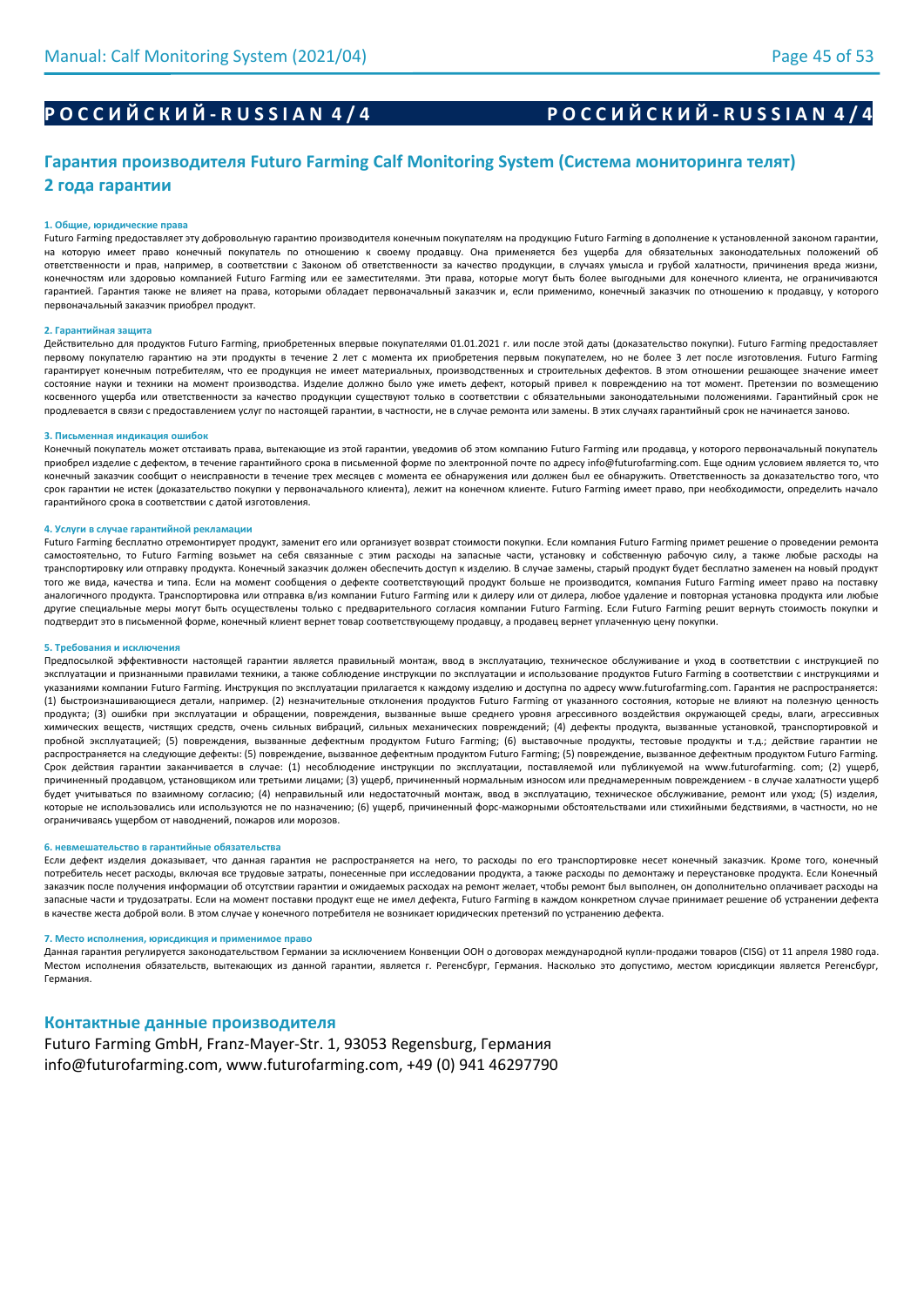# **УКРАЇНСЬКИЙ-UKRAINIAN1/4** УКРАЇНСЬКИЙ-UKRAINIAN1/4

#### **Опис системи**

Сенсорна система для моніторингу здоров'я телят в індивідуальному житлі, що складається з 1 датчика на телячий будиночок (індивідуальне житло), 1 шлюзу на телячу територію та доступу до програми «Моніторинг телят». Кожен датчик вимірює поведінку призначеного для нього теляти. Дані передаються по шлюзу бездротовим способом. Шлюз надсилає через свою вбудовану SIM-карту на сервери Futuro Farming GmbH через обов'язковий достатній стільниковий прийом. Алгоритм оцінює поведінкові моделі телят і, серед іншого, розпізнає відхилення в поведінці телят на основі існуючих моделей захворювань. Ці відхилення відображаються у програмі Calf Monitoring. Система забезпечує підтримку спостереження за тваринами та надає фермеру інформацію про поведінкові проблеми або будь-які захворювання, які можуть виникнути у його телят в індивідуальному житлі.

## **Налаштування**

### **1. Підключіть шлюз до розетки**

Спочатку шлюз повинен бути підключений до розетки 230 В (120 В у Північній Америці) (постійно). Шлюз повинен бути підключений до електричної бездоганної розетки, де можна забезпечити, наприклад, дощ тощо. зовнішні впливи не призводять до пошкодження. Наприклад, шлюз можна прикрутити до дерев'яної балки, для цього можна використовувати кутовий кронштейн. Важливо переконатися, що шлюз має хороший радіозв'язок з датчиками. В ідеалі закріпіть антену у піднесеному положенні та переконайтеся, що відстань між датчиками та шлюзом є досить малою. У позиції шлюзу повинен бути достатній стільниковий прийом, щоб шлюз міг надсилати дані на сервери Futuro Farming GmbH через вбудовану SIM-карту. Як правило, достатньо EDGE (символ E на смартфоні) з 3/4 стовпчиками або подібним. Якщо радіозв'язок недостатньо хороший для всіх телячих районів, слід використовувати кілька шлюзів. Максимальна кількість датчиків, які можуть підключатися до шлюзу, становить 150.

#### **2. Монтаж датчиків**

Датчик повинен бути прикріплений до кожного телячого іглу або телячого будиночка (індивідуального корпусу) якомога центральніше на стрижнях або на паркані за допомогою монтажних пластин. Датчик повинен мати візуальний контакт рівно з 1 литкою, макс. Кут 55 градусів, макс. Датчик відстані литок 3-4 м. Комплект монтажних пластин складається з 2 однакових пластин з нержавіючої сталі, які притискають датчик до огорожі телятниці за допомогою 2-4 болтів каретки М6 та 2-4 гайок крила. Датчик прикручується до пластини з нержавіючої сталі за допомогою акумуляторної викрутки з долотом T20 Torx за допомогою 2 гвинтів M4x10 Torx. Будьте обережні, щоб не вкрутити гвинти в датчики із занадто великою силою, інакше різьба може бути пошкоджена. Потім кріпильні пластини кріпляться до передньої частини телячого люка таким чином, що болти каретки затягуються гайками крила і запобігають їх ковзанню. Болти каретки слід розміщувати таким чином, щоб вони були прикріплені якомога ближче до решіток, але не надто близько до поїлок, оскільки молоко може забруднити лінзу.

#### **3. Завантажте та відкрийте додаток Calf Monitoring**

Після встановлення шлюзу та датчика викликається програма Calf Monitoring, вводяться дані доступу та переглядається початкова сторінка (інформаційна панель). Датчики, які підключені до шлюзу, з'являються в меню «Датчики» у спадному меню. Щоб додати датчики, які вже відстежують телят, можна почекати кілька годин, поки автоматичний режим не розпізнає телят, а відповідний датчик не буде додано на інформаційну панель програми. Крім того, ви можете з'єднати і додати датчик до литки за допомогою поля «+» у верхньому правому куті. Для отримання подальших описів, будь ласка, дотримуйтесь інструкцій у посібнику в додатку. Наприклад, останні 3 або 5 цифр вушної бирки можна ввести в поле "вушна марка". Після введення дати народження та статі виберіть «Зберегти». Теля зараз зчеплене і контролюється датчиком. Дані вимірювань датчика надаються алгоритму як основа для виявлення аномальної поведінки. Після того, як всі телята будуть спарені, потрібно близько 24 годин, щоб надійти перші прогнози. До цього часу телята будуть відображатися сірим кольором на домашній сторінці (огляд). На цьому етапі ознайомлення спочатку збираються дані, щоб мати змогу робити обґрунтовані прогнози.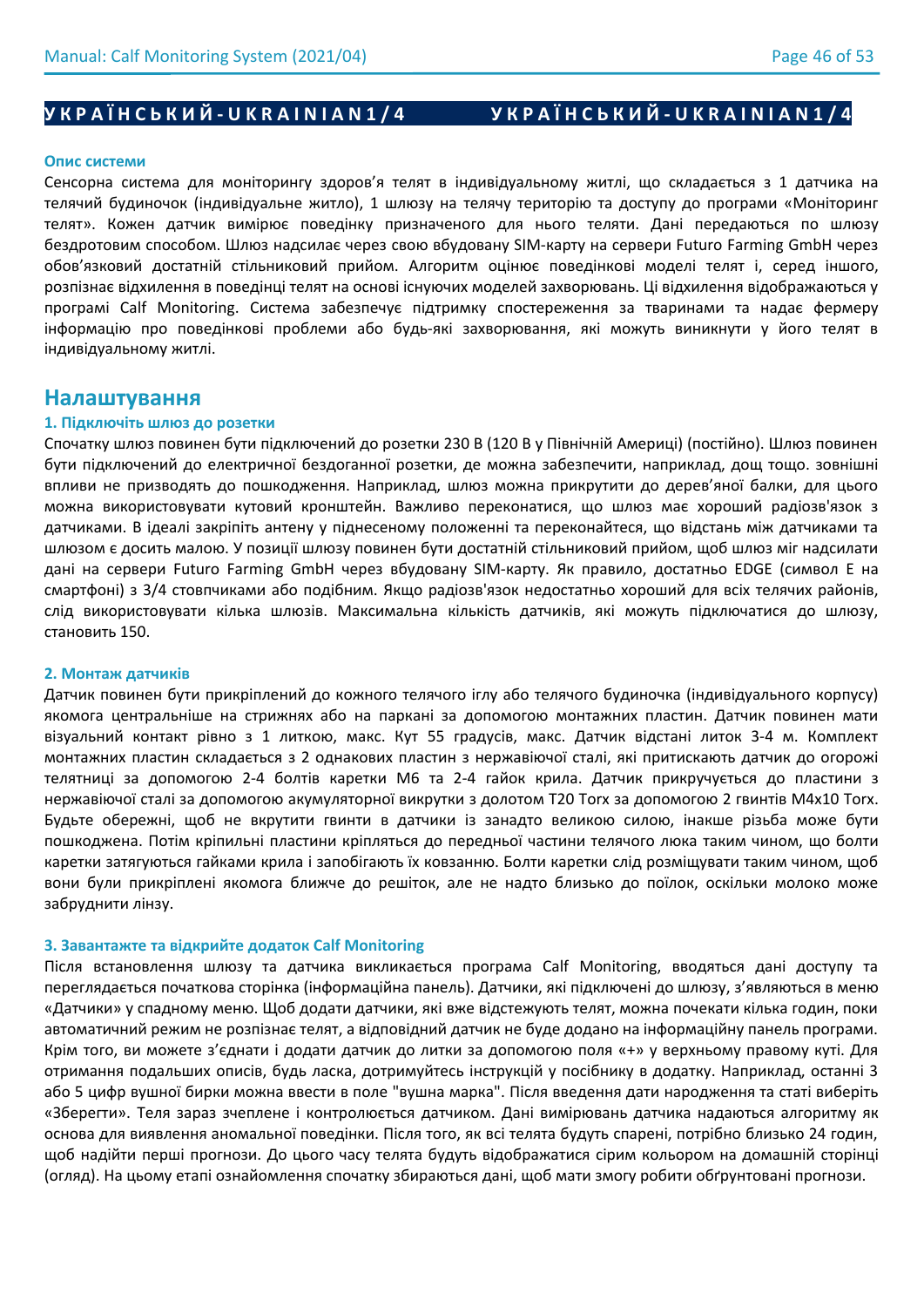# **УКРАЇНСЬКИЙ-UKRAINIAN2/4** УКРАЇНСЬКИЙ-UKRAINIAN2/4

Відповідно до світлофорної логіки, прогнози виглядають зеленими, якщо у відповідних телят не переважають поведінкові відхилення, жовтими, якщо алгоритм виявив окремі відхилення, або червоними, якщо були виявлені дуже значні відхилення. Будь ласка, перевірте жовтий та червоний прогнози та повідомте відповідно про те, що телята хворі, у полі "Повідомлення про хворобу". Дані не передаються будь-яким іншим сторонам, і, залежно від вашої конфігурації, вони є анонімними та не можуть бути призначені вашій фермі. Повідомлення про хвороби дозволяють впливати на алгоритм вашими відгуками, тобто ви тренуєте алгоритм, що покращує точність його прогнозування.

## **4. Поточне використання**

Для використання вушних бирок у документації, вушну марку або 3-значний або 5-значний номер слід додати до кожного вхідного теляти. Для підвищення точності прогнозів у додаток слід вводити хворих телят. Миттєві сповіщення слід увімкнути, щоб дати найперше попередження. Використовуючи індивідуальний погляд на теля, можна провести часову оцінку ризику розвитку теляти. Ранні попередження завжди слід використовувати в загальному контексті управління вашими телятами. Слід враховувати маніпуляції на теляті, особливі зовнішні впливи або навіть особливості певних телят.

### **5. Очищення та обслуговування**

Під час чищення датчики можуть залишатися закріпленими на телячі, але слід подбати про те, щоб струмінь мийки високого тиску не спрямовувався безпосередньо на лінзу датчика. Це може призвести до пошкодження або несправності в окремих випадках. Рекомендується чистити датчик мокрою ганчіркою залежно від забруднення (пилу, бруду, молока ...). Лінза датчика завжди повинна бути без забруднень. Чистити шлюз можна вологою ганчіркою.

# **Вивчайте більше**



## www.futurofarming.com/support

## **Допомога**

Отримайте більше інформації та додаткової допомоги, знайдіть повідомлення, екологічну та нормативну інформацію на нашому веб-сайті підтримки: www.futurofarming.com/support

## **Декларація про відповідність**

www.futurofarming.com/certificates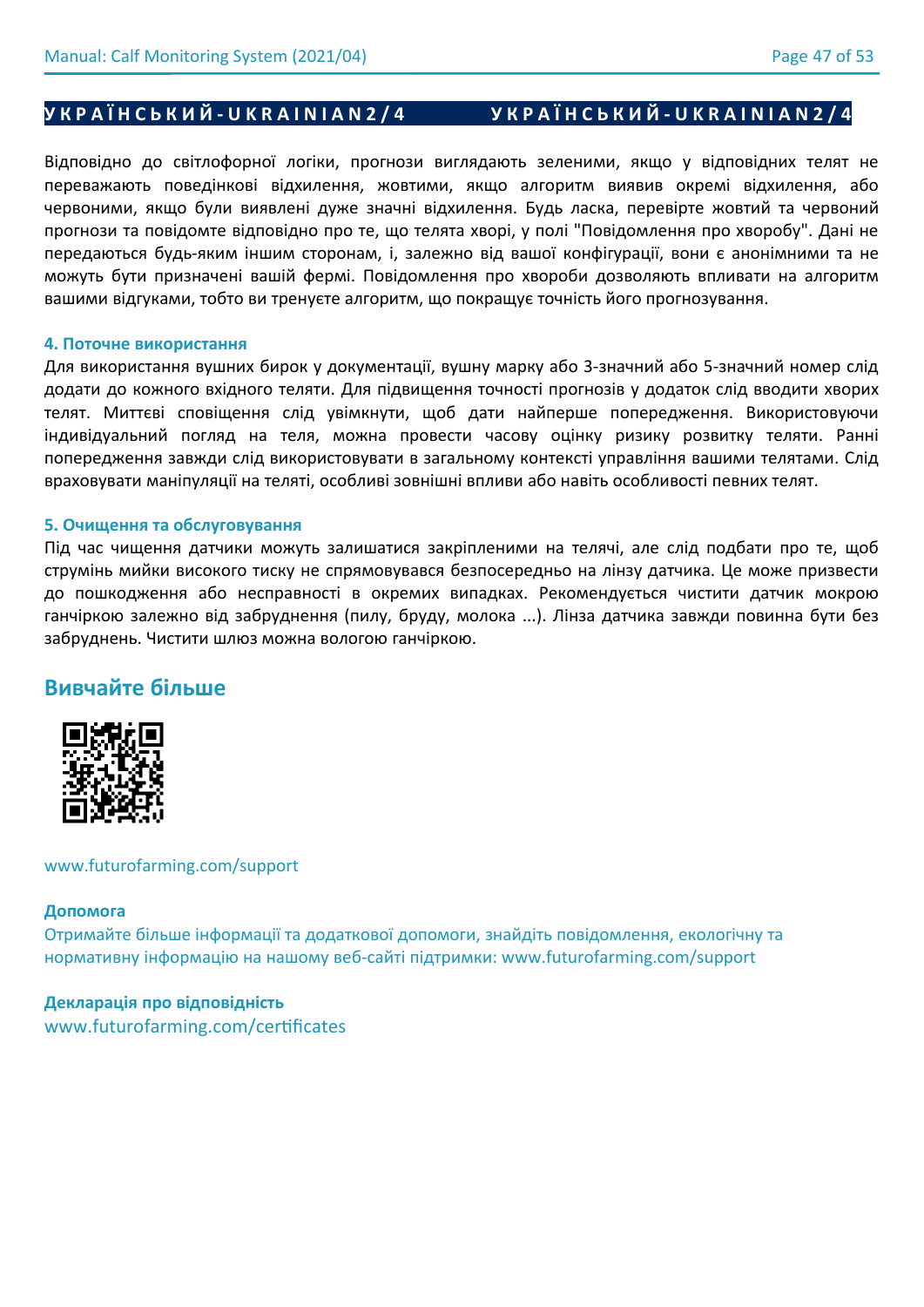# **УКРАЇНСЬКИЙ-UKRAINIAN3/4** УКРАЇНСЬКИЙ-UKRAINIAN3/4

## **Інструкції з техніки безпеки**

Gateway Шлюз:

1) Використовуйте лише поставлений блок живлення.

2) Шлюз може бути відкритий лише кваліфікованим персоналом Futuro Farming GmbH. В іншому випадку сертифікація та гарантія можуть бути недійсними

3) По можливості встановлюйте шлюз лише в місцях, захищених від дощу.

4) При зовнішній установці обов'язково використовуйте головну розетку у водонепроникному корпусі.

Датчики:

1) По можливості використовуйте лише кріпильні матеріали фірми Futuro Farming GmbH, щоб забезпечити оптимальне кріплення і, таким чином, оптимальні дані вимірювань.

2) Датчики містять літієву батарею. Датчик знаходиться в горщику для захисту електроніки, тому його не можна відкривати.

## **Утилізація**

Шлюз і датчики не можна викидати разом із побутовими відходами. Утилізуйте ці пристрої окремо як електронні відходи. **Увага: Датчики містять літієву батарею! (Літій-тіонілхлорид / не перезаряджається)**

### **Технічні дані**

#### **Gateway Шлюз:**

| Блок живлення          | 230 Vac (EU), 120 Vac (USA/CAN)          |
|------------------------|------------------------------------------|
|                        |                                          |
|                        | (Зовнішній блок живлення 100 - 240 Vac)  |
|                        | Internal 5.1 V d.c. only                 |
| Споживання енергії     | Max. 3 A (@5.1 V d.c.)                   |
|                        | (Мах 0.5 А Зовнішній блок живлення)      |
| Робоча температура     | $-30$ °C to $+50$ °C = $-22$ °F to 122°F |
| Робоча вологість       | $0 - 90 %$ r.h.                          |
| Висота над рівнем моря | $<$ 2000 $m$ = 1.24 miles                |

### **Датчик:**

| Блок живлення          | 2,2 - 3.6 V d.c. (внутрішня батарея, не міняється) |
|------------------------|----------------------------------------------------|
| Споживання енергії     | Max. 20 mA                                         |
| Робоча температура     | $-30$ °C to +50 °C = -22°F to 122°F                |
| Робоча вологість       | 0 – 90 % r.h.                                      |
| Висота над рівнем моря | $<$ 2000 $m$ = 1.24 miles                          |

### **Технічне повідомлення**

Датчик - це піроелектричний інфрачервоний датчик (PIR-датчик), який стимулюється тепловим випромінюванням теляти. Він має кут відкриття 52 градуси і діапазон 3-4 м. Переконайтеся, що датчик прикріплений до передніх воріт центрально біля подавальних ковшів. Переконайтеся, що датчик вимірює лише 1 теля, а інших сусідніх телят немає! Якщо ворота занадто довгі і датчик вимірює сусідні литки, використовуйте напр. пластикові перегородки або збільште відстань між телятами, щоб забезпечити вимірювання лише 1 теля! Якщо для ваших телятників немає кришки задньої стінки, і датчик вимірює телята за 1 литком (враховуйте діапазон датчика 3-4 м), обов'язково використовуйте напр. пластикові перегородки задньої стінки або збільште відстань між телятами, щоб забезпечити вимірювання лише 1 теля! **Будь-яка інша установка монтажу вважається помилковим монтажем та помилковим використанням цього виробу!**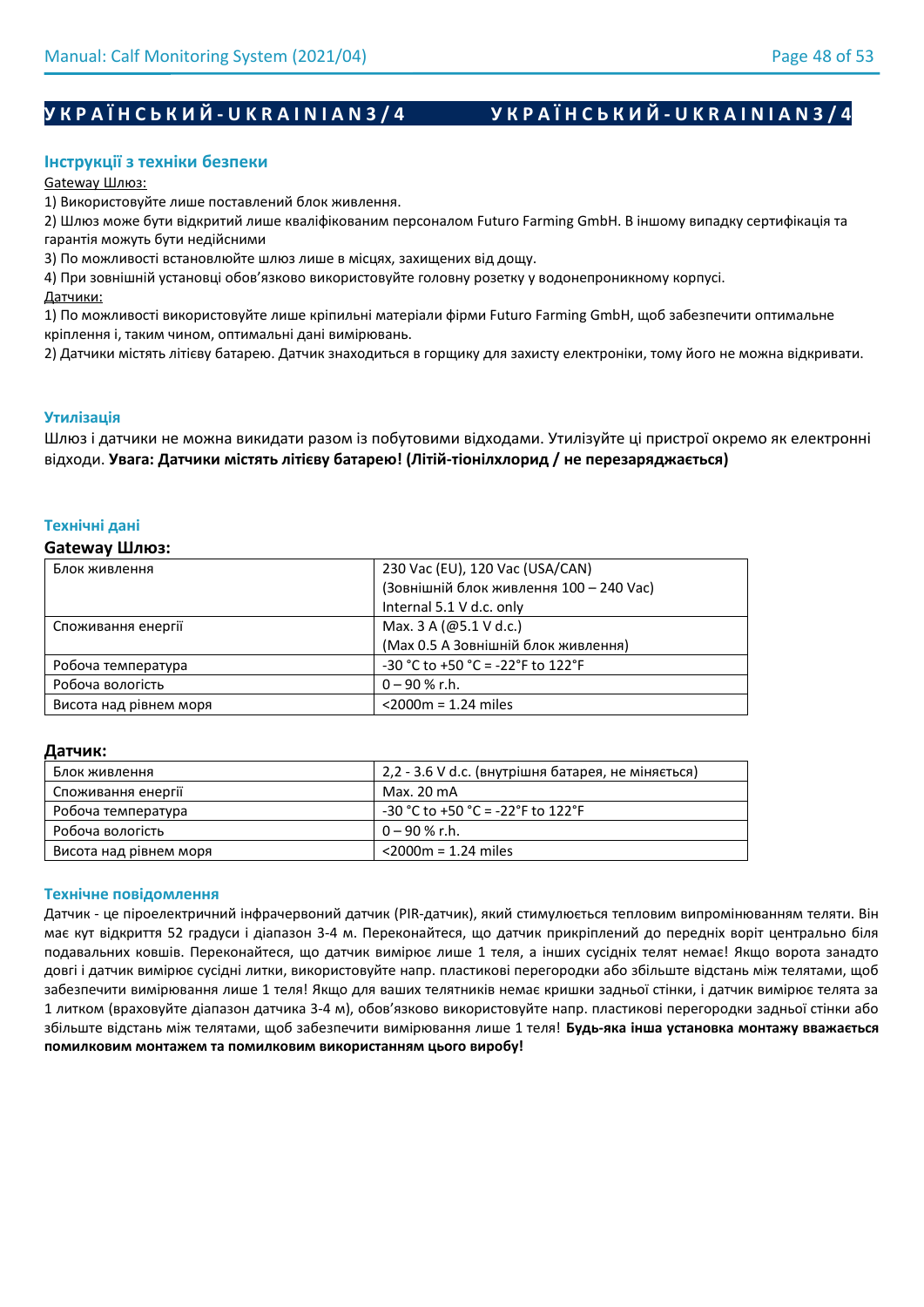# **У К Р А Ї Н С Ь К И Й - U K R A I N I A N 4 / 4 У К Р А Ї Н С Ь К И Й - U K R A I N I A N 4 / 4**

# **Futuro Farming Calf Monitoring System Добровільна гарантія виробника 2 роки гарантії**

#### **1. Загальні, юридичні права**

Futuro Farming приймає цю добровільну гарантію виробника для кінцевих споживачів на продукцію Futuro Farming на додаток до законодавчої гарантії, яку кінцевий споживач має право щодо свого продавця. Він застосовується без шкоди для обов'язкових положень та прав, передбачених законодавчою відповідальністю, наприклад, згідно із Законом про відповідальність за продукцію, у випадках умисних намірів та грубої необережності, спричинених пошкодженням життя, тіла або здоров'я компанією Futuro Farming або її агентами. Ці права, які можуть бути більш сприятливими для кінцевого споживача, не обмежуються гарантією. Гарантія також не зачіпає прав, які первинний клієнт і, якщо застосовно, кінцевий клієнт мають щодо продавця, у якого первинний клієнт придбав товар.

#### **2. Гарантійний захист**

Діє для продуктів Futuro Farming, які вперше придбали клієнти з 01.01.2021 (доказ придбання). Futuro Farming надає першому замовнику гарантію на ці продукти протягом 2 років з моменту придбання першим замовником, але не більше 3 років після виготовлення. Futuro Farming гарантує кінцевим споживачам, що в його продуктах відсутні дефекти матеріалу, виробництва та конструкції. Стан науки і техніки на момент виготовлення тут є визначальним. На даний момент виріб вже мав дефект, який спричинив шкоду. Вимоги про відшкодування наслідкової шкоди або відповідальності за товар існують лише відповідно до обов'язкових законодавчих положень. Гарантійний термін не продовжується через надання послуг в рамках цієї гарантії, особливо не у випадку ремонту або заміни. У цих випадках гарантійний термін не починається знову.

#### **3.Письмове повідомлення про помилки**

Кінцевий споживач може відстоювати права на цю гарантію, надіславши письмове повідомлення про помилку електронною поштою на адресу info@futurofarming.com протягом гарантійного періоду проти Futuro Farming або продавця, у якого перший клієнт придбав продукт. Ще однією передумовою є те, що кінцевий споживач повідомляє про помилку протягом трьох місяців з моменту її визнання або повинен був визнати її. Кінцевий замовник несе відповідальність за доведення того, що гарантія не минула (доказ придбання у першого замовника). За необхідності Futuro Farming має право визначити початок гарантійного періоду на основі дати виробництва.

#### **4. Послуги у разі гарантії**

Futuro Farming може безкоштовно відремонтувати продукт, замінити його або домовитись про повернення вартості покупки. Якщо Futuro Farming письмово вирішує самостійно провести ремонт, Futuro Farming несе відповідні витрати на запасні частини, монтаж та власні витрати на оплату праці, а також будь-які витрати на транспортування або відвантаження товару. Кінцевий споживач повинен зробити товар доступним. При обміні старий товар буде безкоштовно замінений новим товаром того ж типу, якості та типу. Якщо на момент повідомлення про помилку дана продукція більше не виробляється, Futuro Farming має право поставити подібний товар. Транспортування або доставка до та з Futuro Farming або до та від дилера, будь-яке розширення та перевстановлення продукту або будь-який інший спеціальний захід може здійснюватися лише за попередньою згодою Futuro Farming. Якщо Futuro Farming вибирає відшкодування вартості покупки та підтверджує це письмово, кінцевий споживач повертає товар відповідному продавцю, а продавець відшкодовує йому сплачену вартість покупки.

#### **5. Вимоги та виключення**

Передумовою ефективності цієї гарантії є професійне збирання, введення в експлуатацію, технічне обслуговування та догляд відповідно до інструкцій з експлуатації та визнаних технологічних правил, а також дотримання інструкцій з експлуатації та використання продуктів Futuro Farming відповідно до інструкцій та інструкції від Futuro Farming. Інструкції з експлуатації додаються до кожного виробу та доступні на веб-сайті www.futurofarming.com.

Гарантія не поширюється на: (1) зношені деталі, такі як різьбові болти; (2) Незначні відхилення продукції Futuro Farming від цільової якості, які не впливають на практичну цінність продукції; (3) Помилки в експлуатації та експлуатації, пошкодження внаслідок агресивного впливу навколишнього середовища, що перевищує середній рівень, вологи, агресивних хімічних речовин, миючих засобів, дуже сильних вібрацій, сильних механічних пошкоджень; (4) Дефекти у виробі, спричинені установкою, транспортуванням та експериментальною експлуатацією; (5) Пошкодження, спричинені бракованою продукцією Futuro Farming; (6) Виставкова продукція, випробовувана продукція тощо; Термін дії гарантії закінчується у разі: (1) невиконання інструкцій з експлуатації, наданих або опублікованих на www.futurofarming.com; (2) Пошкодження товару, спричинене продавцем, монтером або третіми сторонами; (3) Пошкодження, які можуть бути віднесені до звичайного зносу або умисного пошкодження - у випадку пошкодження, спричиненого необережністю, недбалість, яка спричиняється цим, взаємно компенсується; (4) неналежне або неналежне складання, введення в експлуатацію, технічне обслуговування, ремонт або догляд; (5) Вироби, які не використовувались або не використовуються за призначенням; (6) Пошкодження, спричинені форс-мажорними обставинами або стихійними лихами, зокрема, але не обмежуючись цим, повенями, пожежами або пошкодженнями морозу.

#### **6.Незастосування гарантії**

Якщо виявляється, що дефект товару не покривається цією гарантією, витрати, понесені при транспортуванні товару, повинні нести кінцевий споживач. Крім того, кінцевий споживач повинен нести витрати, включаючи будь-які витрати на оплату праці, понесені при дослідженні товару, а також витрати на вилучення та повторну установку товару. Якщо кінцевий замовник бажає здійснити ремонт після повідомлення про незастосування гарантії та ймовірні витрати, що виникають внаслідок ремонту, він також повинен нести витрати на запасні частини та витрати на оплату праці. Якщо товар ще не виявив дефекту під час поставки, Futuro Farming в кожному окремому випадку вирішить, чи буде він виправлений шляхом доброї волі. У цьому випадку кінцевий споживач не має юридичних вимог щодо усунення дефектів.

#### **7. Місце виконання, місце юрисдикції та чинне законодавство**

До цієї гарантії застосовується німецьке законодавство, виключаючи Конвенцію ООН про продаж (КМКПТ) від 11 квітня 1980 року. Місце виконання зобов'язань, що випливають з цієї гарантії, - Регенсбург, Німеччина. Наскільки це допустимо, місцем юрисдикції є Регенсбург, Німеччина.

#### **Контактна інформація виробника**

Futuro Farming GmbH, Franz-Mayer-Str. 1, 93053 Regensburg, Німеччина info@futurofarming.com, www.futurofarming.com, +49 (0) 941 46297790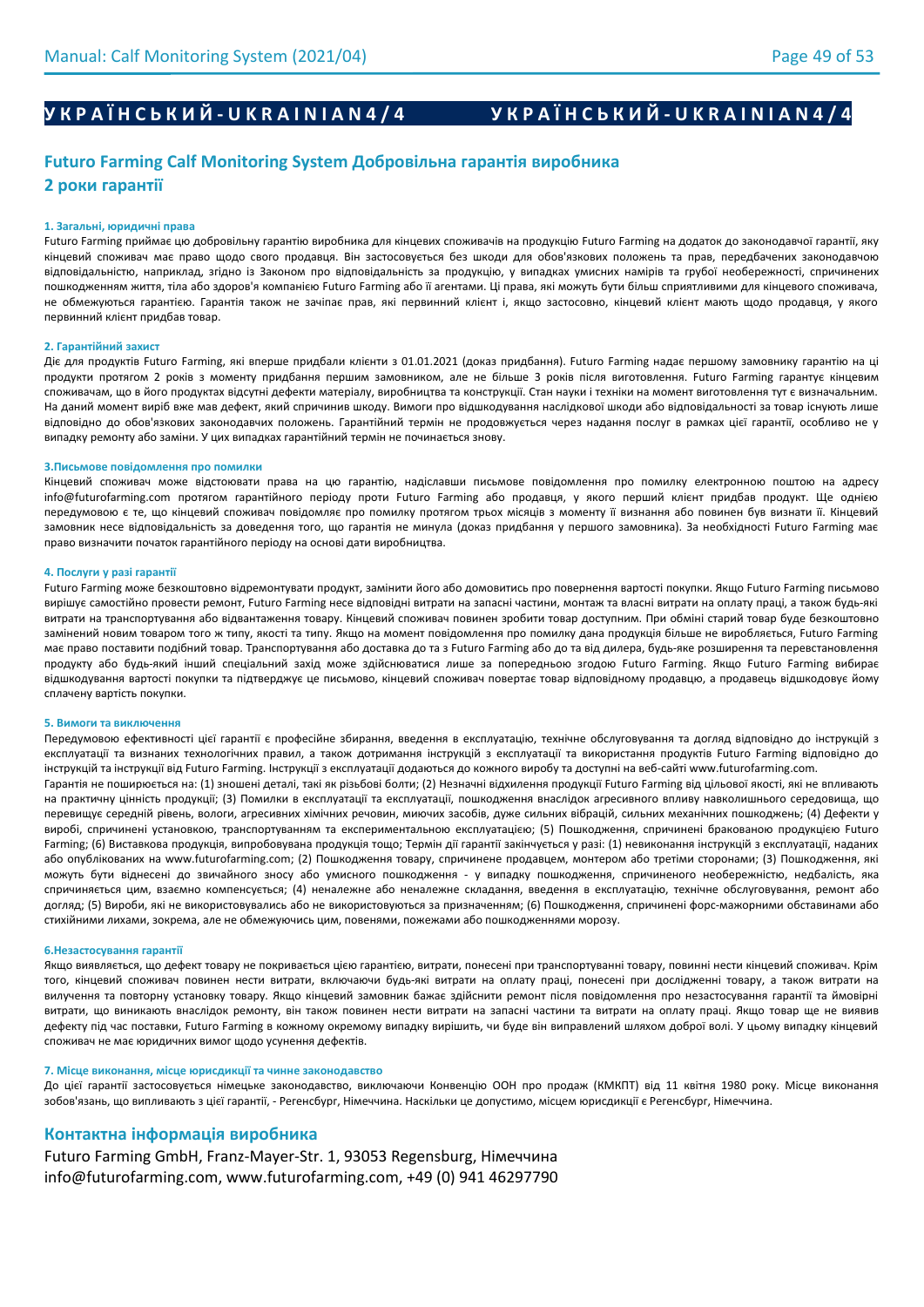#### **Süsteemi kirjeldus**

Andurisüsteem vasikate tervise jälgimiseks individuaalses pidamiskohas, mis koosneb 1 andurist iga vasikakuuri (individuaalse pidamiskoha) kohta, 1 väravast iga vasikapinna kohta ja juurdepääs vasikate jälgimise rakendusele. Iga andur mõõdab talle määratud vasika käitumismustrit. Andmed edastatakse väravale raadio teel. Värav saadab andmeid integreeritud SIM-kaardi kaudu Futuro Farming GmbH serveritesse, kasutades selleks kohustuslikku piisavat mobiiltelefoni vastuvõttu. Algoritm hindab vasikate käitumisharjumusi ja tunneb muu hulgas ära kõrvalekalded vasikate käitumises vastavalt olemasolevatele haigusmustritele. Need kõrvalekalded kuvatakse vasikate seire rakenduses. Süsteem toetab loomade jälgimist ja annab põllumajandustootjale teavet käitumishäirete või võimalike haiguspuhangute kohta tema individuaalselt peetavate vasikate puhul.

# **Seadistamine**

## **1. Ühendage värav vooluvõrk pistikupessa**

Esiteks tuleb värav ühendada 230 V (Põhja-Ameerikas 120 V) pistikupessa (püsivalt). Värav tuleb ühendada elektriliselt veatu pistikupessa, kus on tagatud, et näiteks vihm või muud sarnased välismõjud ei põhjusta kahjustusi. Värava võib kruvida näiteks puupalgi külge, selleks võib kasutada nurgakinnitust. Tuleb tagada, et värav saavutab hea raadioühenduse anduritega. Parimal juhul kinnitage antenn kõrgendatud asendisse ja veenduge, et sensorite ja värava vaheline kaugus on piisavalt väike. On hädavajalik, et värava asukohas oleks piisav mobiilside vastuvõtt, et värav saaks integreeritud SIM-kaardi kaudu saata andmeid Futuro Farming GmbH serveritesse. Reeglina piisab EDGE (nutitelefonis sümbol E), millel on 3/4 ribadest või võrreldav. Kui raadioühendus ei ole piisavalt hea kõigi vasikapiirkondade jaoks, tuleb kasutada mitut väravat. Maksimaalne arv andureid, mida saab ühendada ühe väravaga, on 150.

### **2. Montage des Sensors**

Andur kinnitatakse paigaldusplaatide abil iga vasikakuuri või vasikakuuri (üksiku korpuse) keskele posti või tara külge. Andur peab olema visuaalses kontaktis täpselt 1 vasikaga, maksimaalne nurk 55 kraadi, maksimaalne kaugus andurist vasika vahel 3-4m. Paigaldusplaatide komplekt koosneb 2 identsest roostevabast terasest plaadist, mis suruvad anduri 2- 4 M6 veduripoldi ja 2-4 tiibmutri abil vasikate tara külge. Andur on kruvitud roostevabast terasest plaadi külge 2 M4x10 Torx kruviga, kasutades akukruvikeerajat T20 Torx otsaga. Olge ettevaatlik, et kruvid ei keerataks anduritesse liiga suure jõuga, sest muidu võib keermestus kahjustada. Seejärel kinnitage kinnitusplaadid vasikakuuri esiosa külge nii, et veduripoldid on tiibmutritega kinni tõmmatud ja takistavad libisemist. Vankri poldid tuleks paigutada nii, et need oleksid võimalikult lähedal latid, kuid mitte liiga lähedal jootjatele, sest piim võib läätse määrida.

### **3. Laadige alla ja avage vasikate jälgimise rakendus**

Pärast värava ja anduri paigaldamist kutsutakse üles vasikaseire rakendus, sisestatakse juurdepääsuandmed ja vaadatakse avalehte (armatuurlauda). Allalaadimismenüüsse "Andurid" ilmuvad väravaga ühendatud andurid. Juba vasikaid jälgivate andurite lisamiseks võite oodata paar tundi, kuni automaatne režiim on vasikad tuvastanud ja vastav andur on rakenduse armatuurlauale lisatud. Teise võimalusena saate siduda ja lisada anduri vasikaga, kasutades paremas ülemises nurgas asuvat "+"-välja. Täiendavate kirjelduste saamiseks järgige rakenduses oleva õpetuse juhiseid. Väljale "Ear tag" saab sisestada näiteks kõrvamärgi viimased 3 või 5 numbrit. Pärast sünnikuupäeva ja soo sisestamist valige "Salvesta". Nüüd on vasikas paaritatud ja seda jälgib andur. Algoritmile antakse anduri mõõtmisandmed, mis on aluseks käitumishäirete tuvastamisel. Pärast seda, kui kõik vasikad on paaritatud, kulub umbes 24 tundi, kuni esimesed prognoosid saabuvad. Kuni selle ajani on vasikad avalehel (ülevaade) hallid. Selles aklimatiseerumisfaasis kogutakse kõigepealt andmeid, et oleks võimalik teha põhjendatud prognoose.

## **E E S T I - E S T O N I A N 1 / 4 E E S T I - E S T O N I A N 1 / 4**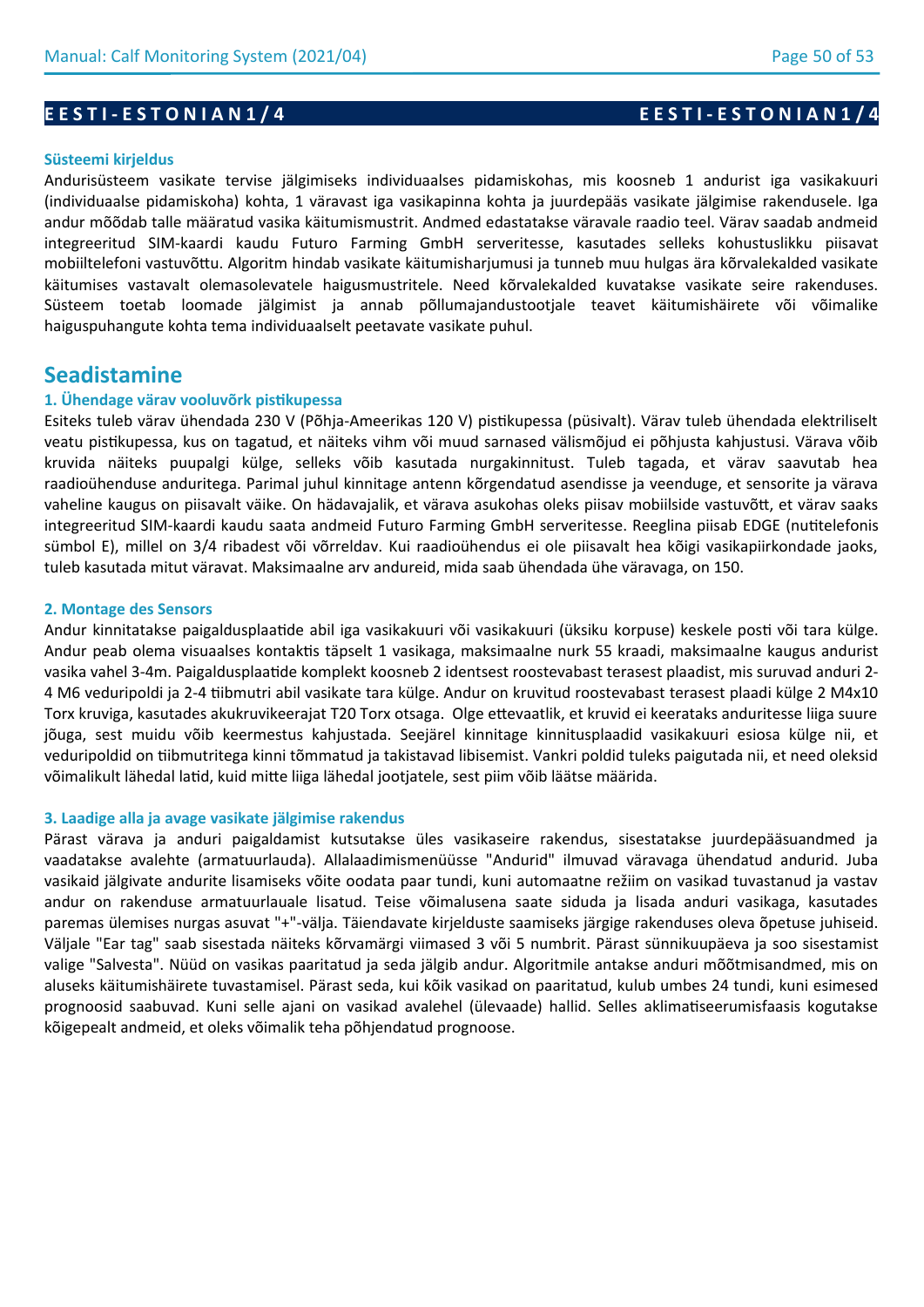Vastavalt valgusfoori loogikale on prognoosid rohelised, kui vastaval vasikal ei esine käitumishäireid, kollased, kui algoritm tuvastas üksikuid kõrvalekaldeid, või punased, kui tuvastati väga olulisi kõrvalekaldeid. Palun kontrollige kollaseid ja punaseid prognoose ning teatage haigestunud vasikatest vastavalt väljale "Report disease". Andmeid ei edastata teistele osapooltele ja sõltuvalt teie konfiguratsioonist on need anonüümsed ning neid ei saa teie põllumajandusettevõttele omistada. Haigustest teatamine võimaldab algoritmi mõjutada teie tagasiside abil, st te treenite algoritmi, mis parandab selle ennustustäpsust.

## **4. Pidev kasutamine**

Selleks, et kasutada kõrvamärke dokumentatsioonis, tuleks iga sissetuleva vasika kohta lisada kõrvamärk või 3- või 5-kohaline number. Prognooside täpsuse suurendamiseks tuleks haiged vasikad sisestada rakendusse. Kiirteated tuleks sisse lülitada, et anda võimalikult varajane hoiatus. Vasika individuaalset vaadet kasutades saab teostada vasika haigestumisriski ajalise hindamise. Varajasi hoiatusi tuleb alati kasutada teie vasikate haldamise üldises kontekstis. Arvesse tuleb võtta vasikaga tehtavaid manipulatsioone, erilisi välismõjusid või isegi teatavate vasikate eripära.

## **5. Puhastamine ja hooldus**

Andurid võivad puhastamise ajal jääda vasikapuurile paigaldatuks, kuid tuleb jälgida, et kõrgsurvepuhastusvahendi joa ei suunataks otse anduri läätsele. See võib üksikjuhtudel põhjustada kahjustusi või talitlushäireid. Sensorit on soovitatav puhastada märja lapiga sõltuvalt saastest (tolm, mustus, piim, ...). Sensori lääts peab alati olema saastest vaba. Väravat võib puhastada niiske lapiga.

# **Lisateave**



www.futurofarming.com/support

## **Abi**

Lisateavet ja täiendavat abi, teateid, keskkonna- ja regulatiivset teavet leiate meie tugiveebist: www.futurofarming.com/support.

# **Vastavusdeklaratsioon** www.futurofarming.com/certificates

# **E E S T I - E S T O N I A N 2 / 4** E E S T I - E S T O N I A N 2 / 4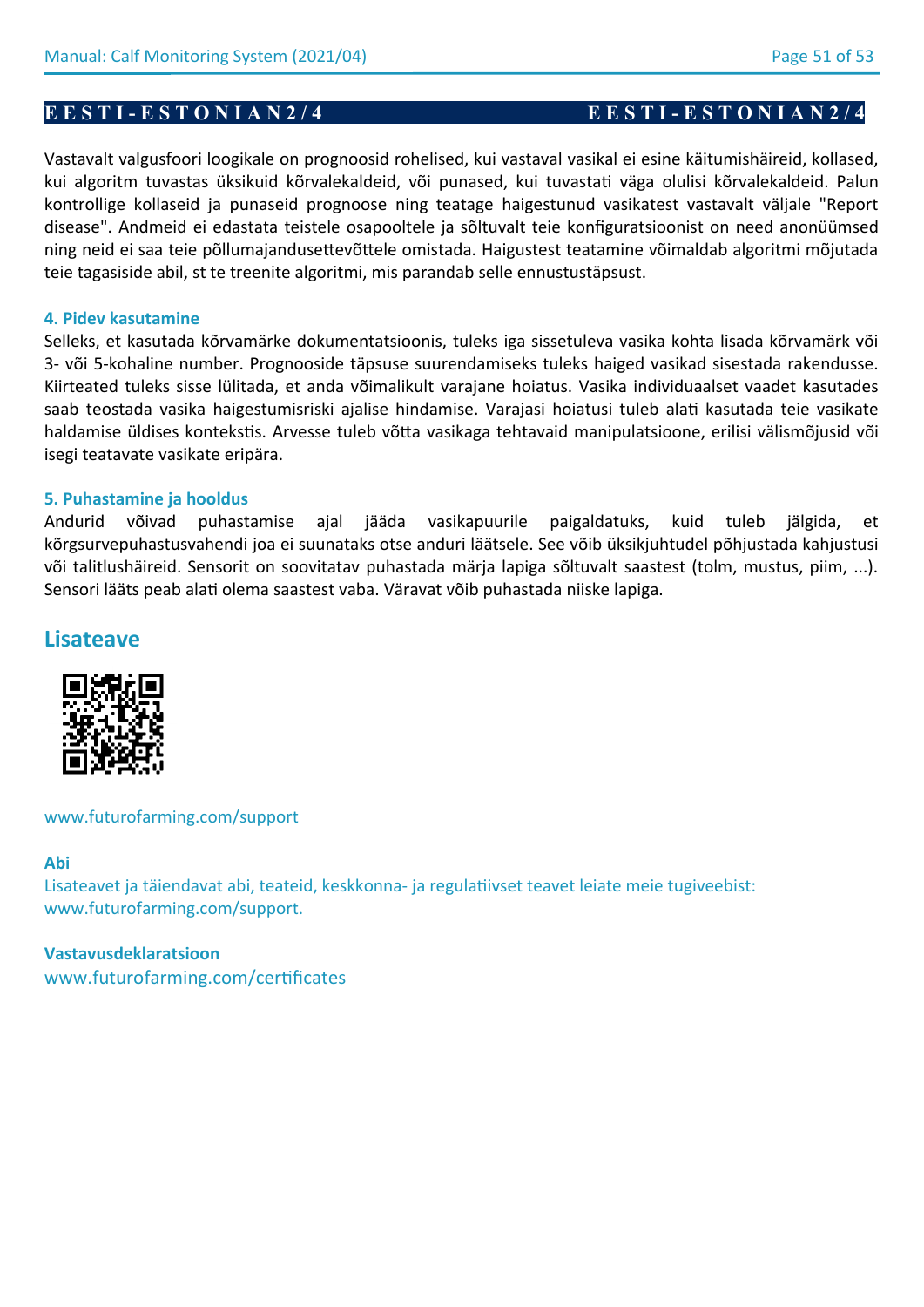## **Ohutusjuhised**

Gateway:

1) Kasutage ainult tarnitud toiteplokki.

2) Väravat tohib avada ainult Futuro Farming GmbH kvalifitseeritud personal. Vastasel juhul võivad sertifitseerimine ja garantii muutuda kehtetuks

3) Võimaluse korral paigaldage värav ainult vihma eest kaitstud aladele.

4) Välitingimustes paigaldamise korral kasutage kindlasti veekindlas korpuses olevat peapistikupesa.

Andurid:

1) Võimaluse korral kasutage ainult Futuro Farming GmbH paigaldusmaterjale, et tagada optimaalne paigaldus ja seega optimaalsed mõõtmisandmed.

2) Andurid sisaldavad liitiumpatareid. Andur on elektroonika kaitsmiseks pottides ja seetõttu ei saa seda avada.

## **Kõrvaldamine**

Väravat ja andureid ei tohi hävitada koos olmejäätmetega. Hävitage need seadmed eraldi elektroonikajäätmetena. **Tähelepanu: Andurid sisaldavad liitiumpatareid! (liitium-tionüülkloriid/mittelaetav)**

## **Tehnilised andmed**

#### **Gateway:**

| <b>Toiteallikas</b>  | 230 Vac (EU), 120 Vac (USA/CAN)     |
|----------------------|-------------------------------------|
|                      | (Väline toiteplokk 100 - 240 Vac)   |
|                      | Internal 5.1 V d.c. only            |
| Energiatarbimine     | Max. 3 A (@5.1 V d.c.)              |
|                      | (Max 0.5 A välise toiteploki puhul) |
| Töötemperatuur       | -30 °C to +50 °C = -22°F to 122°F   |
| Töötajate õhuniiskus | $0 - 90 %$ r.h.                     |
| Kõrgus               | $<$ 2000 $m$ = 1.24 miles           |

### **Andur:**

| Toiteallikas         | 2,2 - 3.6 V d.c. (sisemine aku, ei ole vahetatav) |
|----------------------|---------------------------------------------------|
| Energiatarbimine     | Max. 20 mA                                        |
| Töötemperatuur       | $-30$ °C to +50 °C = -22°F to 122°F               |
| Töötajate õhuniiskus | $0 - 90$ % r.h.                                   |
| Kõrgus               | $<$ 2000m = 1.24 miles                            |

### **Tehniline teatis**

Andur on püroelektriline infrapunaandur (PIR-andur), mida stimuleerib vasika soojuskiirgus. Sellel on 52-kraadine avanemisnurk ja 3-4m ulatus. Veenduge, et andur kinnitatakse eesmise värava juures keskselt söödakoppade lähedale. Veenduge, et andur mõõdab ainult täpselt 1 vasikat ja mitte teisi naabervasikaid! Kui värav on liiga pikk ja andur mõõdaks naabervasikaid, kasutage nt plastist vaheseinu või suurendage vasikate vahelist kaugust, et tagada ainult 1 vasika mõõtmine! Kui teie vasikalautadel puudub tagaseina kate ja andur mõõdaks vasikaid 1 vasika taga (arvestage anduri 3-4 m ulatusega), kasutage kindlasti nt plastist vaheseinu või suurendage vasikate vahelist kaugust, et tagada ainult 1 vasika mõõtmine! Kõik muud paigaldusviisid loetakse valeks paigalduseks ja selle toote vääraks kasutamiseks!

# **E E S T I - E S T O N I A N 3 / 4 E E S T I - E S T O N I A N 3 / 4**